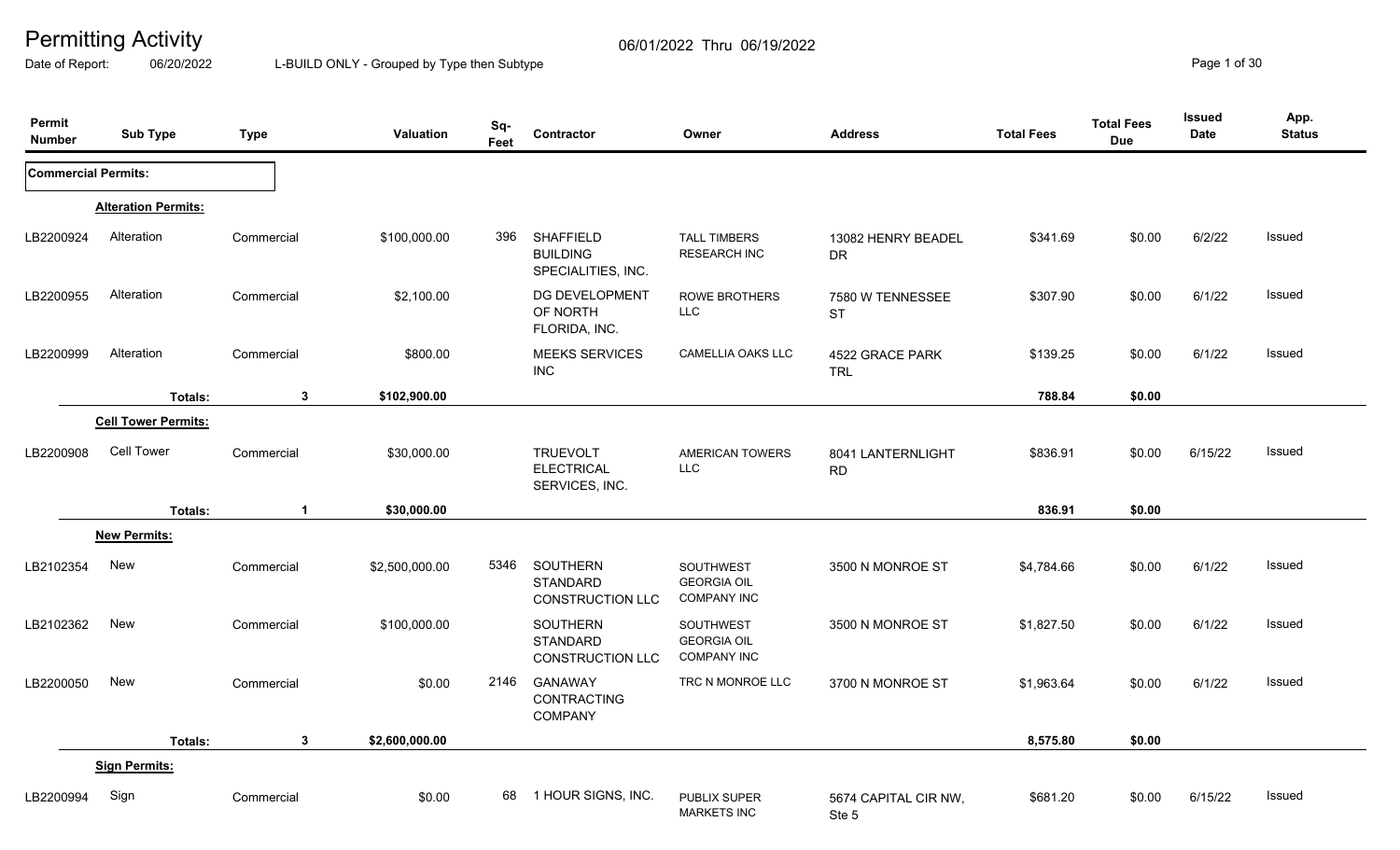Date of Report: 06/20/2022 L-BUILD ONLY - Grouped by Type then Subtype **Page 2 of 30** 

| Permit<br><b>Number</b>    | <b>Sub Type</b>                          | <b>Type</b>    |             | Valuation      | Sq-<br>Feet | Contractor                                                      | Owner                                               | <b>Address</b>                      | <b>Total Fees</b> | <b>Total Fees</b><br><b>Due</b> | <b>Issued</b><br><b>Date</b> | App.<br><b>Status</b> |
|----------------------------|------------------------------------------|----------------|-------------|----------------|-------------|-----------------------------------------------------------------|-----------------------------------------------------|-------------------------------------|-------------------|---------------------------------|------------------------------|-----------------------|
| <b>Commercial Permits:</b> |                                          |                |             |                |             |                                                                 |                                                     |                                     |                   |                                 |                              |                       |
|                            | Totals:                                  |                | $\mathbf 1$ | \$0.00         |             |                                                                 |                                                     |                                     | 681.20            | \$0.00                          |                              |                       |
|                            | <b>Trade Permits:</b>                    |                |             |                |             |                                                                 |                                                     |                                     |                   |                                 |                              |                       |
| LT2201716                  | TradeTrade/Electrical Commercial         |                |             | \$9,999.00     |             | <b>STONES RIVER</b><br><b>ELECTRIC LLC</b>                      | LOWE'S HOME<br><b>CENTERS INC</b>                   | 5500<br>COMMONWEALTH<br><b>BLVD</b> | \$148.05          | \$0.00                          | 6/10/22                      | Issued                |
| LT2201793                  | TradeTrade/Mechanicalommercial           |                |             | \$7,495.00     |             | <b>BARINEAU HEATING &amp;</b><br>AIR CONDITIONING<br><b>INC</b> | <b>CHAI CHAI</b><br>PROPERTIES LLC                  | 3507 N MONROE ST,<br>Apt 1          | \$143.05          | \$0.00                          | 6/17/22                      | Issued                |
| LT2201701                  | TradeTrade/Plumbing Commercial           |                |             | \$500.00       |             | <b>JIM BENNETT'S</b><br>PLUMBING INC                            | <b>CHAIRES CROSSING</b><br><b>LLC</b>               | 9013 MAHAN DR, Apt<br>301           | \$143.05          | \$0.00                          | 6/9/22                       | Issued                |
| LT2201692                  | TradeTrade/Reroof Commercial             |                |             | \$150,000.00   |             | <b>LLOYD ROOFING</b><br><b>AND</b><br>CONSTRUCTION,<br>INC      | FTBI LLC                                            | 4400 BLOUNTSTOWN<br><b>HWY</b>      | \$259.72          | \$0.00                          | 6/9/22                       | Issued                |
| LT2201775                  | TradeTrade/Reroof                        | Commercial     |             | \$9,500.00     |             | <b>BOB MCKEITHEN &amp;</b><br>SONS INC                          | SHADY GROVE PRIM<br><b>BAPTIST CHURCH #2</b><br>INC | 10497 CENTERVILLE<br><b>RD</b>      | \$259.72          | \$0.00                          | 6/16/22                      | Issued                |
| LT2201778                  | TradeTrade/Reroof                        | Commercial     |             | \$14,556.00    |             | <b>GARRISON DESIGN</b><br>AND CONSTRUCTION<br><b>INC</b>        | SIX OAKS DRIVE LLC                                  | 4825 SIX OAKS DR                    | \$259.72          | \$0.00                          | 6/16/22                      | Issued                |
|                            | Totals:                                  |                | 6           | \$192,050.00   |             |                                                                 |                                                     |                                     | 1,213.31          | \$0.00                          |                              |                       |
|                            | <b>TOTALS for Commercial</b><br>Permits: |                | 14          | \$2,924,950.00 |             |                                                                 |                                                     |                                     | \$12,096.06       | \$0.00                          |                              |                       |
|                            | <b>Express Permits:</b>                  |                |             |                |             |                                                                 |                                                     |                                     |                   |                                 |                              |                       |
| LB2201086                  | Non-structural<br>Roof Repair            | <b>Express</b> |             | \$1,000.00     |             | <b>OWNER</b>                                                    | <b>VASCO MARTHA</b>                                 | 3550 SPRINIL RD                     | \$224.48          | \$0.00                          | 6/7/22                       | Issued                |
| LB2201111                  | Pool Liner<br>Replacement                | Express        |             | \$7,300.00     |             | SALVO POOLS<br>D/B/A SALVO POOL<br>& SPA, INC                   | <b>WILLIS JULIUS</b>                                | 4204 BEN BLVD                       | \$148.05          | \$0.00                          | 6/10/22                      | Issued                |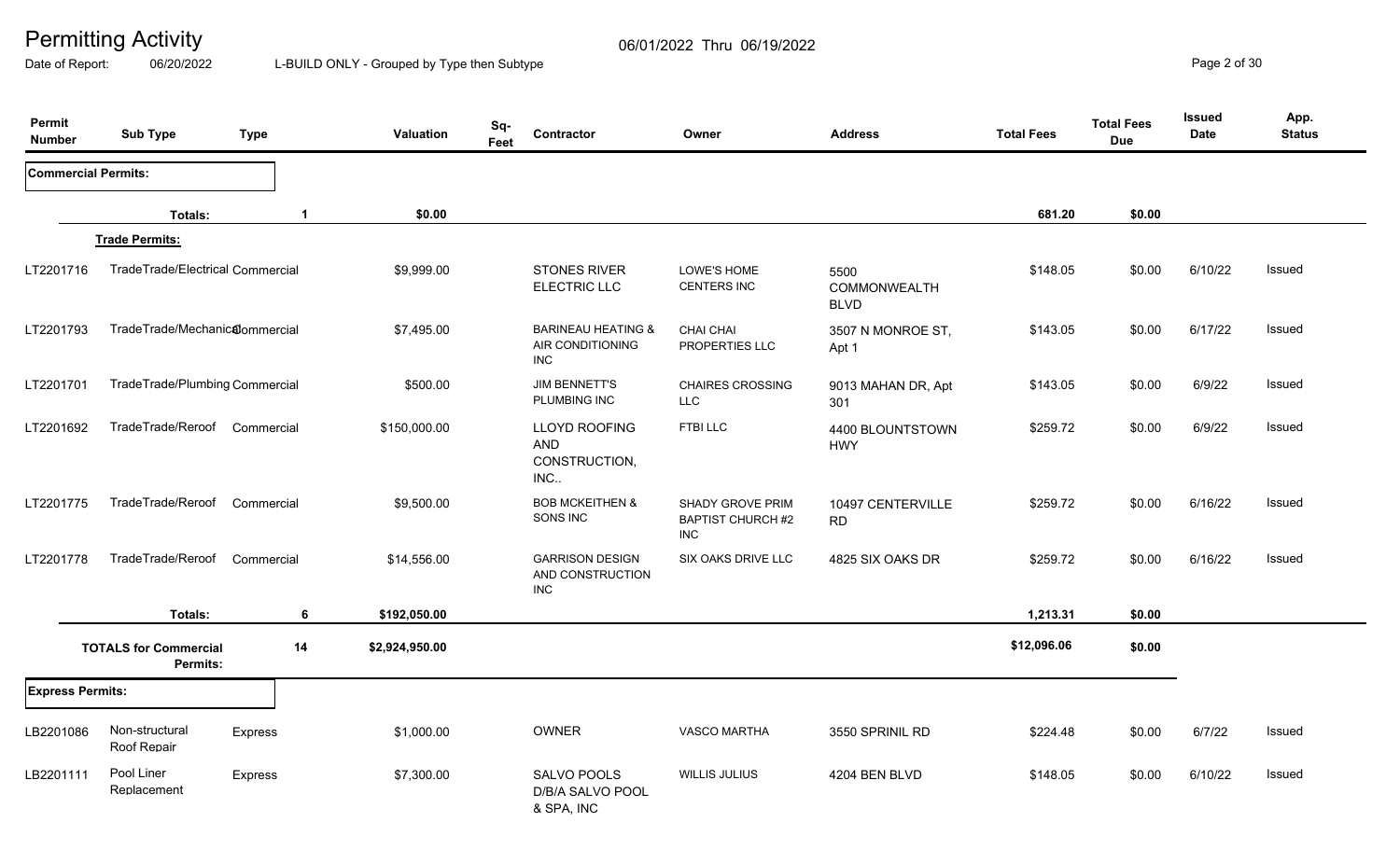Date of Report: 06/20/2022 L-BUILD ONLY - Grouped by Type then Subtype **Page 3 of 30** 

| Permit<br><b>Number</b>     | <b>Sub Type</b>                     | <b>Type</b> |    | <b>Valuation</b> | Sq-<br>Feet | <b>Contractor</b>                             | Owner                                                       | <b>Address</b>                     | <b>Total Fees</b> | <b>Total Fees</b><br><b>Due</b> | <b>Issued</b><br>Date | App.<br><b>Status</b>  |
|-----------------------------|-------------------------------------|-------------|----|------------------|-------------|-----------------------------------------------|-------------------------------------------------------------|------------------------------------|-------------------|---------------------------------|-----------------------|------------------------|
| <b>Express Permits:</b>     |                                     |             |    |                  |             |                                               |                                                             |                                    |                   |                                 |                       |                        |
| LB2201112                   | Pool Liner<br>Replacement           | Express     |    | \$5,650.00       |             | SALVO POOLS<br>D/B/A SALVO POOL<br>& SPA, INC | <b>CALDER AUTUMN</b><br>SABLE                               | 8430 FRESHWATER<br><b>FARMS RD</b> | \$148.05          | \$0.00                          | 6/10/22               | Issued                 |
| LB2201151                   | Pool Liner<br>Replacement           | Express     |    | \$5,878.00       |             | SALVO POOLS<br>D/B/A SALVO POOL<br>& SPA, INC | DUKE OAK V                                                  | 7183 OX BOW CIR                    | \$148.05          | \$0.00                          | 6/16/22               | Final Insp<br>Complete |
| LB2201152                   | Pool Liner<br>Replacement           | Express     |    | \$6,550.00       |             | SALVO POOLS<br>D/B/A SALVO POOL<br>& SPA, INC | DOWDY JOHN A III                                            | 2035 CHIMNEY SWIFT<br><b>HOLW</b>  | \$148.05          | \$0.00                          | 6/16/22               | Final Insp<br>Complete |
| LB2201141                   | Residential<br><b>Exterior Door</b> | Express     |    | \$350.00         |             | <b>OWNER</b>                                  | <b>ALTROGGE JENNIFER</b>                                    | 3201 GALLANT FOX<br><b>TRL</b>     | \$200.14          | \$0.00                          | 6/15/22               | Issued                 |
| LB2201070                   | Residential<br>Re-roofs             | Express     |    | \$9,000.00       |             | OWNER                                         | <b>GRAY JOEL L</b>                                          | 4240 SHERBORNE RD                  | \$259.72          | \$0.00                          | 6/3/22                | Issued                 |
| LB2201093                   | Residential<br>Re-roofs             | Express     |    | \$19,000.00      |             | LEDFORD DESIGN &<br>CONSTRUCTION,<br>LLC.     | PRESBYTERIAN<br><b>RETIREMENT</b><br><b>COMMUNITIES INC</b> | 3962 MEANDERING LN                 | \$259.72          | \$0.00                          | 6/8/22                | Issued                 |
| LB2201106                   | Residential<br>Re-roofs             | Express     |    | \$8,000.00       |             | <b>DUPONT</b><br>CONSTRUCTION,<br><b>LLC</b>  | <b>GORDON GLORIA</b><br><b>DEAN KNIGHT</b>                  | 200 OAK CREST BLVD                 | \$259.72          | \$0.00                          | 6/9/22                | Issued                 |
| LB2201113                   | Residential<br>Re-roofs             | Express     |    | \$9,000.00       |             | OWNER                                         | <b>FORBES JESSE J</b>                                       | 4230 SPRINGHILL RD                 | \$259.72          | \$0.00                          | 6/10/22               | Issued                 |
|                             | Totals:                             |             | 10 | \$71,728.00      |             |                                               |                                                             |                                    | 2,055.70          | \$0.00                          |                       |                        |
|                             | <b>TOTALS for Express Permits:</b>  |             | 10 | \$71,728.00      |             |                                               |                                                             |                                    | \$2,055.70        | \$0.00                          |                       |                        |
| <b>Residential Permits:</b> |                                     |             |    |                  |             |                                               |                                                             |                                    |                   |                                 |                       |                        |
|                             | <b>Accessory Structure Permits:</b> |             |    |                  |             |                                               |                                                             |                                    |                   |                                 |                       |                        |
| LB2102427                   | Accessory<br>Structure              | Residential |    | \$12,000.00      |             | 719 OWNER                                     | <b>RICHARDSON</b><br><b>DARLINE FAYE</b>                    | 1227 LUTTERLOH RD                  | \$524.01          | \$0.00                          | 6/7/22                | Issued                 |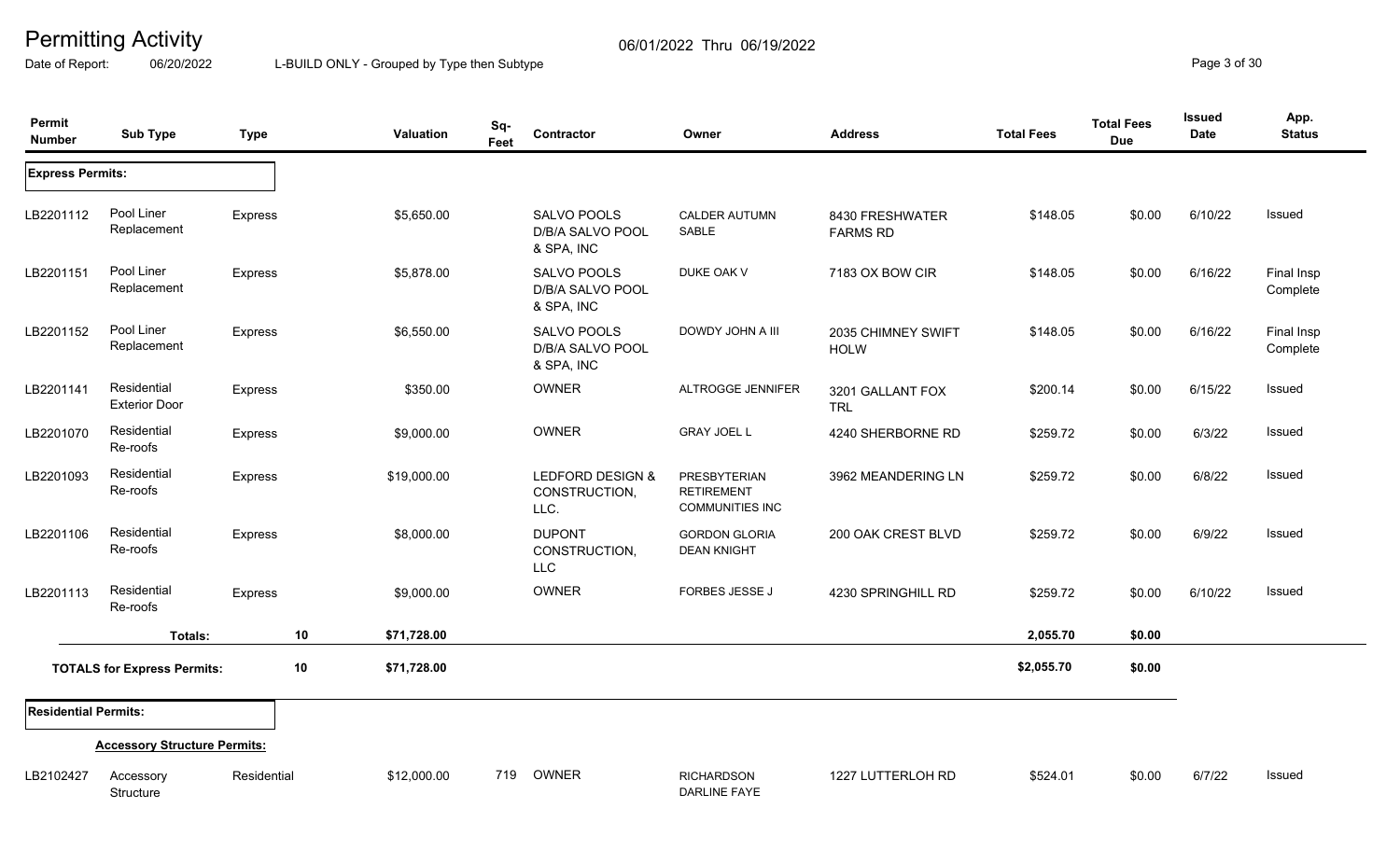Date of Report: 06/20/2022 L-BUILD ONLY - Grouped by Type then Subtype **Page 4 of 30** 

| Permit<br><b>Number</b>     | <b>Sub Type</b>                     | <b>Type</b> | Valuation    | Sq-<br>Feet | Contractor                                                          | Owner                                      | <b>Address</b>                         | <b>Total Fees</b> | <b>Total Fees</b><br><b>Due</b> | Issued<br><b>Date</b> | App.<br><b>Status</b>  |
|-----------------------------|-------------------------------------|-------------|--------------|-------------|---------------------------------------------------------------------|--------------------------------------------|----------------------------------------|-------------------|---------------------------------|-----------------------|------------------------|
| <b>Residential Permits:</b> |                                     |             |              |             |                                                                     |                                            |                                        |                   |                                 |                       |                        |
|                             | <b>Accessory Structure Permits:</b> |             |              |             |                                                                     |                                            |                                        |                   |                                 |                       |                        |
| LB2200340                   | Accessory<br>Structure              | Residential | \$100,000.00 | 1443        | MP3<br><b>CONSTRUCTION</b><br>AND PROPERTY<br><b>MANAGEMENT LLC</b> | THOMAS CLEOPHUS<br>JR.                     | 5043 BREAKAWAY<br><b>GAP RD</b>        | \$1,790.31        | \$0.00                          | 6/9/22                | Issued                 |
| LB2200586                   | Accessory<br>Structure              | Residential | \$2,000.00   | 221         | <b>TIMBERLINE</b><br><b>CONSTRUCTION</b><br>GROUP, LLC              | FIKE JON W                                 | 3491 HEADWATER<br><b>CREEK DR</b>      | \$223.10          | \$0.00                          | 6/13/22               | Issued                 |
| LB2200829                   | Accessory<br>Structure              | Residential | \$5,500.00   | 1080        | OWNER                                                               | <b>HALL ALICE MARIE</b>                    | 3987 EDGEWATER DR                      | \$1,006.22        | \$0.00                          | 6/7/22                | Issued                 |
| LB2200893                   | Accessory<br>Structure              | Residential | \$8,000.00   | 288         | OWNER                                                               | <b>WILLOUGHBY</b><br><b>CHRISTOPHER</b>    | 142 ELENA DR                           | \$141.48          | \$0.00                          | 6/1/22                | Issued                 |
| LB2200981                   | Accessory<br>Structure              | Residential | \$25,000.00  | 1200        | OWNER                                                               | <b>BUTLER BILLY JR</b>                     | 1030 SUNFLOWER RD                      | \$1,062.80        | \$0.00                          | 6/3/22                | Issued                 |
| LB2200988                   | Accessory<br>Structure              | Residential | \$3,032.00   | 240         | OWNER                                                               | <b>OLSCHLAGER B</b>                        | 2010 DYREHAVEN DR                      | \$119.40          | \$0.00                          | 6/1/22                | Issued                 |
| LB2200989                   | Accessory<br><b>Structure</b>       | Residential | \$16,700.00  | 860         | OWNER                                                               | FS#119                                     | 4486 AMBER VALLEY<br><b>DR</b>         | \$710.49          | \$0.00                          | 6/3/22                | <b>Issued Redacted</b> |
| LB2200996                   | Accessory<br>Structure              | Residential | \$2,800.00   | 400         | OWNER                                                               | <b>WILLIAMS ARRHEA S</b>                   | 2889 THORNTON RD                       | \$493.60          | \$0.00                          | 6/9/22                | Issued                 |
| LB2201001                   | Accessory<br>Structure              | Residential | \$3,000.00   | 66          | <b>NAILED IT</b><br><b>TALLAHASSEE LLC</b>                          | <b>MUSS CHRISTOPHER</b><br>A               | 3386 MARIANA OAKS<br><b>DR</b>         | \$225.10          | \$0.00                          | 6/1/22                | Issued                 |
| LB2201002                   | Accessory<br>Structure              | Residential | \$3,000.00   | 66          | <b>NAILED IT</b><br>TALLAHASSEE LLC                                 | <b>NAILED IT</b><br><b>TALLAHASSEE LLC</b> | 3382 MARIANA OAKS<br><b>DR</b>         | \$223.10          | \$0.00                          | 6/3/22                | <b>Issued</b>          |
| LB2201008                   | Accessory<br>Structure              | Residential | \$9,635.00   | 240         | <b>PARADISE</b><br><b>BUILDERS SE LLC</b>                           | HOLT SUSANNA N                             | <b>2912 LAKE</b><br><b>BRADFORD RD</b> | \$119.40          | \$0.00                          | 6/2/22                | <b>Issued</b>          |
| LB2201053                   | Accessory<br>Structure              | Residential | \$9,963.00   | 864         | OWNER                                                               | DEVLEIGER TANYA L                          | 14321 SADDLE ROPE<br><b>TRL</b>        | \$779.58          | \$0.00                          | 6/16/22               | Issued                 |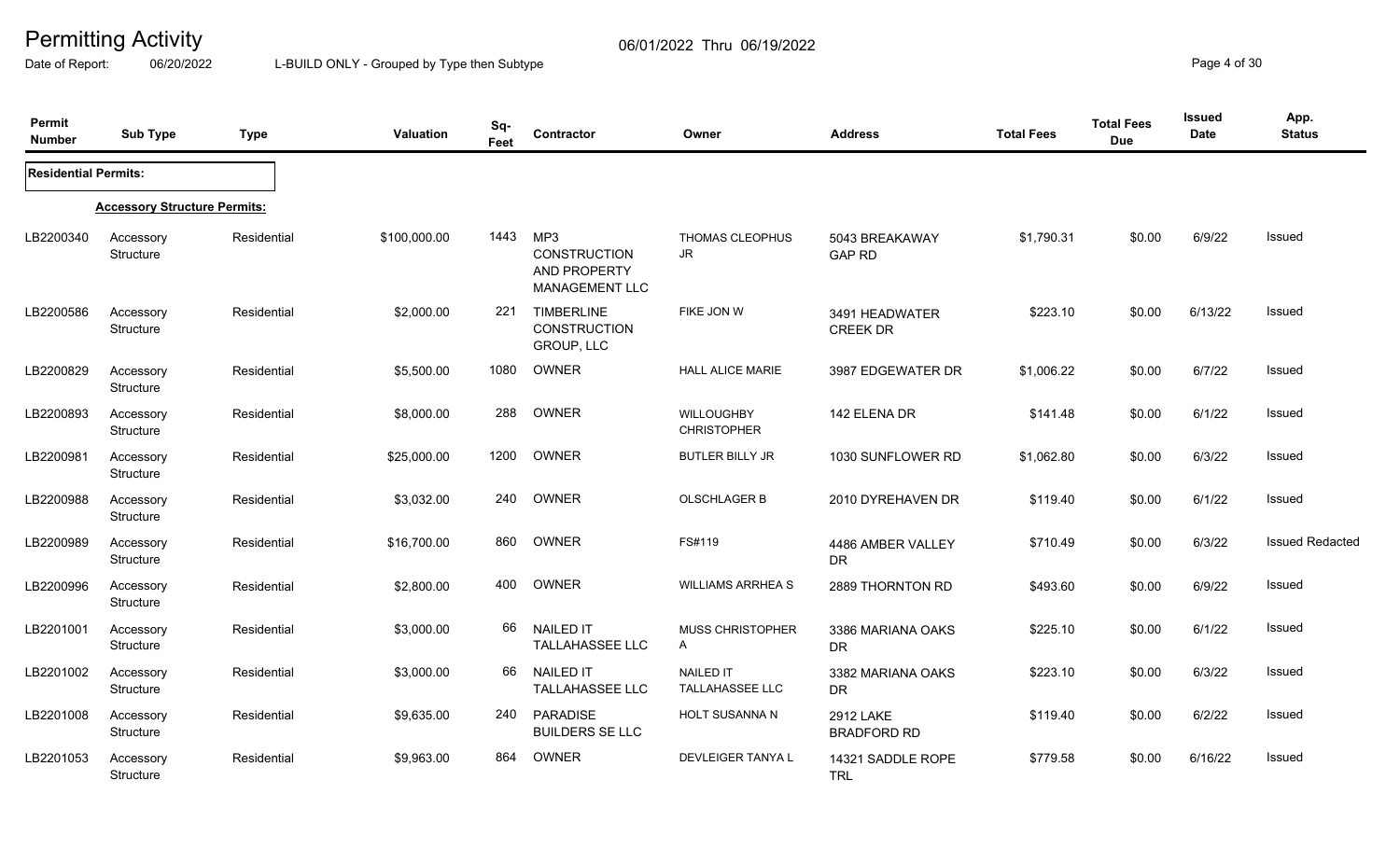Date of Report: 06/20/2022 L-BUILD ONLY - Grouped by Type then Subtype **Page 5** of 30

| Permit<br><b>Number</b>     | <b>Sub Type</b>                     | <b>Type</b> | Valuation    | Sq-<br>Feet | Contractor                                                 | Owner                          | <b>Address</b>                      | <b>Total Fees</b> | <b>Total Fees</b><br><b>Due</b> | <b>Issued</b><br>Date | App.<br><b>Status</b> |
|-----------------------------|-------------------------------------|-------------|--------------|-------------|------------------------------------------------------------|--------------------------------|-------------------------------------|-------------------|---------------------------------|-----------------------|-----------------------|
| <b>Residential Permits:</b> |                                     |             |              |             |                                                            |                                |                                     |                   |                                 |                       |                       |
|                             | <b>Accessory Structure Permits:</b> |             |              |             |                                                            |                                |                                     |                   |                                 |                       |                       |
| LB2201058                   | Accessory<br>Structure              | Residential | \$35,000.00  | 1800        | OWNER                                                      | DESOUSA ELIZABETH<br>J         | 6027 VETERANS<br><b>MEMORIAL DR</b> | \$1,085.70        | \$0.00                          | 6/7/22                | Issued                |
| LB2201095                   | Accessory<br>Structure              | Residential | \$282,790.00 | 2520        | <b>MORTON</b><br><b>BUILDINGS, INC</b>                     | <b>GAYTON MARSHALL</b>         | 3904 NICHOLWOOD<br><b>RD</b>        | \$1,321.17        | \$0.00                          | 6/16/22               | Issued                |
|                             | Totals:                             | 15          | \$518,420.00 |             |                                                            |                                |                                     | 9,825.46          | \$0.00                          |                       |                       |
|                             | <b>Addition Permits:</b>            |             |              |             |                                                            |                                |                                     |                   |                                 |                       |                       |
| LB2200705                   | Addition                            | Residential | \$48,000.00  | 1676        | <b>BAY DEMOLITION &amp;</b><br>CONSTRUCTION,<br><b>INC</b> | <b>GARRIS CAROL Y</b>          | 562 TUNG HILL DR                    | \$1,493.38        | \$0.00                          | 6/3/22                | <b>Issued</b>         |
| LB2200949                   | Addition                            | Residential | \$12,965.00  | 400         | NRG INDUSTRIES,<br>INC.                                    | RUSSELL BRIAN<br><b>DEWITT</b> | 12662 ROALDE RD                     | \$577.66          | \$0.00                          | 6/9/22                | Issued                |
| LB2201060                   | Addition                            | Residential | \$15,045.00  | 240         | NRG INDUSTRIES,<br>INC.                                    | <b>HENDRIX EILEEN</b>          | 2018 DYREHAVEN DR                   | \$194.90          | \$0.00                          | 6/7/22                | Issued                |
| LB2201082                   | Addition                            | Residential | \$120,000.00 | 697         | <b>SAPP</b><br>CONTRACTORS LLC                             | MCKEE JAMES A                  | 6024 PISGAH LN                      | \$959.63          | \$0.00                          | 6/15/22               | Issued                |
|                             | Totals:                             | 4           | \$196,010.00 |             |                                                            |                                |                                     | 3,225.57          | \$0.00                          |                       |                       |
|                             | <b>Alteration Permits:</b>          |             |              |             |                                                            |                                |                                     |                   |                                 |                       |                       |
| LB2200703                   | Alteration                          | Residential | \$12,314.00  |             | <b>MORRIS PROPANE,</b><br><b>LLC</b>                       | <b>LOGAN PATTI E</b>           | 1167 GREEN HILL<br><b>TRCE</b>      | \$180.03          | \$0.00                          | 6/6/22                | Issued                |
| LB2200743                   | Alteration                          | Residential | \$5,250.00   |             | <b>ALBRITTON</b><br><b>ELECTRICAL</b><br>SERVICE INC       | <b>MORRIS CHARLES D</b>        | 2031 QUEENSWOOD<br><b>DR</b>        | \$179.76          | \$0.00                          | 6/8/22                | <b>Issued</b>         |
| LB2200751                   | Alteration                          | Residential | \$10,000.00  |             | <b>WESTON TRAWICK</b><br>INC.                              | JACOBUS CRYSTAL<br>LEE BELISLE | 1826 LAKESHORE LN                   | \$179.76          | \$0.00                          | 6/15/22               | Issued                |
| LB2200761                   | Alteration                          | Residential | \$6,843.75   |             | <b>SUBURBAN</b><br><b>PROPANE</b>                          | COLLINS CARLOS L<br>SR         | 9066 TRAM RD                        | \$215.59          | \$0.00                          | 6/3/22                | <b>Issued</b>         |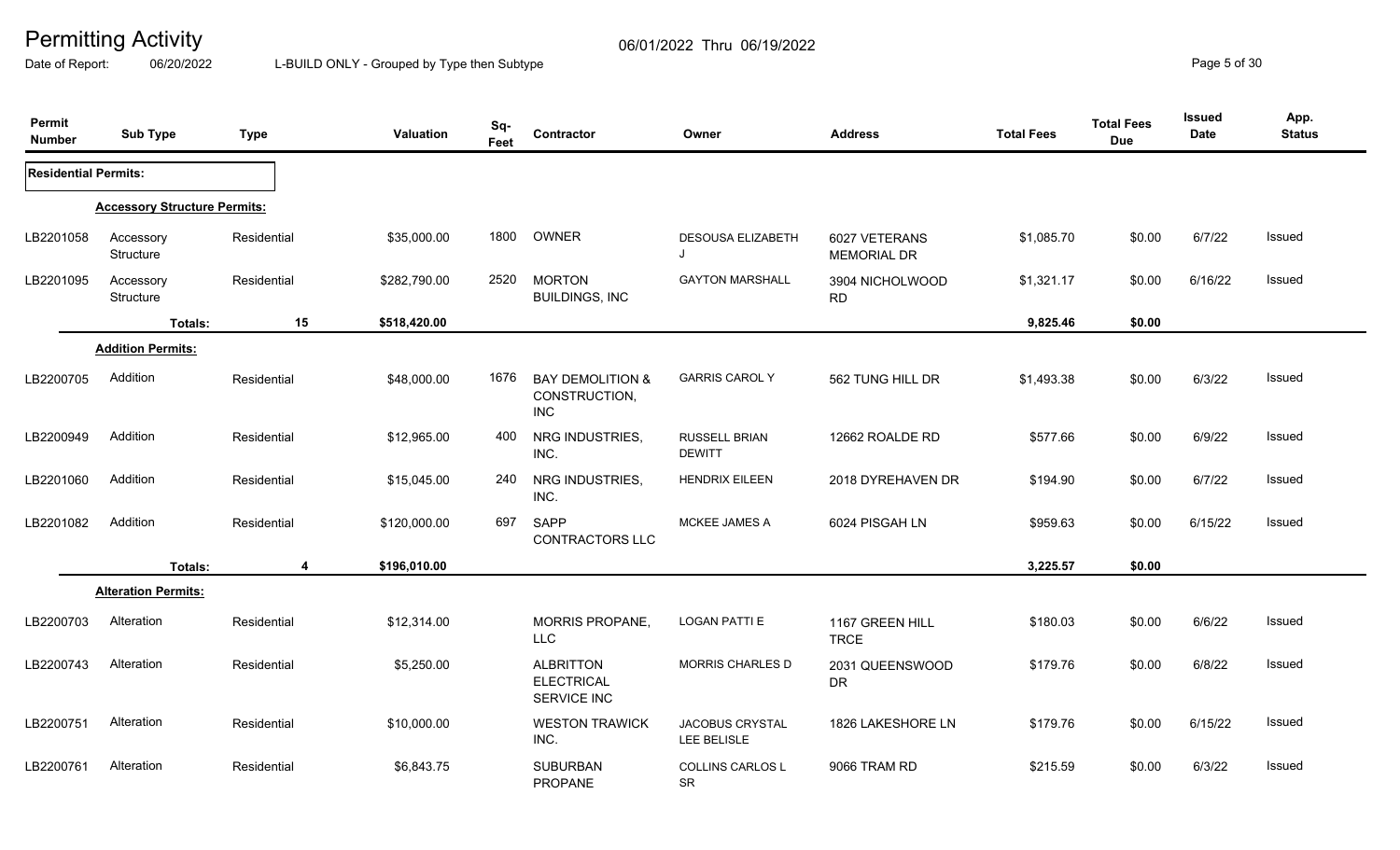Date of Report: 06/20/2022 L-BUILD ONLY - Grouped by Type then Subtype **Page 6** of 30

| Permit<br><b>Number</b>     | <b>Sub Type</b>            | <b>Type</b> | Valuation    | Sq-<br>Feet | Contractor                                           | Owner                  | <b>Address</b>                   | <b>Total Fees</b> | <b>Total Fees</b><br><b>Due</b> | <b>Issued</b><br>Date | App.<br><b>Status</b> |
|-----------------------------|----------------------------|-------------|--------------|-------------|------------------------------------------------------|------------------------|----------------------------------|-------------------|---------------------------------|-----------------------|-----------------------|
| <b>Residential Permits:</b> |                            |             |              |             |                                                      |                        |                                  |                   |                                 |                       |                       |
|                             | <b>Alteration Permits:</b> |             |              |             |                                                      |                        |                                  |                   |                                 |                       |                       |
| LB2200811                   | Alteration                 | Residential | \$2,500.00   |             | <b>MEEKS SERVICES</b><br><b>INC</b>                  | <b>WILLIS SHARON L</b> | 9591 DEER VALLEY<br>DR.          | \$211.35          | \$0.00                          | 6/17/22               | Issued                |
| LB2200832                   | Alteration                 | Residential | \$3,300.00   |             | JOEL FOY<br><b>ELECTRICAL</b><br>SERVICE, INC        | DEKLOET DINEKE H       | 4355 CRIPPLE CREEK<br><b>RD</b>  | \$195.42          | \$0.00                          | 6/9/22                | Issued                |
| LB2200874                   | Alteration                 | Residential | \$200,000.00 | 1680        | <b>AESTHETICS</b><br>UNLIMITED, LLC.                 | <b>HILL CALYNNE P</b>  | 5926 MILLER LANDING<br><b>CV</b> | \$1,296.50        | \$0.00                          | 6/3/22                | Issued                |
| LB2200903                   | Alteration                 | Residential | \$8,742.00   |             | <b>LIGHT FORCE LLC</b>                               | <b>LOUCKS DONALD</b>   | 3626 DEXTER DR                   | \$195.42          | \$0.00                          | 6/8/22                | Issued                |
| LB2200968                   | Alteration                 | Residential | \$15,750.00  |             | <b>GT ELECTRIC OF</b><br><b>FLORIDA INC</b>          | DUGGAR STACI W         | 1886 WITCHTREE<br><b>ACRES</b>   | \$179.76          | \$0.00                          | 6/2/22                | Issued                |
| LB2200971                   | Alteration                 | Residential | \$10,500.00  |             | <b>ALLEN'S ELECTRIC</b><br><b>SERVICE LLC</b>        | DA SILVA NATASIA       | 791 RHODEN COVE<br><b>RD</b>     | \$179.76          | \$0.00                          | 6/14/22               | Issued                |
| LB2200974                   | Alteration                 | Residential | \$75,000.00  | 250         | <b>DUSTIN WELLS</b><br><b>CONSTRUCTION LLC</b>       | DEFRANK PAUL A         | 3227 HORSESHOE<br><b>TRL</b>     | \$382.21          | \$0.00                          | 6/2/22                | Issued                |
| LB2200986                   | Alteration                 | Residential | \$11,849.00  |             | METROPOWER,<br>INC.                                  | <b>WHITLEY AUSTIN</b>  | 3363 SKYVIEW DR                  | \$179.76          | \$0.00                          | 6/17/22               | Issued                |
| LB2200991                   | Alteration                 | Residential | \$7,500.00   |             | SOLID<br><b>FOUNDATIONS</b><br>SOLUTIONS LLC         | <b>TREVINO ANTHONY</b> | 5916 STONELER RD                 | \$223.10          | \$0.00                          | 6/2/22                | Issued                |
| LB2201006                   | Alteration                 | Residential | \$12,000.00  |             | <b>MATHERS</b><br>ELECTRIC CO INC                    | MITTAN JAYNE H         | 1092 ALAMEDA DR                  | \$179.76          | \$0.00                          | 6/2/22                | Issued                |
| LB2201014                   | Alteration                 | Residential | \$7,760.00   |             | <b>ALBRITTON</b><br><b>ELECTRICAL</b><br>SERVICE INC | DELK JENA MARIE        | 9400 OLD ST<br>AUGUSTINE RD      | \$106.66          | \$0.00                          | 6/2/22                | Issued                |
| LB2201016                   | Alteration                 | Residential | \$14,000.00  |             | <b>GT ELECTRIC OF</b><br><b>FLORIDA INC</b>          | <b>BURNETTE JOHN T</b> | 2100 THIRLESTANE<br><b>RD</b>    | \$179.76          | \$0.00                          | 6/15/22               | Issued                |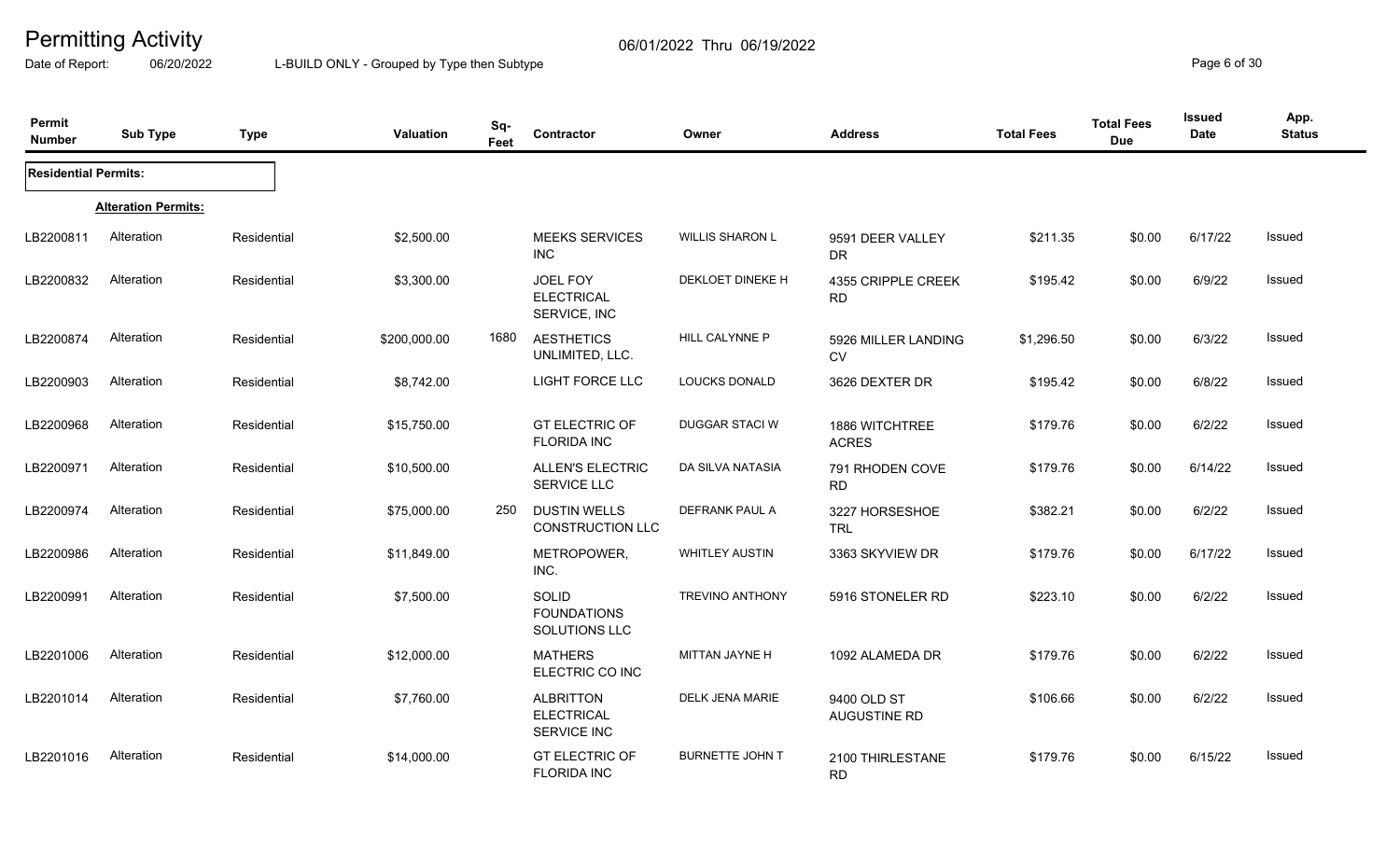Date of Report: 06/20/2022 L-BUILD ONLY - Grouped by Type then Subtype **Page 7** of 30

| Permit<br><b>Number</b>     | <b>Sub Type</b>            | <b>Type</b> | Valuation    | Sq-<br>Feet | Contractor                                              | Owner                                 | <b>Address</b>                    | <b>Total Fees</b> | <b>Total Fees</b><br><b>Due</b> | <b>Issued</b><br>Date | App.<br><b>Status</b>          |
|-----------------------------|----------------------------|-------------|--------------|-------------|---------------------------------------------------------|---------------------------------------|-----------------------------------|-------------------|---------------------------------|-----------------------|--------------------------------|
| <b>Residential Permits:</b> |                            |             |              |             |                                                         |                                       |                                   |                   |                                 |                       |                                |
|                             | <b>Alteration Permits:</b> |             |              |             |                                                         |                                       |                                   |                   |                                 |                       |                                |
| LB2201026                   | Alteration                 | Residential | \$11,359.08  |             | METROPOWER,<br>INC.                                     | <b>CARRUTHERS PEGGY</b>               | 2488 ARVAH BRANCH<br><b>BLVD</b>  | \$179.76          | \$0.00                          | 6/13/22               | Issued                         |
| LB2201030                   | Alteration                 | Residential | \$0.00       |             | <b>SUBURBAN</b><br>PROPANE                              | SAND ELIZABETH DE<br><b>WYS</b>       | 9519 STARHAWK DR                  | \$180.03          | \$0.00                          | 6/16/22               | Issued                         |
| LB2201033                   | Alteration                 | Residential | \$16,000.00  |             | <b>MERAKI</b><br><b>INSTALLERS LLC</b>                  | <b>BRYANT ROZELL</b>                  | 2764 BARDS WOOD<br>LN.            | \$189.50          | \$0.00                          | 6/2/22                | Issued                         |
| LB2201061                   | Alteration                 | Residential | \$10,707.20  |             | METROPOWER,<br>INC.                                     | <b>LAZZARO EMILY</b>                  | 4909 OLD<br><b>BAINBRIDGE RD</b>  | \$194.90          | \$0.00                          | 6/7/22                | Issued                         |
| LB2201062                   | Alteration                 | Residential | \$13,650.00  |             | METROPOWER,<br>INC.                                     | PHILLIPS HARRY R                      | 4350 MAYLOR RD                    | \$194.90          | \$0.00                          | 6/7/22                | <b>Issued</b>                  |
| LB2201063                   | Alteration                 | Residential | \$20,000.00  | 85          | <b>JEM</b><br><b>CONSTRUCTION OF</b><br>TALLAHASSEE INC | <b>GOULD JULIAN B</b>                 | 2275 COBB DR                      | \$289.86          | \$0.00                          | 6/14/22               | Issued                         |
| LB2201078                   | Alteration                 | Residential | \$1,200.00   |             | <b>CAPITAL PLUMBING</b><br><b>CONTRACTORS INC</b>       | <b>SMITH RACHEL</b>                   | 2360 TUSCAVILLA RD                | \$189.90          | \$0.00                          | 6/7/22                | <b>Issued</b>                  |
| LB2201081                   | Alteration                 | Residential | \$12,795.00  | 382         | <b>FLORIDA FENCE &amp;</b><br><b>OUTDOOR LIVING</b>     | <b>EVERETT TYLER</b>                  | 1272 HILL N DALE DR               | \$291.46          | \$0.00                          | 6/15/22               | Issued                         |
| LB2201090                   | Alteration                 | Residential | \$15,224.00  |             | <b>TSPARK</b><br>ENTERPRISES, LLC                       | ROSE DANIEL AUDOIN                    | 2632 NEZ PERCE TRL                | \$661.82          | \$0.00                          | 6/10/22               | <b>Issued</b>                  |
| LB2201110                   | Alteration                 | Residential | \$30,000.00  |             | <b>BLUE CHIP</b><br>CONSTRUCTION CO                     | <b>MCCURDY VENTURES</b><br><b>LLC</b> | 6548 KINGMAN TRL                  | \$194.90          | \$0.00                          | 6/15/22               | Issued                         |
|                             | Totals:                    | 26          | \$534,244.03 |             |                                                         |                                       |                                   | 6,831.63          | \$0.00                          |                       |                                |
|                             | <b>Demolition Permits:</b> |             |              |             |                                                         |                                       |                                   |                   |                                 |                       |                                |
| LB2102571                   | Demolition                 | Residential | \$2,000.00   |             | <b>TIMBERLINE</b><br><b>CONSTRUCTION</b><br>GROUP, LLC  | FIKE JON W                            | 3491 HEADWATER<br><b>CREEK DR</b> | \$574.05          | \$0.00                          | 6/14/22               | Certification of<br>Completion |
| LB2200943                   | Demolition                 | Residential | \$2,000.00   | 1001        | PYRAMID<br>EXCAVATION, INC                              | <b>HASSLER MICHELLE</b>               | 2110 LONGVIEW DR                  | \$579.05          | \$0.00                          | 6/8/22                | Issued                         |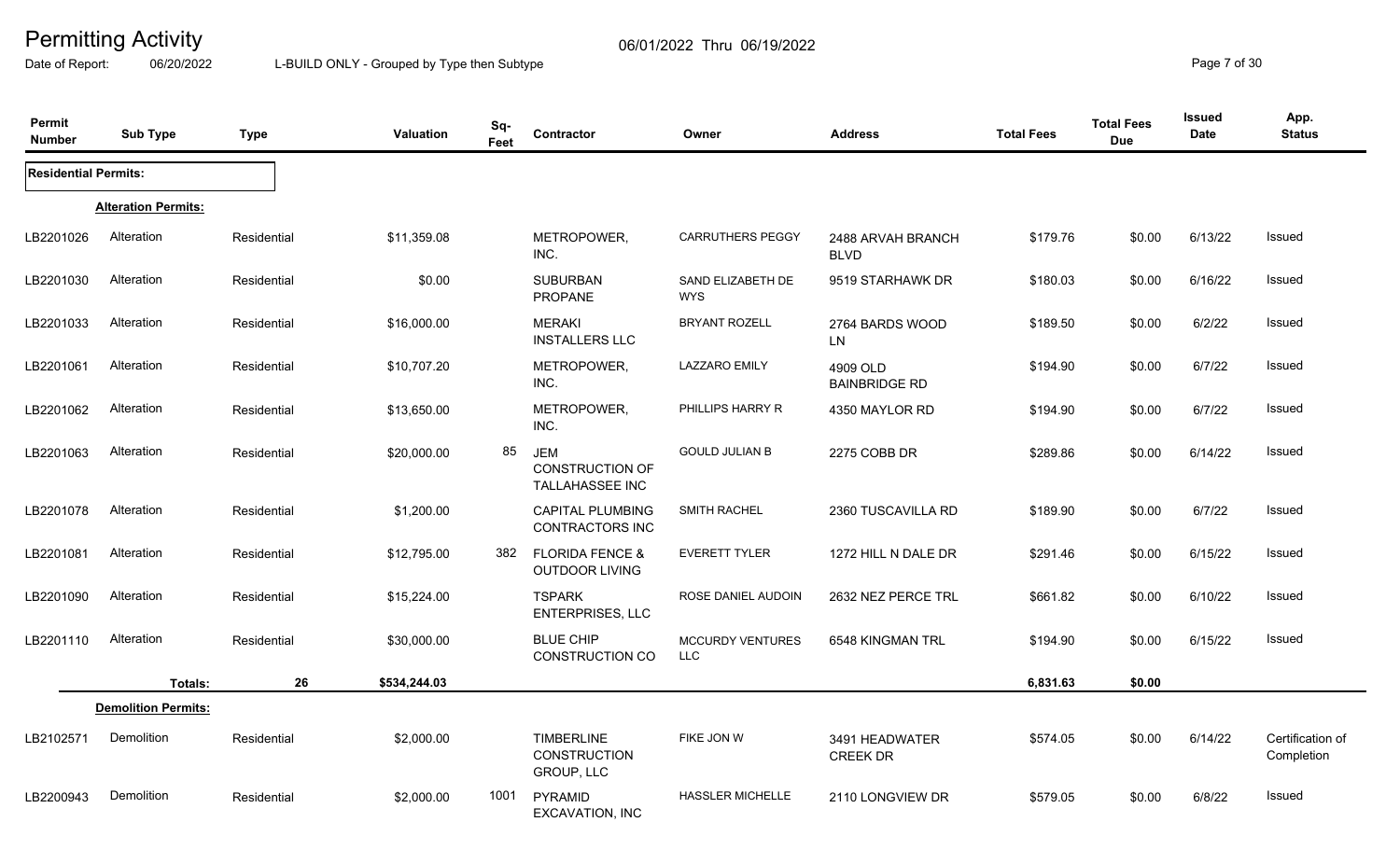Date of Report: 06/20/2022 L-BUILD ONLY - Grouped by Type then Subtype **Page 8** of 30

| Permit<br><b>Number</b>     | <b>Sub Type</b>                   | <b>Type</b>  | Valuation    | Sq-<br>Feet | Contractor                                                           | Owner                                        | <b>Address</b>                       | <b>Total Fees</b> | <b>Total Fees</b><br><b>Due</b> | <b>Issued</b><br><b>Date</b> | App.<br><b>Status</b> |
|-----------------------------|-----------------------------------|--------------|--------------|-------------|----------------------------------------------------------------------|----------------------------------------------|--------------------------------------|-------------------|---------------------------------|------------------------------|-----------------------|
| <b>Residential Permits:</b> |                                   |              |              |             |                                                                      |                                              |                                      |                   |                                 |                              |                       |
|                             | Totals:                           | $\mathbf{2}$ | \$4,000.00   |             |                                                                      |                                              |                                      | 1,153.10          | \$0.00                          |                              |                       |
|                             | <b>Manufactured Home Permits:</b> |              |              |             |                                                                      |                                              |                                      |                   |                                 |                              |                       |
| LB2200314                   | Manufactured<br>Home              | Residential  | \$10,000.00  | 1320        | <b>OLIN'S MOBILE</b><br><b>HOME TRANSPORT</b><br>OF FLORIDA INC      | <b>GRANITE CASCADE</b><br><b>VILLAGE LLC</b> | 1630 BALKIN RD, LOT<br>071           | \$891.71          | \$0.00                          | 6/2/22                       | <b>Issued</b>         |
| LB2200315                   | Manufactured<br>Home              | Residential  | \$10,000.00  | 1056        | <b>OLIN'S MOBILE</b><br><b>HOME TRANSPORT</b><br>OF FLORIDA INC      | <b>GRANITE CASCADE</b><br><b>VILLAGE LLC</b> | 1630 BALKIN RD, LOT<br>108           | \$891.71          | \$0.00                          | 6/2/22                       | <b>Issued</b>         |
| LB2200316                   | Manufactured<br>Home              | Residential  | \$10,000.00  | 1152        | <b>OLIN'S MOBILE</b><br><b>HOME TRANSPORT</b><br>OF FLORIDA INC      | <b>GRANITE CASCADE</b><br><b>VILLAGE LLC</b> | 1630 BALKIN RD, LOT<br>145           | \$891.71          | \$0.00                          | 6/2/22                       | <b>Issued</b>         |
| LB2200317                   | Manufactured<br>Home              | Residential  | \$10,000.00  | 1056        | <b>OLIN'S MOBILE</b><br><b>HOME TRANSPORT</b><br>OF FLORIDA INC      | <b>GRANITE CASCADE</b><br><b>VILLAGE LLC</b> | 1630 BALKIN RD, LOT<br>123           | \$891.71          | \$0.00                          | 6/2/22                       | <b>Issued</b>         |
| LB2200318                   | Manufactured<br>Home              | Residential  | \$10,000.00  | 1344        | <b>OLIN'S MOBILE</b><br><b>HOME TRANSPORT</b><br>OF FLORIDA INC      | <b>GRANITE CASCADE</b><br><b>VILLAGE LLC</b> | 1630 BALKIN RD, LOT<br>093           | \$891.71          | \$0.00                          | 6/2/22                       | <b>Issued</b>         |
| LB2200855                   | Manufactured<br>Home              | Residential  | \$7,500.00   | 1068        | <b>SCURLOCK</b><br><b>BURKETT MOBILE</b><br>HOME MOVING LLC          | LAKE BRADFORD MHP<br>LLC                     | 2775 CATHEDRAL DR.<br><b>APT 210</b> | \$891.71          | \$0.00                          | 6/1/22                       | <b>Issued</b>         |
| LB2200941                   | Manufactured<br>Home              | Residential  | \$375,167.00 | 2692        | CARL B. CONNELL,<br><b>INC</b>                                       | <b>KEENE DEBORAH</b>                         | 9180 TAFF RD                         | \$891.71          | \$0.00                          | 6/2/22                       | Issued                |
| LB2200973                   | Manufactured<br>Home              | Residential  | \$65,000.00  | 924         | <b>RANDY KYLLONEN</b><br>DBA RANDY<br><b>KYLLONEN &amp; SONS</b>     | LOTS UNLIMITED INC                           | 1433 JAKE DR                         | \$891.71          | \$0.00                          | 6/2/22                       | Issued                |
| LB2201041                   | Manufactured<br>Home              | Residential  | \$7,500.00   | 1068        | <b>SOUTHEASTERN</b><br><b>DISASTER RELIEF</b><br><b>SERVISES LLC</b> | <b>LAKE BRADFORD MHP</b><br>LLC              | 2775 CATHEDRAL DR,<br>Lot 272        | \$903.26          | \$0.00                          | 6/9/22                       | <b>Issued</b>         |
| LB2201047                   | Manufactured<br>Home              | Residential  | \$7,500.00   | 1068        | SOUTHEASTERN<br><b>DISASTER RELIEF</b><br><b>SERVISES LLC</b>        | LAKE BRADFORD MHP<br><b>LLC</b>              | 2775 CATHEDRAL DR,<br>Lot 328        | \$903.26          | \$0.00                          | 6/9/22                       | Issued                |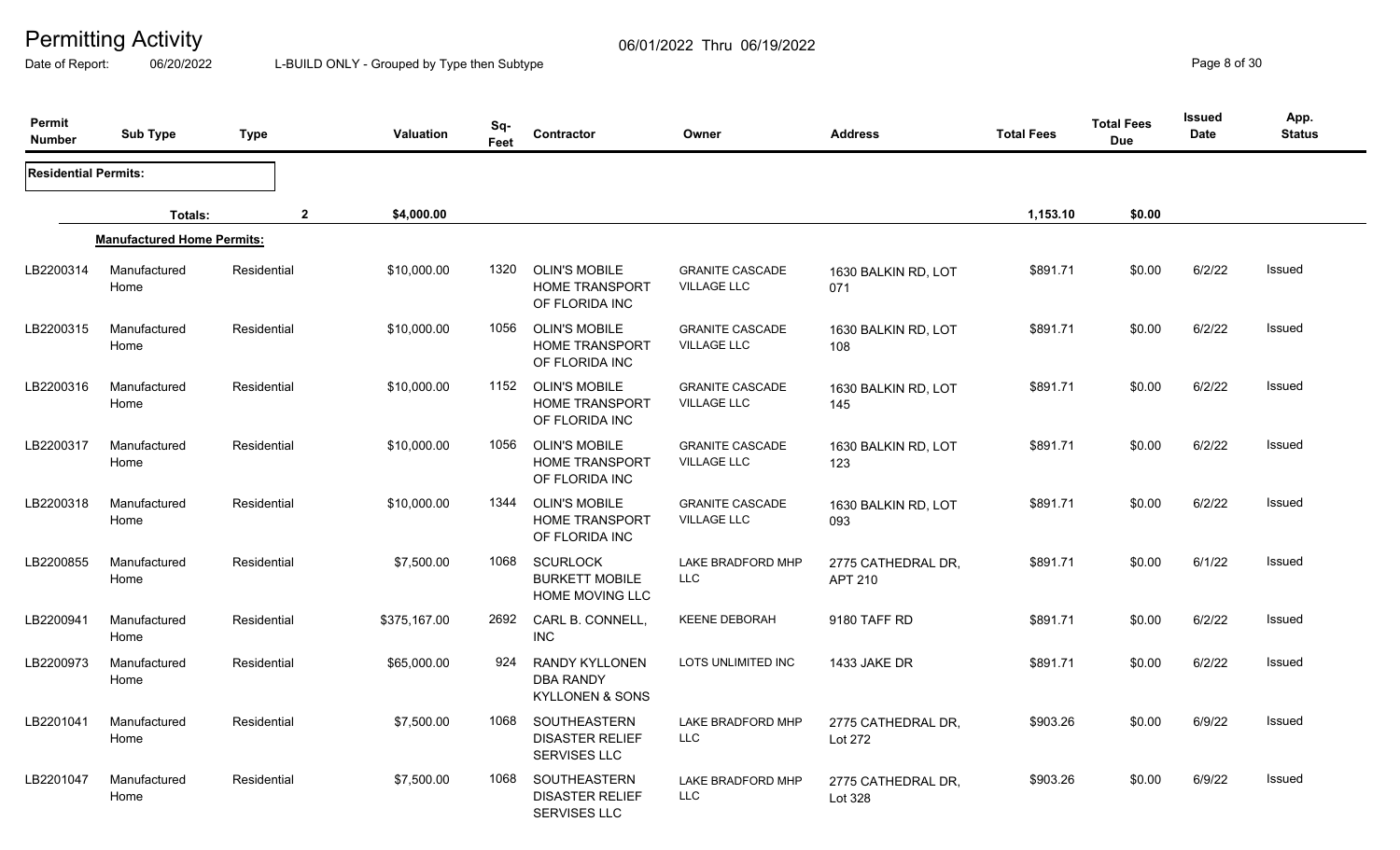Date of Report: 06/20/2022 L-BUILD ONLY - Grouped by Type then Subtype **Page 9 of 30** 

| Permit<br><b>Number</b>     | <b>Sub Type</b>                   | <b>Type</b> | <b>Valuation</b> | Sq-<br>Feet | Contractor                                                   | Owner                                 | <b>Address</b>                       | <b>Total Fees</b> | <b>Total Fees</b><br><b>Due</b> | <b>Issued</b><br><b>Date</b> | App.<br><b>Status</b> |
|-----------------------------|-----------------------------------|-------------|------------------|-------------|--------------------------------------------------------------|---------------------------------------|--------------------------------------|-------------------|---------------------------------|------------------------------|-----------------------|
| <b>Residential Permits:</b> |                                   |             |                  |             |                                                              |                                       |                                      |                   |                                 |                              |                       |
|                             | <b>Manufactured Home Permits:</b> |             |                  |             |                                                              |                                       |                                      |                   |                                 |                              |                       |
| LB2201050                   | Manufactured<br>Home              | Residential | \$7,500.00       | 1068        | SOUTHEASTERN<br><b>DISASTER RELIEF</b><br>SERVISES LLC       | LAKE BRADFORD MHP<br>LLC              | 2775 CATHEDRAL DR,<br><b>APT 348</b> | \$903.26          | \$0.00                          | 6/9/22                       | Issued                |
|                             | Totals:                           | 11          | \$520,167.00     |             |                                                              |                                       |                                      | 9,843.46          | \$0.00                          |                              |                       |
|                             | <b>New Permits:</b>               |             |                  |             |                                                              |                                       |                                      |                   |                                 |                              |                       |
| LB2200341                   | <b>New</b>                        | Residential | \$600,000.00     | 5284        | MP3<br><b>CONSTRUCTION</b><br>AND PROPERTY<br>MANAGEMENT LLC | THOMAS CLEOPHUS<br>JR                 | 5043 BREAKAWAY<br><b>GAP RD</b>      | \$4,727.08        | \$0.00                          | 6/9/22                       | Issued                |
| LB2200759                   | New                               | Residential | \$800,000.00     | 5338        | <b>ERTL HOMES INC</b>                                        | <b>HEYS ADAM</b>                      | 6420 WALKABOUT LN                    | \$5,030.16        | \$0.00                          | 6/7/22                       | Issued                |
| LB2200821                   | New                               | Residential | \$125,000.00     | 1130        | OWNER                                                        | DIX DOUGLAS GLENN                     | 4294 WAINWRIGHT RD                   | \$1,706.69        | \$0.00                          | 6/10/22                      | Issued                |
| LB2200831                   | <b>New</b>                        | Residential | \$148,000.00     | 1920        | OWNER                                                        | <b>HALL ALICE MARIE</b>               | 3987 EDGEWATER DR                    | \$2,129.00        | \$0.00                          | 6/7/22                       | Issued                |
| LB2200841                   | New                               | Residential | \$306,000.00     | 2643        | <b>H R PHILLIPS INC</b>                                      | <b>H R PHILLIPS INC</b>               | 4338 MAYLOR RD                       | \$2,268.08        | \$0.00                          | 6/14/22                      | Issued                |
| LB2200845                   | <b>New</b>                        | Residential | \$400,000.00     | 4028        | OWNER                                                        | <b>GIUNIPERO JAN D</b>                | 2360 TOUR EIFFEL DR                  | \$3,955.96        | \$0.00                          | 6/7/22                       | Issued                |
| LB2200861                   | New                               | Residential | \$450,000.00     | 4310        | <b>KENLEY DESIGN &amp;</b><br><b>CONSTRUCTION LLC</b>        | <b>GARBER MICHELE M</b>               | 265 HIDDEN POND CT                   | \$4,187.20        | \$0.00                          | 6/7/22                       | Issued                |
| LB2200915                   | New                               | Residential | \$130,000.00     | 1686        | <b>GOLD KEY HOMES</b><br><b>INC</b>                          | CL FORD<br>CONSTRACTING INC           | 5278 MONTEJO DR                      | \$2,134.11        | \$0.00                          | 6/13/22                      | Issued                |
| LB2200916                   | New                               | Residential | \$130,000.00     | 1672        | <b>GOLD KEY HOMES</b><br><b>INC</b>                          | <b>HAN YICHUN</b>                     | 5274 MONTEJO DR                      | \$2,123.36        | \$0.00                          | 6/13/22                      | Issued                |
| LB2200970                   | New                               | Residential | \$420,000.00     | 3504        | POWERHOUSE<br><b>CONSTRUCTION OF</b><br>TALLAHASSEE          | <b>CROCHET HAROLD</b><br><b>JAMES</b> | 2049 SOLOMON CT                      | \$3,526.28        | \$0.00                          | 6/6/22                       | Issued                |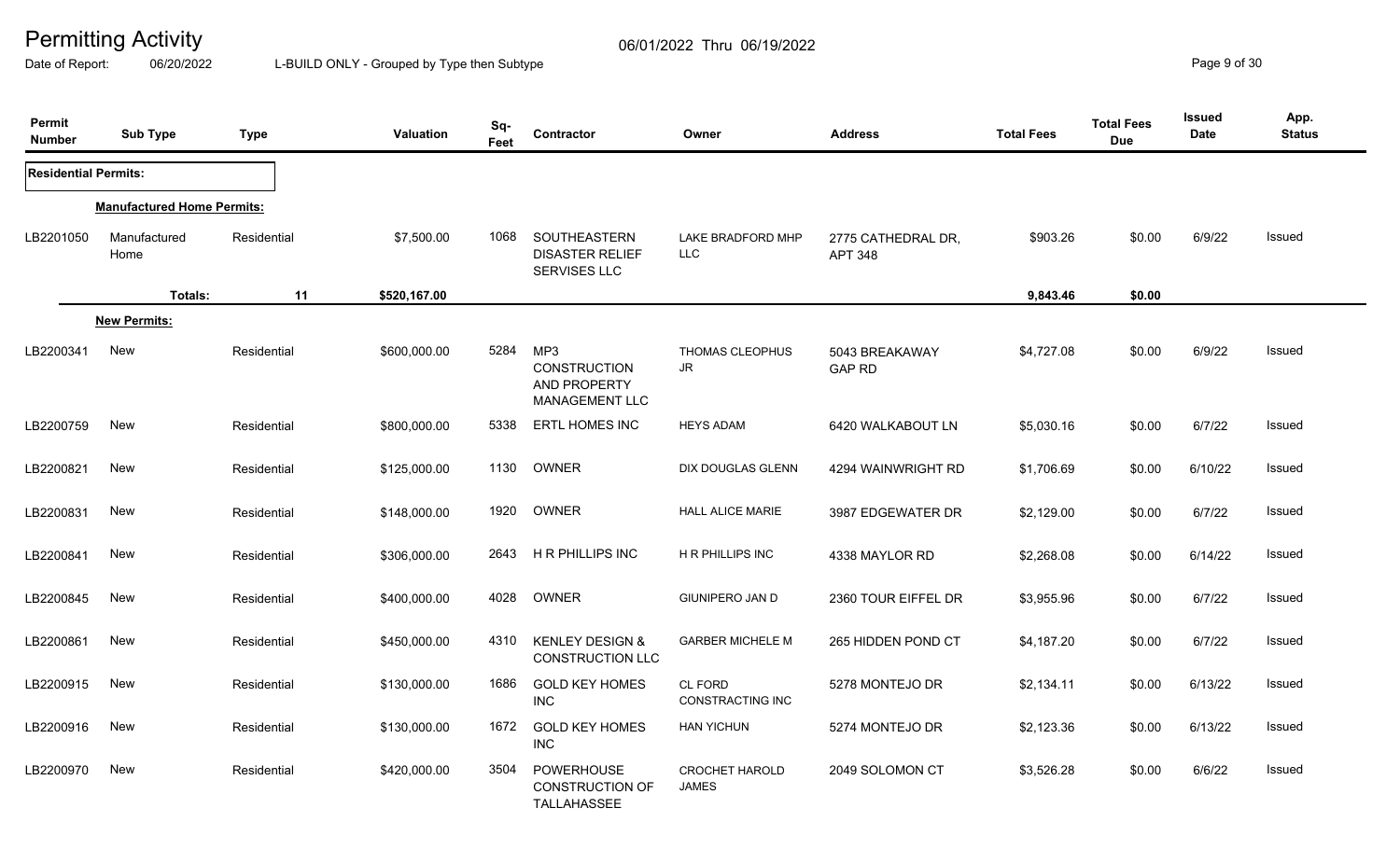Date of Report: 06/20/2022 L-BUILD ONLY - Grouped by Type then Subtype **Page 10** of 30

| Permit<br><b>Number</b>     | <b>Sub Type</b>            | Type        | Valuation      | Sq-<br>Feet | Contractor                                         | Owner                           | <b>Address</b>                   | <b>Total Fees</b> | <b>Total Fees</b><br><b>Due</b> | <b>Issued</b><br>Date | App.<br><b>Status</b>  |
|-----------------------------|----------------------------|-------------|----------------|-------------|----------------------------------------------------|---------------------------------|----------------------------------|-------------------|---------------------------------|-----------------------|------------------------|
| <b>Residential Permits:</b> |                            |             |                |             |                                                    |                                 |                                  |                   |                                 |                       |                        |
|                             | <b>New Permits:</b>        |             |                |             |                                                    |                                 |                                  |                   |                                 |                       |                        |
| LB2200984                   | New                        | Residential | \$1,500,000.00 | 6811        | <b>WHITE OAK</b><br>CONSTRUCTION LLC               | FS#119                          | 6536 LAKE PISGAH<br><b>DR</b>    | \$6,238.02        | \$0.00                          | 6/7/22                | Issued                 |
| LB2200987                   | New                        | Residential | \$193,607.00   | 2091        | <b>PREMIER</b><br>CONSTRUCTION-RE<br>SIDENTIAL LLC | AZALEA LAND GROUP<br><b>LLC</b> | 458 GRAND OAKS RD                | \$2,552.62        | \$0.00                          | 6/15/22               | Issued                 |
| LB2201010                   | <b>New</b>                 | Residential | \$193,607.00   | 2091        | <b>PREMIER</b><br>CONSTRUCTION-RE<br>SIDENTIAL LLC | AZALEA LAND GROUP<br><b>LLC</b> | 482 GRAND OAKS RD                | \$2,552.62        | \$0.00                          | 6/7/22                | <b>Issued</b>          |
|                             | Totals:                    | 13          | \$5,396,214.00 |             |                                                    |                                 |                                  | 43,131.18         | \$0.00                          |                       |                        |
|                             | Pool Permits:              |             |                |             |                                                    |                                 |                                  |                   |                                 |                       |                        |
| LB2200567                   | Pool                       | Residential | \$76,000.00    | 1900        | THOMASVILLE<br>POOLS & SPA, INC.                   | <b>CARLSON LEAH C</b>           | 7840 BROOMSAGE PL                | \$889.05          | \$0.00                          | 6/10/22               | Issued                 |
| LB2200734                   | Pool                       | Residential | \$54,877.00    |             | 112 MYSTIC POOLS LLC                               | <b>KRAMER ANSLEY</b>            | 600 FRANK SHAW RD                | \$889.05          | \$0.00                          | 6/13/22               | Issued                 |
| LB2200844                   | Pool                       | Residential | \$48,247.00    | 253         | ADAM SALVO LLC                                     | <b>LEWIS CHRISTOPHER</b><br>D   | 12285 BRIDLE HORSE<br><b>CIR</b> | \$889.05          | \$0.00                          | 6/10/22               | Issued                 |
| LB2200889                   | Pool                       | Residential | \$61,000.00    | 580         | FAIN BUILDERS,<br>INC.                             | LOWERY DARLENE M                | 6510 WILDEMEADE PL               | \$889.05          | \$0.00                          | 6/16/22               | Issued                 |
| LB2200890                   | Pool                       | Residential | \$75,000.00    | 480         | <b>FAIN BUILDERS,</b><br>INC.                      | <b>CONRAD FREDERICK</b><br>М    | 7328 OX BOW CIR                  | \$889.05          | \$0.00                          | 6/16/22               | Issued                 |
| LB2200891                   | Pool                       | Residential | \$61,000.00    | 520         | <b>FAIN BUILDERS,</b><br>INC.                      | <b>STRAUCH BRIAN</b>            | 12251 BRIDLE HORSE<br><b>CIR</b> | \$889.05          | \$0.00                          | 6/16/22               | Issued                 |
|                             | Totals:                    | 6           | \$376,124.00   |             |                                                    |                                 |                                  | 5,334.30          | \$0.00                          |                       |                        |
|                             | <b>Quick Turn Permits:</b> |             |                |             |                                                    |                                 |                                  |                   |                                 |                       |                        |
| LB2201126                   | Quick<br>Turn/Door-Window  | Residential | \$14,200.00    |             | <b>ANDERSON</b><br>CABINET CO, LLC                 | FS#119                          | 1630 EAGLES WATCH<br><b>WAY</b>  | \$205.14          | \$0.00                          | 6/14/22               | <b>Issued Redacted</b> |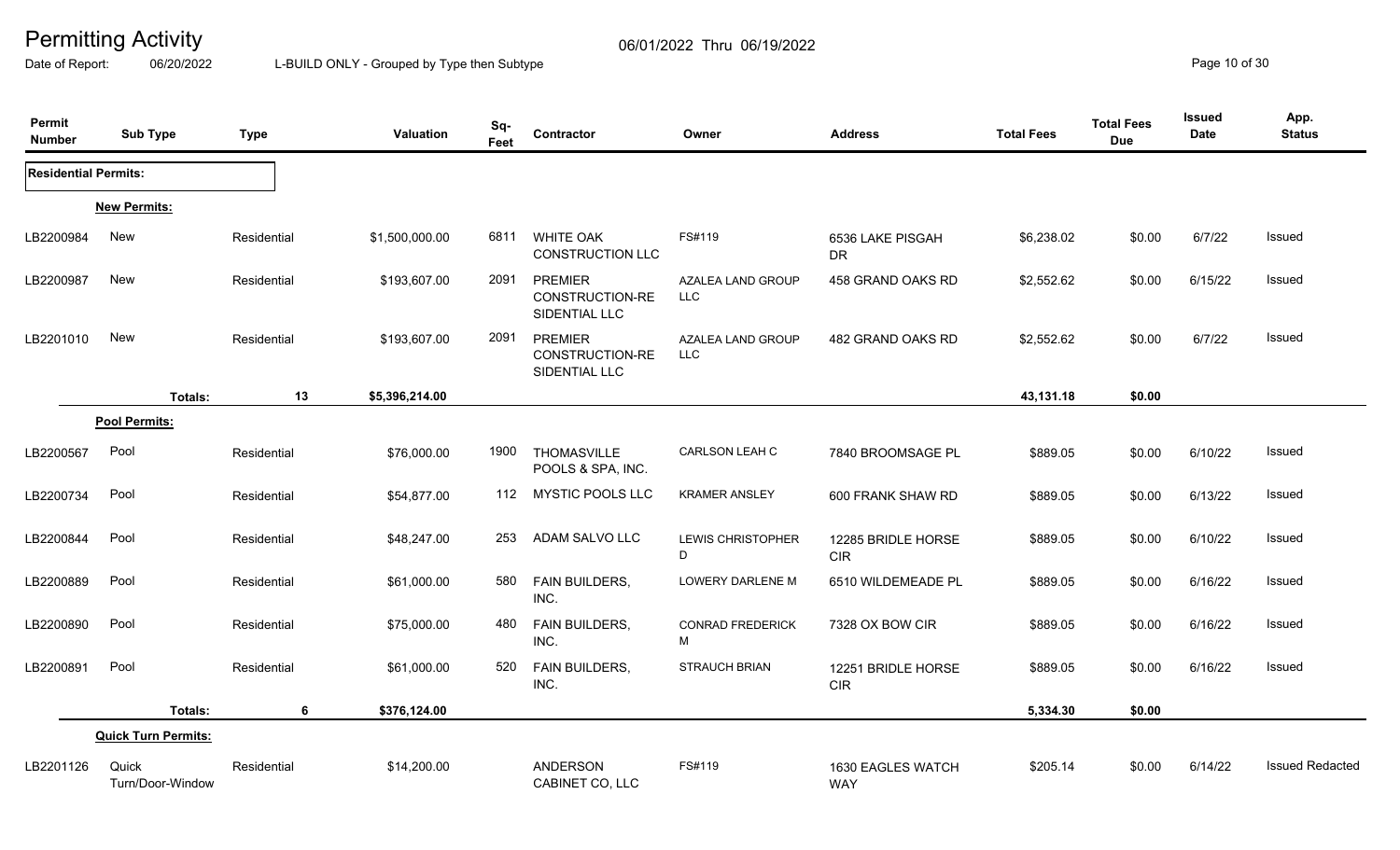Date of Report: 06/20/2022 L-BUILD ONLY - Grouped by Type then Subtype **Page 11** of 30

| Permit<br><b>Number</b>     | <b>Sub Type</b>            | <b>Type</b> | <b>Valuation</b> | Sq-<br>Contractor<br>Feet                                          |                                           | Owner                                     | <b>Address</b>                  | <b>Total Fees</b> | <b>Total Fees</b><br><b>Due</b> | Issued<br><b>Date</b> | App.<br><b>Status</b> |
|-----------------------------|----------------------------|-------------|------------------|--------------------------------------------------------------------|-------------------------------------------|-------------------------------------------|---------------------------------|-------------------|---------------------------------|-----------------------|-----------------------|
| <b>Residential Permits:</b> |                            |             |                  |                                                                    |                                           |                                           |                                 |                   |                                 |                       |                       |
|                             | <b>Quick Turn Permits:</b> |             |                  |                                                                    |                                           |                                           |                                 |                   |                                 |                       |                       |
| LB2200833                   | Quick<br>Turn/Electrical   | Residential | \$1,000.00       |                                                                    | METROPOWER INC                            | <b>WHITING MARY ANN</b><br>LIFE ESTATE    | 5759 BRADFORDVILLE<br><b>RD</b> | \$91.00           | \$0.00                          | 6/13/22               | Issued                |
| LB2200863                   | Quick<br>Turn/Electrical   | Residential | \$2,400.00       | <b>LAWSON &amp;</b><br>LAWSON<br><b>ELECTRICAL</b><br>SERVICES INC |                                           | <b>NEAL J PATRICK</b>                     | 3813 BOBBIN BROOK<br><b>CIR</b> | \$86.00           | \$0.00                          | 6/17/22               | Issued                |
| LB2201037                   | Quick Turn/Gas             | Residential | \$1,795.00       | INC.                                                               | WHITE'S PLUMBING,                         | <b>GAUTIER MARTHA</b>                     | 2006 HERB CT                    | \$139.00          | \$0.00                          | 6/15/22               | Issued                |
| LB2201038                   | Quick Turn/Gas             | Residential | \$2,400.00       | <b>INC</b>                                                         | <b>WHITE'S PLUMBING,</b>                  | FIKE MELINDA L                            | 5964 OX BOTTOM HL               | \$143.05          | \$0.00                          | 6/15/22               | Issued                |
| LB2201039                   | Quick Turn/Gas             | Residential | \$2,345.00       | <b>INC</b>                                                         | WHITE'S PLUMBING,                         | ROBINSON JUANITA L                        | 5043 HAMPTON RIDGE<br>AVE       | \$143.05          | \$0.00                          | 6/9/22                | Issued                |
| LB2201059                   | Quick Turn/Gas             | Residential | \$1,800.00       | <b>QUALITY GAS</b><br><b>SYSTEMS LLC</b>                           |                                           | <b>BUTLER EDWARD</b><br><b>FULLER III</b> | 6348 COUNT FLEET<br><b>TRL</b>  | \$143.05          | \$0.00                          | 6/15/22               | Issued                |
| LB2201029                   | Quick Turn/Vinyl<br>Siding | Residential | \$23,650.00      | SNAPPY HOME<br><b>IMPROVEMENTS</b><br><b>LLC</b>                   |                                           | LONG LINDA M                              | 3215 FAWN HILL TRL              | \$223.10          | \$0.00                          | 6/3/22                | Issued                |
|                             | <b>Totals:</b>             | 8           | \$49,590.00      |                                                                    |                                           |                                           |                                 | 1,173.39          | \$0.00                          |                       |                       |
|                             | <b>Trade Permits:</b>      |             |                  |                                                                    |                                           |                                           |                                 |                   |                                 |                       |                       |
| LT2201593                   | Trade/Door-Windo<br>WS     | Residential | \$2,140.00       |                                                                    | WINDOW WORLD OF<br>TALLAHASSEE INC        | HANSEN CATHRINE R                         | 8882 GLEN ABBY DR               | \$200.14          | \$0.00                          | 6/1/22                | Issued                |
| LT2201594                   | Trade/Door-Windo<br>WS     | Residential | \$21,015.00      |                                                                    | WINDOW WORLD OF<br><b>TALLAHASSEE INC</b> | <b>CHRISTMAS STUART A</b>                 | 13084 GINNY LN                  | \$205.14          | \$0.00                          | 6/1/22                | Issued                |
| LT2201595                   | Trade/Door-Windo<br>WS     | Residential | \$15,235.00      | TALLAHASSEE INC                                                    | WINDOW WORLD OF                           | <b>BEATY TRACY</b><br><b>LUCKOWER</b>     | 8074 TENNYSON DR                | \$205.14          | \$0.00                          | 6/1/22                | Issued                |
| LT2201596                   | Trade/Door-Windo<br>WS     | Residential | \$8,675.00       |                                                                    | WINDOW WORLD OF<br><b>TALLAHASSEE INC</b> | <b>GORDON CHARLES A</b><br>JR             | 1129 BLACKHAWK<br><b>WAY</b>    | \$205.14          | \$0.00                          | 6/1/22                | <b>Issued</b>         |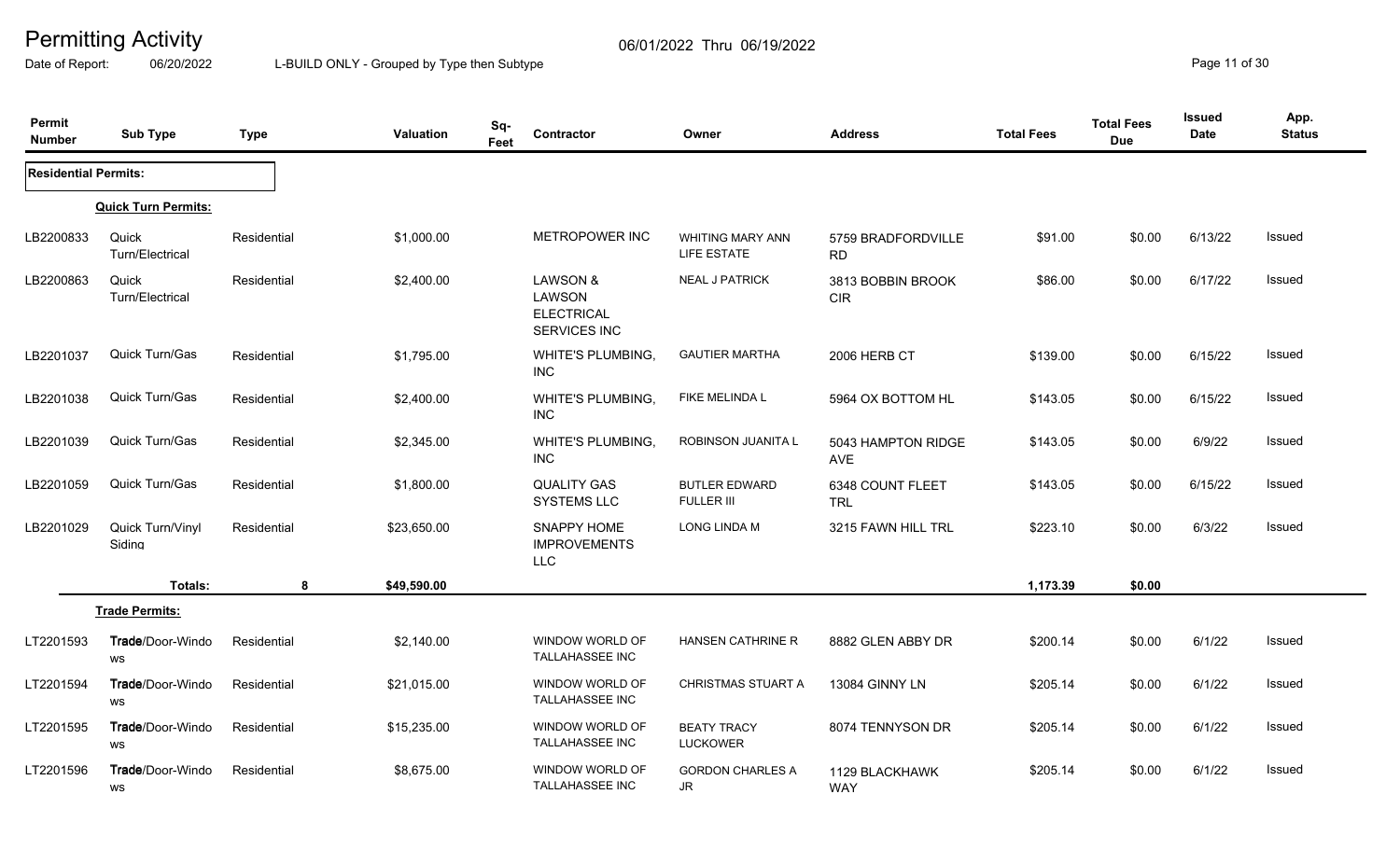Date of Report: 06/20/2022 L-BUILD ONLY - Grouped by Type then Subtype **Page 12** of 30

| Permit<br><b>Number</b>     | <b>Sub Type</b>                      | Type        | <b>Valuation</b> | Sq-<br>Feet | Contractor                                | Owner                                   | <b>Address</b>                   | <b>Total Fees</b> | <b>Total Fees</b><br><b>Due</b> | <b>Issued</b><br><b>Date</b> | App.<br><b>Status</b> |
|-----------------------------|--------------------------------------|-------------|------------------|-------------|-------------------------------------------|-----------------------------------------|----------------------------------|-------------------|---------------------------------|------------------------------|-----------------------|
| <b>Residential Permits:</b> |                                      |             |                  |             |                                           |                                         |                                  |                   |                                 |                              |                       |
|                             | <b>Trade Permits:</b>                |             |                  |             |                                           |                                         |                                  |                   |                                 |                              |                       |
| LT2201597                   | <b>Trade/Door-Windo</b><br><b>WS</b> | Residential | \$0.00           |             | LOWE'S HOME<br>CENTERS, LLC               | ROSIER ALEASE F                         | 6475 CAVALCADE TRL               | \$193.71          | \$0.00                          | 6/2/22                       | Issued                |
| LT2201598                   | <b>Trade</b> /Door-Windo<br>WS       | Residential | \$23,630.00      |             | WINDOW WORLD OF<br>TALLAHASSEE INC        | <b>HENNING GEORGE</b>                   | 8770 DUNBLANE CT                 | \$205.14          | \$0.00                          | 6/1/22                       | <b>Issued</b>         |
| LT2201613                   | <b>Trade/Door-Windo</b><br>WS        | Residential | \$13,160.00      |             | WINDOW WORLD OF<br><b>TALLAHASSEE INC</b> | EBERT-GORB CAROL<br>ANN                 | 4924 ARDEN FOREST<br><b>WAY</b>  | \$205.14          | \$0.00                          | 6/2/22                       | <b>Issued</b>         |
| LT2201615                   | <b>Trade/Door-Windo</b><br>WS        | Residential | \$2,495.00       |             | WINDOW WORLD OF<br><b>TALLAHASSEE INC</b> | APPEL FELICITY J                        | 8011 MERIDALE DR                 | \$200.14          | \$0.00                          | 6/2/22                       | <b>Issued</b>         |
| LT2201616                   | Trade/Door-Windo<br><b>WS</b>        | Residential | \$5,825.00       |             | WINDOW WORLD OF<br><b>TALLAHASSEE INC</b> | <b>MALIK KATHERINE A</b>                | 4429 HUGGINS HILL<br><b>LN</b>   | \$205.14          | \$0.00                          | 6/2/22                       | Issued                |
| LT2201617                   | Trade/Door-Windo<br>WS               | Residential | \$1,655.00       |             | WINDOW WORLD OF<br>TALLAHASSEE, INC.      | FS#119                                  | 1624 FLINT RIDGE LN              | \$200.14          | \$0.00                          | 6/2/22                       | Issued                |
| LT2201637                   | Trade/Door-Windo<br>WS               | Residential | \$7,240.00       |             | WINDOW WORLD OF<br>TALLAHASSEE INC        | <b>COLEMAN CAROL D</b>                  | 3896 EDGEWATER DR                | \$205.14          | \$0.00                          | 6/3/22                       | <b>Issued</b>         |
| LT2201638                   | Trade/Door-Windo<br>WS               | Residential | \$2,910.00       |             | WINDOW WORLD OF<br><b>TALLAHASSEE INC</b> | BENNITT BETHANY J                       | 5532 CATTAIL CT                  | \$205.14          | \$0.00                          | 6/3/22                       | <b>Issued</b>         |
| LT2201654                   | <b>Trade/Door-Windo</b><br><b>WS</b> | Residential | \$5,204.00       |             | ANDERSON CABINET<br>CO, LLC               | <b>WOODLEY HELENE</b><br><b>ANNIE</b>   | 1504 BREAMSTONE<br><b>RDG</b>    | \$205.14          | \$0.00                          | 6/6/22                       | <b>Issued</b>         |
| LT2201660                   | <b>Trade/Door-Windo</b><br>WS        | Residential | \$6,883.00       |             | LOWE'S HOME<br>CENTERS, LLC               | ABBUHL DOUGLAS                          | 7070 BLUEBERRY<br>HILL DR        | \$205.14          | \$0.00                          | 6/6/22                       | Issued                |
| LT2201710                   | <b>Trade</b> /Door-Windo<br>WS       | Residential | \$6,000.00       |             | ANDERSON CABINET<br>CO, LLC               | <b>FREEMAN CHARLES</b><br><b>DANIEL</b> | 6416 DANCERS<br><b>IMAGE TRL</b> | \$205.14          | \$0.00                          | 6/10/22                      | <b>Issued</b>         |
| LT2201734                   | <b>Trade/Door-Windo</b><br>WS        | Residential | \$1,420.00       |             | LOWE'S HOME<br>CENTERS, LLC               | <b>BONNELL ALISON</b><br><b>ERATO</b>   | 8428 CAPLOCK RD                  | \$200.14          | \$0.00                          | 6/13/22                      | Issued                |
| LT2201735                   | <b>Trade/Door-Windo</b><br>WS        | Residential | \$2,486.00       |             | LOWE'S HOME<br>CENTERS, LLC               | <b>FERENCAK MARYANN</b><br>E            | 3601 GREENS<br><b>BATTERY CT</b> | \$200.14          | \$0.00                          | 6/13/22                      | <b>Issued</b>         |
| LT2201737                   | Trade/Door-Windo<br>WS               | Residential | \$9,555.00       |             | LOWE'S HOME<br>CENTERS, LLC               | <b>VANGUILDER GERALD</b><br>F.          | 6058 REDFIELD CIR                | \$205.14          | \$0.00                          | 6/13/22                      | <b>Issued</b>         |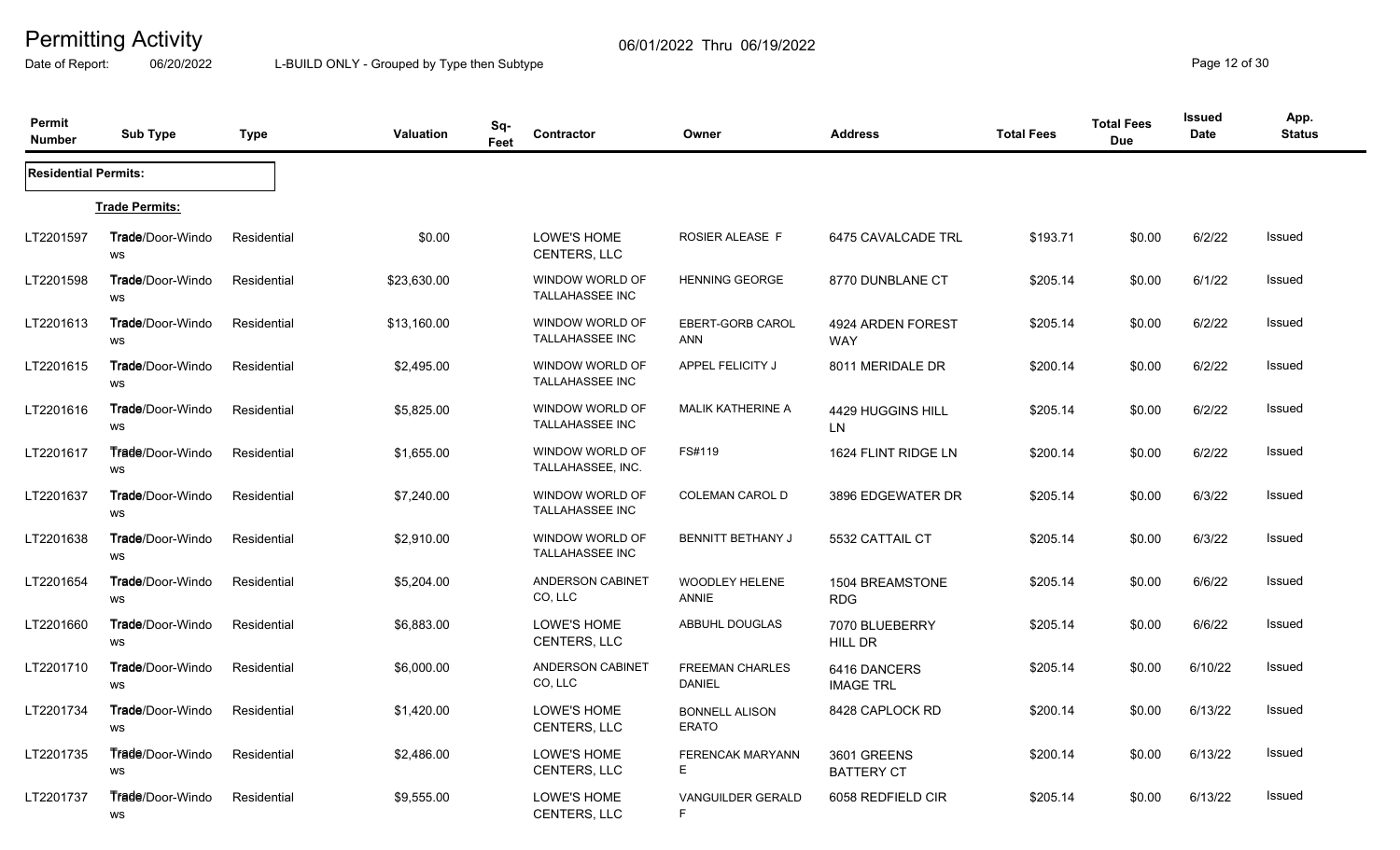Date of Report: 06/20/2022 L-BUILD ONLY - Grouped by Type then Subtype **Page 13** of 30

| Permit<br><b>Number</b>     | <b>Sub Type</b>                   | <b>Type</b> | Valuation  | Sq-<br>Feet | Contractor                                                | Owner                                  | <b>Address</b>                  | <b>Total Fees</b> | <b>Total Fees</b><br><b>Due</b> | <b>Issued</b><br><b>Date</b> | App.<br><b>Status</b> |
|-----------------------------|-----------------------------------|-------------|------------|-------------|-----------------------------------------------------------|----------------------------------------|---------------------------------|-------------------|---------------------------------|------------------------------|-----------------------|
| <b>Residential Permits:</b> |                                   |             |            |             |                                                           |                                        |                                 |                   |                                 |                              |                       |
|                             | <b>Trade Permits:</b>             |             |            |             |                                                           |                                        |                                 |                   |                                 |                              |                       |
| LT2201748                   | Trade/Door-Windo<br>WS            | Residential | \$9,320.00 |             | WINDOW WORLD OF<br>TALLAHASSEE, INC.                      | <b>DOUGHERTY JUDY</b><br><b>CONDRA</b> | 9453 BUCK HAVEN<br><b>TRL</b>   | \$205.14          | \$0.00                          | 6/14/22                      | Issued                |
| LT2201765                   | Trade/Door-Windo<br>WS            | Residential | \$7,235.00 |             | LOWE'S HOME<br>CENTERS, LLC                               | <b>HARRELL PATRICIA L</b>              | 9402 BOYKIN RD                  | \$205.14          | \$0.00                          | 6/15/22                      | Issued                |
| LT2201772                   | Trade/Door-Windo<br><b>WS</b>     | Residential | \$452.75   |             | <b>TRUBLU ENERGY EFF</b><br>SOLUTIONS LLC                 | <b>INGRAM BERNARD C</b>                | 2135 FAULK DR                   | \$143.05          | \$0.00                          | 6/15/22                      | Issued                |
| LT2201773                   | <b>Trade/Door-Windo</b><br>WS     | Residential | \$360.75   |             | <b>TRUBLU ENERGY EFF</b><br>SOLUTIONS LLC                 | <b>PARISI DAN</b>                      | 2025 HERB CT                    | \$4.00            | \$0.00                          | 6/15/22                      | <b>Issued</b>         |
| LT2201623                   | TradeTrade/Electrical Residential |             | \$1,500.00 |             | <b>ROCAFORT</b><br><b>ELECTRICAL</b><br>SERVICES, LLC     | <b>HURST STACY</b>                     | 2125 HARRIET DR                 | \$143.05          | \$0.00                          | 6/2/22                       | Issued                |
| LT2201644                   | TradeTrade/Electrical Residential |             | \$1,300.00 |             | <b>TRUEVOLT</b><br><b>ELECTRICAL</b><br>SERVICES, INC.    | <b>HUGHES CODY</b>                     | 1322 LAKESIDE DR                | \$143.05          | \$0.00                          | 6/6/22                       | Issued                |
| LT2201646                   | TradeTrade/Electrical Residential |             | \$100.00   |             | MATHERS ELECTRIC<br>CO INC                                | <b>COULTER JOHN S</b>                  | 1869 BABY FARM CIR              | \$143.05          | \$0.00                          | 6/6/22                       | Issued                |
| LT2201656                   | TradeTrade/Electrical Residential |             | \$0.00     |             | <b>UNIVERSAL</b><br><b>ELECTRIC OF</b><br>TALLAHASSEE INC | <b>RIVERS LINDA KAY</b>                | 6010 LA FRANCE RD               | \$143.05          | \$0.00                          | 6/6/22                       | Issued                |
| LT2201679                   | TradeTrade/Electrical Residential |             | \$500.00   |             | <b>MEEKS SERVICES</b><br><b>INC</b>                       | <b>KELLEY DAVID</b>                    | 5823 DEER PARK CIR              | \$143.05          | \$0.00                          | 6/8/22                       | <b>Issued</b>         |
| LT2201745                   | TradeTrade/Electrical Residential |             | \$800.00   |             | PERKINS ELECTRIC<br><b>INC</b>                            | CRUZADO JOLAN<br><b>MARIE SMITH</b>    | 11531 AURORA CV                 | \$143.05          | \$0.00                          | 6/14/22                      | Issued                |
| LT2201747                   | TradeTrade/Electrical Residential |             | \$2,495.00 |             | A PLUS ELECTRICAL<br>CONTRACTORS LLC                      | <b>HEPPLE GILLIAN C</b>                | 5712 SPLIT OAK LN               | \$143.05          | \$0.00                          | 6/14/22                      | Issued                |
| LT2201756                   | TradeTrade/Electrical Residential |             | \$1,000.00 |             | JOEL FOY<br><b>ELECTRICAL</b><br>SERVICE, INC             | HOFFMANN DONALD A<br>JR                | 2880 LAKE<br><b>BRADFORD RD</b> | \$143.05          | \$0.00                          | 6/15/22                      | <b>Issued</b>         |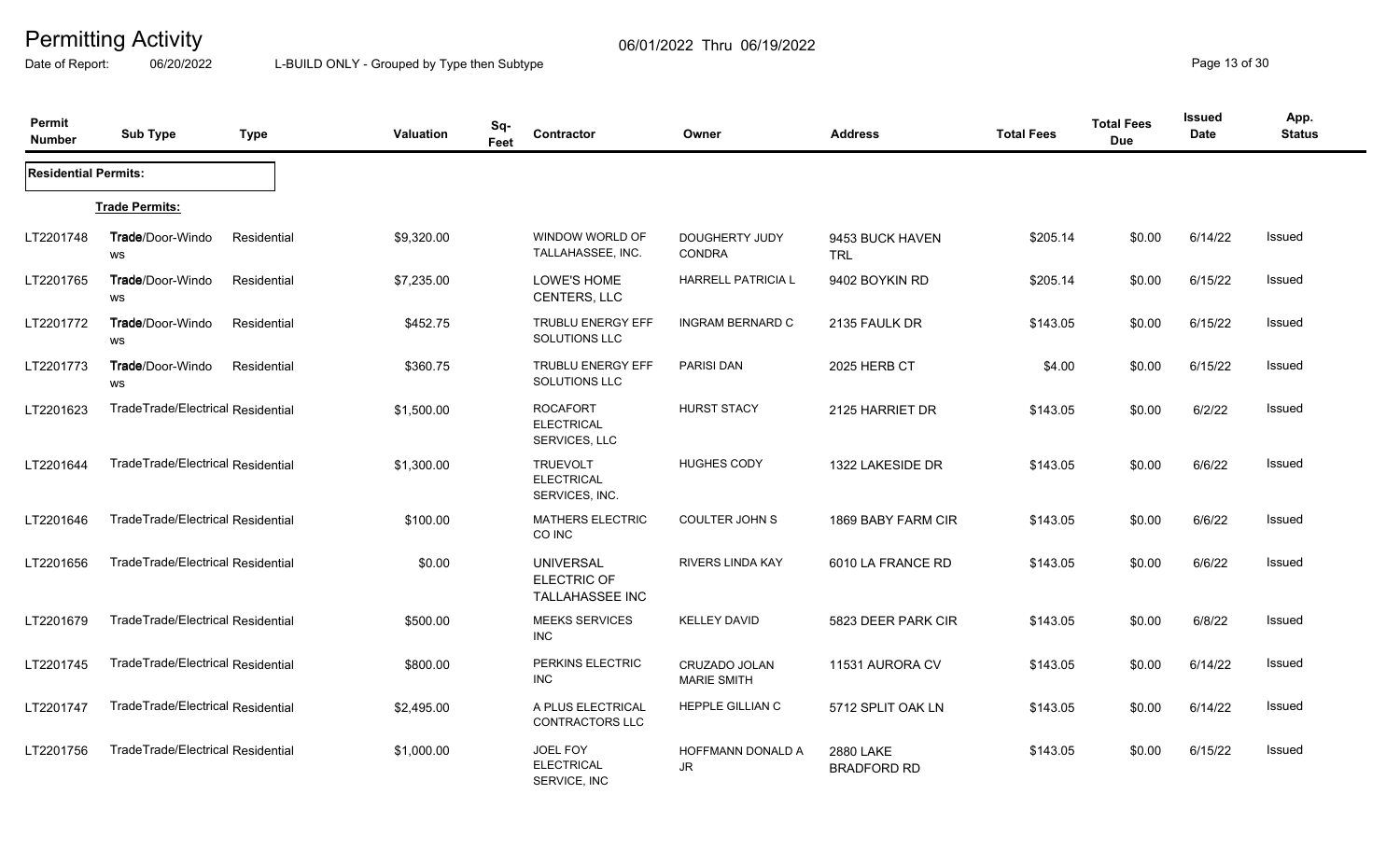Date of Report: 06/20/2022 L-BUILD ONLY - Grouped by Type then Subtype **Page 14** of 30

| Permit<br><b>Number</b>     | <b>Sub Type</b>                | <b>Type</b>                       | Valuation  | Sq-<br>Contractor<br>Feet                                           | Owner                                      | <b>Address</b>                  | <b>Total Fees</b> | <b>Total Fees</b><br><b>Due</b> | <b>Issued</b><br><b>Date</b> | App.<br><b>Status</b>        |
|-----------------------------|--------------------------------|-----------------------------------|------------|---------------------------------------------------------------------|--------------------------------------------|---------------------------------|-------------------|---------------------------------|------------------------------|------------------------------|
| <b>Residential Permits:</b> |                                |                                   |            |                                                                     |                                            |                                 |                   |                                 |                              |                              |
|                             | <b>Trade Permits:</b>          |                                   |            |                                                                     |                                            |                                 |                   |                                 |                              |                              |
| LT2201789                   |                                | TradeTrade/Electrical Residential | \$1,000.00 | <b>MEEKS SERVICES</b><br><b>INC</b>                                 | <b>FORR STEFFANY</b>                       | 7043 SPENCER RD                 | \$143.05          | \$0.00                          | 6/17/22                      | Issued                       |
| LT2201649                   | Trade/Gas<br>Appliances        | Residential                       | \$1,500.00 | <b>KEITH MCNEILL</b><br><b>PLUMBING</b><br><b>CONTRACTOR INC</b>    | <b>SMITH DAWN</b><br><b>NEWNAM</b>         | 2961 GOLDEN EAGLE<br><b>DR</b>  | \$143.05          | \$0.00                          | 6/6/22                       | Issued                       |
| LT2201670                   | Trade/Gas<br>Appliances        | Residential                       | \$600.00   | WHITE'S PLUMBING,<br><b>INC</b>                                     | <b>WALTERS JENNIFER</b><br>C               | 8774 DUNBLANE CT                | \$143.05          | \$0.00                          | 6/7/22                       | Issued                       |
| LT2201683                   | Trade/Gas<br>Appliances        | Residential                       | \$1,767.11 | <b>KEITH MCNEILL</b><br><b>PLUMBING</b><br>CONTRACTOR INC           | ETTINGER CAROL J                           | 9664 PEBBLE BEACH<br><b>WAY</b> | \$143.05          | \$0.00                          | 6/8/22                       | Certificate of<br>Completion |
| LT2201719                   | Trade/Gas<br>Appliances        | Residential                       | \$1,200.00 | <b>SEMINOLE PLUMBING</b><br><b>INC</b>                              | <b>D'ANTONIO ALFRED J</b><br>JR.           | 1438 LLOYDS COVE<br>RD.         | \$143.05          | \$0.00                          | 6/12/22                      | Issued                       |
| LT2201727                   | <b>Trade/Gas</b><br>Appliances | Residential                       | \$1,767.00 | <b>KEITH MCNEILL</b><br><b>PLUMBING</b><br>CONTRACTOR INC           |                                            | 2964 GLEN IVES DR               | \$143.05          | \$0.00                          | 6/13/22                      | Issued                       |
| LT2201751                   | Trade/Gas<br>Appliances        | Residential                       | \$7,650.00 | <b>KEITH LAWSON</b><br>SERVICES, LLC.                               | <b>HUMPHREY STACIE</b>                     | 313 OAKS WILL CT                | \$148.05          | \$0.00                          | 6/15/22                      | Issued                       |
| LT2201591                   |                                | TradeTrade/Mechanicalesidential   | \$7,495.00 | <b>PARKER SERVICES</b><br>INC.                                      | <b>BROWN STEPHEN</b>                       | 9123 OAKFAIR DR                 | \$143.05          | \$0.00                          | 6/1/22                       | Issued                       |
| LT2201599                   |                                | TradeTrade/Mechanic&esidential    | \$6,245.00 | <b>HARPER REVELL</b><br><b>HEATING AND AIR</b><br>CONDITIONING, INC | <b>WOODBROOK</b><br><b>HOMEOWNERS ASSO</b> | 451 WOODBROOK LN                | \$143.05          | \$0.00                          | 6/1/22                       | Issued                       |
| LT2201605                   | TradeTrade/Mechanic&esidential |                                   | \$6,400.00 | <b>HIGH QUALITY</b><br><b>HEATING &amp; AIR INC</b>                 | <b>HENRY CARRIE</b><br><b>JANICE</b>       | 4142 COTTAGE WOOD<br><b>TRL</b> | \$143.05          | \$0.00                          | 6/2/22                       | Issued                       |
| LT2201609                   |                                | TradeTrade/Mechanic&esidential    | \$7,400.00 | <b>BARINEAU HEATING &amp;</b><br>AIR CONDITIONING<br><b>INC</b>     | HILDEBRANDT JOHN                           | 9200 SHOAL CREEK<br><b>DR</b>   | \$143.05          | \$0.00                          | 6/2/22                       | Issued                       |
| LT2201612                   |                                | TradeTrade/Mechanic&esidential    | \$7,400.00 | AIR CONTROL INC.                                                    | SIMMONS ALICE C<br>LIFE ESTATE             | 8325 CAPLOCK RD                 | \$143.05          | \$0.00                          | 6/2/22                       | Issued                       |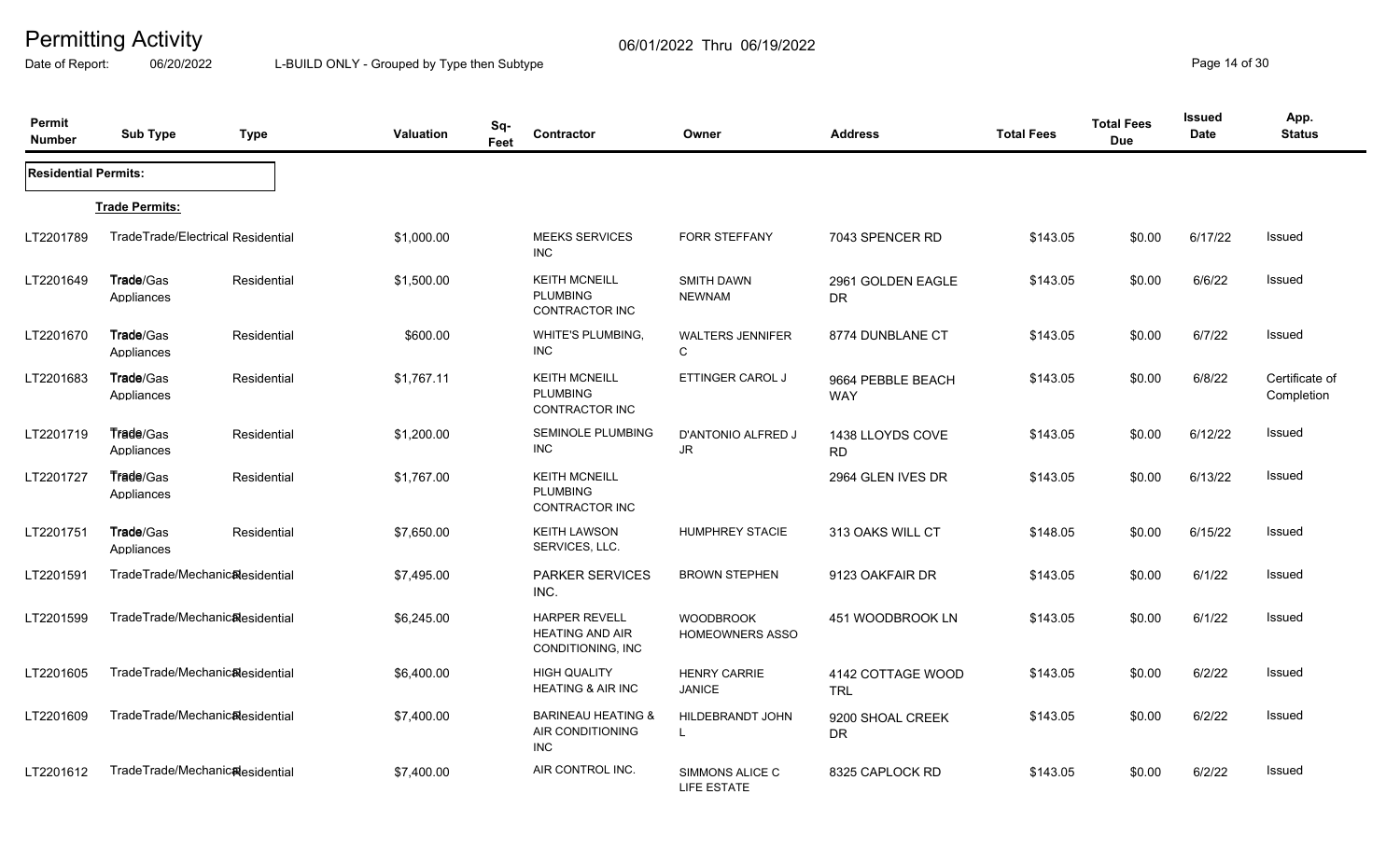Date of Report: 06/20/2022 L-BUILD ONLY - Grouped by Type then Subtype **Page 15** of 30

| Permit<br><b>Number</b>     | <b>Sub Type</b><br><b>Type</b>  | <b>Valuation</b> | Sq-<br>Feet | <b>Contractor</b>                                                     | Owner                                     | <b>Address</b>                  | <b>Total Fees</b> | <b>Total Fees</b><br><b>Due</b> | Issued<br><b>Date</b> | App.<br><b>Status</b> |
|-----------------------------|---------------------------------|------------------|-------------|-----------------------------------------------------------------------|-------------------------------------------|---------------------------------|-------------------|---------------------------------|-----------------------|-----------------------|
| <b>Residential Permits:</b> |                                 |                  |             |                                                                       |                                           |                                 |                   |                                 |                       |                       |
|                             | <b>Trade Permits:</b>           |                  |             |                                                                       |                                           |                                 |                   |                                 |                       |                       |
| LT2201614                   | TradeTrade/Mechanic&esidential  | \$6,500.00       |             | AIR CONTROL INC.                                                      | <b>DAVALOS JODI</b><br>MICHELLE COX       | 7027 AMBER LAKE DR              | \$143.05          | \$0.00                          | 6/2/22                | Issued                |
| LT2201621                   | TradeTrade/Mechanicalesidential | \$6,950.00       |             | <b>HARPER REVELL</b><br><b>HEATING AND AIR</b><br>CONDITIONING, INC   | <b>FERRIS BARBARA K</b>                   | 9114 OLD CHEMONIE<br><b>RD</b>  | \$143.05          | \$0.00                          | 6/2/22                | Issued                |
| LT2201624                   | TradeTrade/Mechanicalesidential | \$6,637.71       |             | E & B HEATING & A/C<br><b>INC</b>                                     | <b>BOWMAN BEATRICE M</b><br><b>ESTATE</b> | 3180 LOOKOUT TRL                | \$143.05          | \$0.00                          | 6/2/22                | Issued                |
| LT2201634                   | TradeTrade/Mechanic&esidential  | \$6,910.00       |             | <b>PARKER SERVICES</b><br>INC.                                        | STONE GLEN LIFE<br><b>ESTATE</b>          | 8651 MOORE WOODS<br><b>RD</b>   | \$143.05          | \$0.00                          | 6/3/22                | Issued                |
| LT2201639                   | TradeTrade/Mechanic&esidential  | \$7,000.00       |             | <b>BENSON'S HEATING &amp;</b><br><b>AIRCONDITIONING</b><br><b>INC</b> | <b>HAWORTH CHARLES</b><br><b>T TRUST</b>  | 9003 WINGED FOOT<br>DR.         | \$143.05          | \$0.00                          | 6/3/22                | Issued                |
| LT2201640                   | TradeTrade/Mechanic&esidential  | \$7,000.00       |             | <b>BENSON'S HEATING &amp;</b><br><b>AIRCONDITIONING</b><br><b>INC</b> |                                           | 223 ROSEHILL DR                 | \$143.05          | \$0.00                          | 6/3/22                | Issued                |
| LT2201647                   | TradeTrade/Mechanic&esidential  | \$5,000.00       |             | <b>AAA CONSTANT</b><br>COMFORT, INC.                                  | <b>MCCURDY VENTURES</b><br><b>LLC</b>     | 6548 KINGMAN TRL                | \$143.05          | \$0.00                          | 6/6/22                | Issued                |
| LT2201651                   | TradeTrade/Mechanicalesidential | \$10,032.40      |             | <b>KEITH LAWSON</b><br>SERVICES, LLC.                                 | <b>BEEBE KENNETH S</b>                    | 2912 QUAIL RISE CT              | \$148.05          | \$0.00                          | 6/6/22                | Issued                |
| LT2201652                   | TradeTrade/Mechanic&esidential  | \$11,394.50      |             | <b>KEITH LAWSON</b><br>SERVICES, LLC.                                 | UPCHURCH ILIANA D<br>LIFE ESTATE          | 1108 ALAMEDA DR                 | \$148.05          | \$0.00                          | 6/6/22                | Issued                |
| LT2201653                   | TradeTrade/Mechanic&esidential  | \$4,325.00       |             | <b>HARPER REVELL</b><br><b>HEATING AND AIR</b><br>CONDITIONING, INC   |                                           | 6512 MONTROSE TRL               | \$143.05          | \$0.00                          | 6/6/22                | Issued                |
| LT2201659                   | TradeTrade/Mechanic&esidential  | \$7,000.00       |             | <b>BENSON'S HEATING &amp;</b><br><b>AIRCONDITIONING</b><br><b>INC</b> |                                           | 2277 UPLAND WAY                 | \$143.05          | \$0.00                          | 6/6/22                | Issued                |
| LT2201661                   | TradeTrade/Mechanic&esidential  | \$7,495.00       |             | <b>BARINEAU HEATING &amp;</b><br>AIR CONDITIONING<br><b>INC</b>       | MOORE KEITH R                             | 9928 BEAVER RIDGE<br><b>TRL</b> | \$143.05          | \$0.00                          | 6/6/22                | Issued                |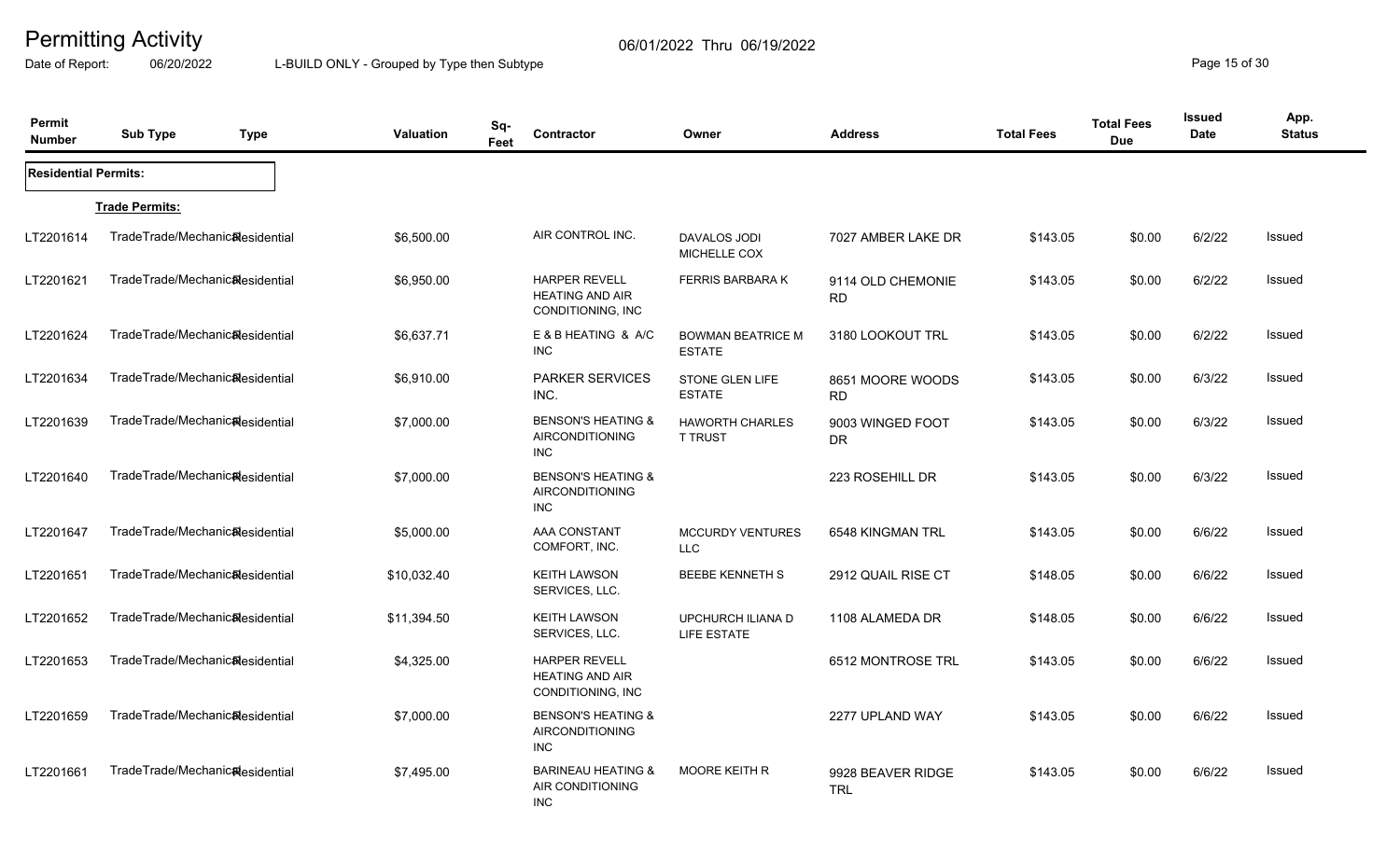Date of Report: 06/20/2022 L-BUILD ONLY - Grouped by Type then Subtype **Page 16** of 30

| Permit<br><b>Number</b>     | <b>Sub Type</b>                 | <b>Type</b> | <b>Valuation</b> | Sq-<br>Contractor<br>Feet                                           | Owner                                    | <b>Address</b>                  | <b>Total Fees</b> | <b>Total Fees</b><br><b>Due</b> | <b>Issued</b><br><b>Date</b> | App.<br><b>Status</b> |
|-----------------------------|---------------------------------|-------------|------------------|---------------------------------------------------------------------|------------------------------------------|---------------------------------|-------------------|---------------------------------|------------------------------|-----------------------|
| <b>Residential Permits:</b> |                                 |             |                  |                                                                     |                                          |                                 |                   |                                 |                              |                       |
|                             | <b>Trade Permits:</b>           |             |                  |                                                                     |                                          |                                 |                   |                                 |                              |                       |
| LT2201662                   | TradeTrade/Mechanic&esidential  |             | \$7,400.00       | <b>BARINEAU HEATING &amp;</b><br>AIR CONDITIONING<br><b>INC</b>     | <b>MARTIN ABIGAIL</b>                    | 5354 TOWER RD                   | \$143.05          | \$0.00                          | 6/6/22                       | Issued                |
| LT2201664                   | TradeTrade/Mechanic&esidential  |             | \$7,221.00       | DONALD GUY<br><b>HEATING AND</b><br><b>COOLING INC</b>              | <b>BERLOW ML</b>                         | 2203 TEN OAKS DR                | \$143.05          | \$0.00                          | 6/7/22                       | Issued                |
| LT2201665                   | TradeTrade/Mechanic&esidential  |             | \$6,495.00       | <b>HARPER REVELL</b><br><b>HEATING AND AIR</b><br>CONDITIONING, INC | <b>MOORE KENNETH W</b>                   | 7144 ATASCADERO<br>LN           | \$143.05          | \$0.00                          | 6/7/22                       | Issued                |
| LT2201672                   | TradeTrade/Mechanic&esidential  |             | \$14,000.00      | <b>PARKER SERVICES</b><br>INC.                                      | AEDAYODI JOSE G                          | 6640 LANDOVER CIR               | \$148.05          | \$0.00                          | 6/7/22                       | <b>Issued</b>         |
| LT2201673                   | TradeTrade/Mechanicalesidential |             | \$7,400.00       | <b>BARINEAU HEATING &amp;</b><br>AIR CONDITIONING<br><b>INC</b>     | <b>JOHNSON BRADFORD</b><br>$\mathbf{J}$  | 3236 FAWN HILL TRL              | \$143.05          | \$0.00                          | 6/7/22                       | Issued                |
| LT2201675                   | TradeTrade/Mechanicalesidential |             | \$7,888.00       | <b>COUNTYWIDE</b><br><b>HEATING &amp; AIR</b>                       | <b>PONDEXTER</b><br><b>KATHERINE M</b>   | 8428 MONTE LN                   | \$148.05          | \$0.00                          | 6/8/22                       | Issued                |
| LT2201681                   | TradeTrade/Mechanic&esidential  |             | \$7,000.00       | <b>BENSON'S HEATING &amp;</b><br>AIRCONDITIONING<br><b>INC</b>      | FS#119                                   | 1648 EAGLES WATCH<br><b>WAY</b> | \$143.05          | \$0.00                          | 6/8/22                       | Issued                |
| LT2201682                   | TradeTrade/Mechanic&esidential  |             | \$6,378.00       | <b>BENSON'S HEATING &amp;</b><br>AIRCONDITIONING<br><b>INC</b>      |                                          | 6635 TOMY LEE TRL               | \$143.05          | \$0.00                          | 6/8/22                       | <b>Issued</b>         |
| LT2201691                   | TradeTrade/Mechanic&esidential  |             | \$7,400.00       | <b>BARINEAU HEATING &amp;</b><br>AIR CONDITIONING<br><b>INC</b>     | <b>WOLD TYLER</b>                        | 1504 PAULA DR                   | \$143.05          | \$0.00                          | 6/9/22                       | Issued                |
| LT2201694                   | TradeTrade/Mechanic&esidential  |             | \$300.00         | SNYDER'S<br><b>REFRIGERATION &amp;</b><br>AIR CONDITIONING<br>INC.  | <b>ALPERN MARILYN</b><br><b>MUNGOVAN</b> | 8316 ELAN DR                    | \$143.05          | \$0.00                          | 6/9/22                       | Issued                |
| LT2201695                   | TradeTrade/Mechanic&esidential  |             | \$7,450.00       | AIR CONTROL INC.                                                    | WADE K                                   | 3026 LIVINGSTON RD              | \$143.05          | \$0.00                          | 6/9/22                       | Issued                |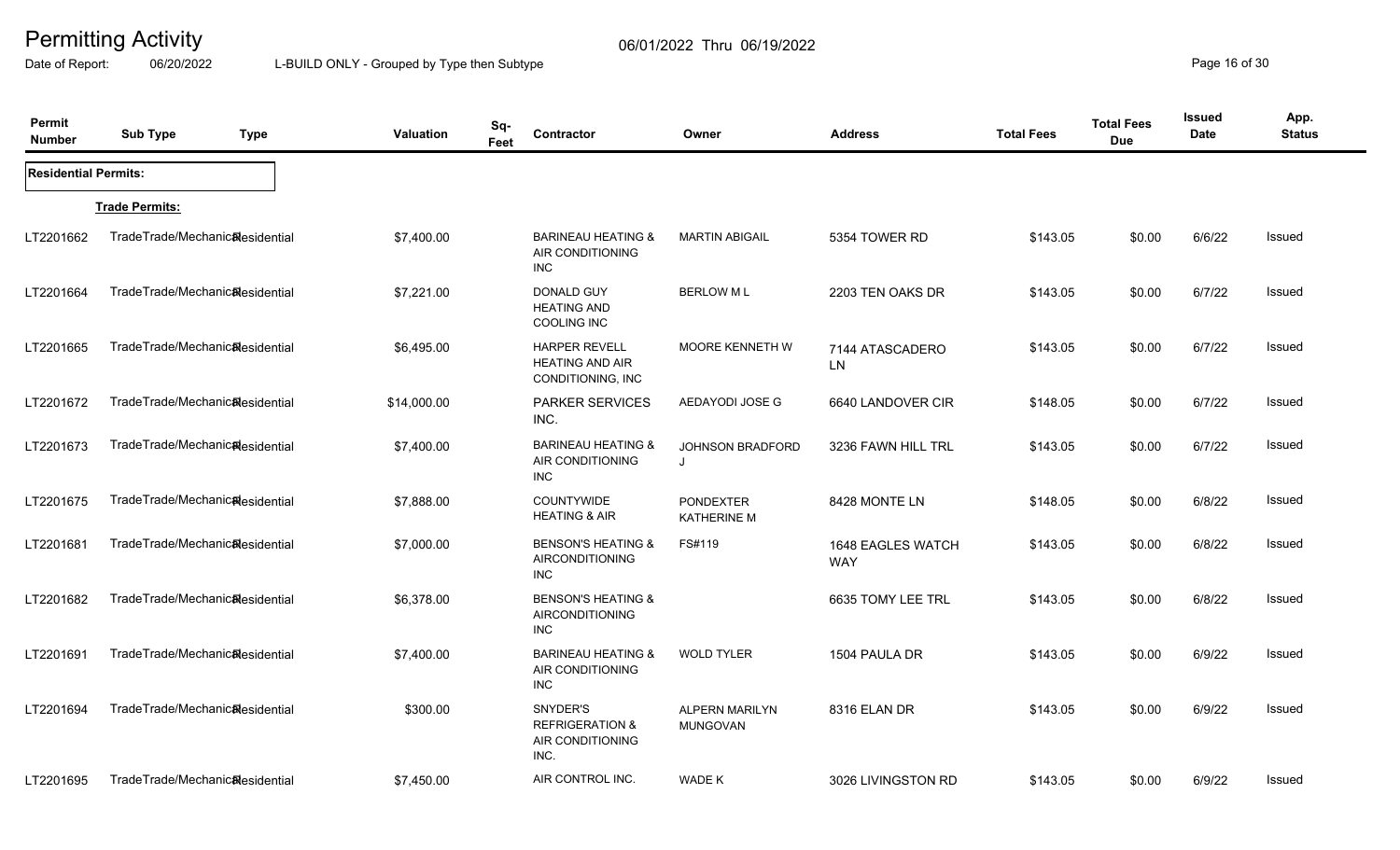Date of Report: 06/20/2022 L-BUILD ONLY - Grouped by Type then Subtype **Page 17** of 30

| Permit<br><b>Number</b>     | <b>Sub Type</b>                 | <b>Type</b> | <b>Valuation</b> | Sq-<br>Feet | Contractor                                                               | Owner                                               | <b>Address</b>                  | <b>Total Fees</b> | <b>Total Fees</b><br><b>Due</b> | <b>Issued</b><br>Date | App.<br><b>Status</b> |
|-----------------------------|---------------------------------|-------------|------------------|-------------|--------------------------------------------------------------------------|-----------------------------------------------------|---------------------------------|-------------------|---------------------------------|-----------------------|-----------------------|
| <b>Residential Permits:</b> |                                 |             |                  |             |                                                                          |                                                     |                                 |                   |                                 |                       |                       |
|                             | <b>Trade Permits:</b>           |             |                  |             |                                                                          |                                                     |                                 |                   |                                 |                       |                       |
| LT2201696                   | TradeTrade/Mechanic&esidential  |             | \$5,200.00       |             | DONALD GUY<br><b>HEATING AND</b><br><b>COOLING INC</b>                   | <b>MACADE PROPERTIES</b><br><b>LLC</b>              | 3772 MARIA CIR                  | \$143.05          | \$0.00                          | 6/9/22                | <b>Issued</b>         |
| LT2201698                   | TradeTrade/Mechanic&esidential  |             | \$12,973.00      |             | E & B HEATING & A/C<br><b>INC</b>                                        | <b>STEWART ARLENE</b>                               | 7403 OX BOW CIR                 | \$148.05          | \$0.00                          | 6/9/22                | Issued                |
| LT2201699                   | TradeTrade/Mechanicalesidential |             | \$7,400.00       |             | <b>BARINEAU HEATING &amp;</b><br>AIR CONDITIONING<br>INC                 | YACKANECH-HUGHES<br>PATRICIA LIVING<br><b>TRUST</b> | 2597 CLARA KEE<br><b>BLVD</b>   | \$143.05          | \$0.00                          | 6/9/22                | Issued                |
| LT2201700                   | TradeTrade/Mechanic&esidential  |             | \$7,000.00       |             | <b>BENSON'S HEATING &amp;</b><br><b>AIRCONDITIONING</b><br><b>INC</b>    | FEDDON HOWARD JR<br>AND DEBRAK<br><b>FEDDON</b>     | 2015 PACKWOOD LN                | \$143.05          | \$0.00                          | 6/9/22                | <b>Issued</b>         |
| LT2201702                   | TradeTrade/Mechanic&esidential  |             | \$6,560.00       |             | T K AIR<br><b>CONDITIONING</b><br><b>HEATING &amp;</b><br>APPLIANCES INC | <b>HENRY PEGGY J</b><br><b>REVOCABLE TRUST</b>      | 5991 PONDER LN                  | \$143.05          | \$0.00                          | 6/9/22                | Issued                |
| LT2201707                   | TradeTrade/Mechanic&esidential  |             | \$7,000.00       |             | <b>BENSON'S HEATING &amp;</b><br><b>AIRCONDITIONING</b><br>INC           | JABLON E F                                          | 6075 PIMLICO CT                 | \$143.05          | \$0.00                          | 6/10/22               | Issued                |
| LT2201708                   | TradeTrade/Mechanic&esidential  |             | \$7,000.00       |             | <b>BENSON'S HEATING &amp;</b><br>AIRCONDITIONING<br><b>INC</b>           | <b>DINH OANH</b>                                    | 6628 TOMY LEE TRL               | \$143.05          | \$0.00                          | 6/10/22               | Issued                |
| LT2201711                   | TradeTrade/Mechanic&esidential  |             | \$6,596.61       |             | E & B HEATING & A/C<br><b>INC</b>                                        | <b>ELLINGTON ADAM L</b>                             | 12013 CEDAR BLUFF<br><b>TRL</b> | \$143.05          | \$0.00                          | 6/10/22               | Issued                |
| LT2201717                   | TradeTrade/Mechanic&esidential  |             | \$7,495.00       |             | <b>BARINEAU HEATING &amp;</b><br>AIR CONDITIONING<br><b>INC</b>          | <b>BUTTERWORTH</b><br><b>CHRISTOPHER C SR</b>       | 5044 VALLEY FARM<br><b>RD</b>   | \$143.05          | \$0.00                          | 6/10/22               | <b>Issued</b>         |
| LT2201718                   | TradeTrade/Mechanic&esidential  |             | \$7,200.00       |             | <b>BARINEAU HEATING &amp;</b><br>AIR CONDITIONING<br><b>INC</b>          | <b>WOTHERSPOON</b><br><b>KATHERINE N</b>            | 2137 LAMBERT LN                 | \$143.05          | \$0.00                          | 6/10/22               | Issued                |
| LT2201724                   | TradeTrade/Mechanic&esidential  |             | \$9,641.00       |             | <b>KEITH LAWSON</b><br>SERVICES, LLC.                                    | FS#119                                              | 6691 KAUAI KING TRL             | \$148.05          | \$0.00                          | 6/13/22               | Issued                |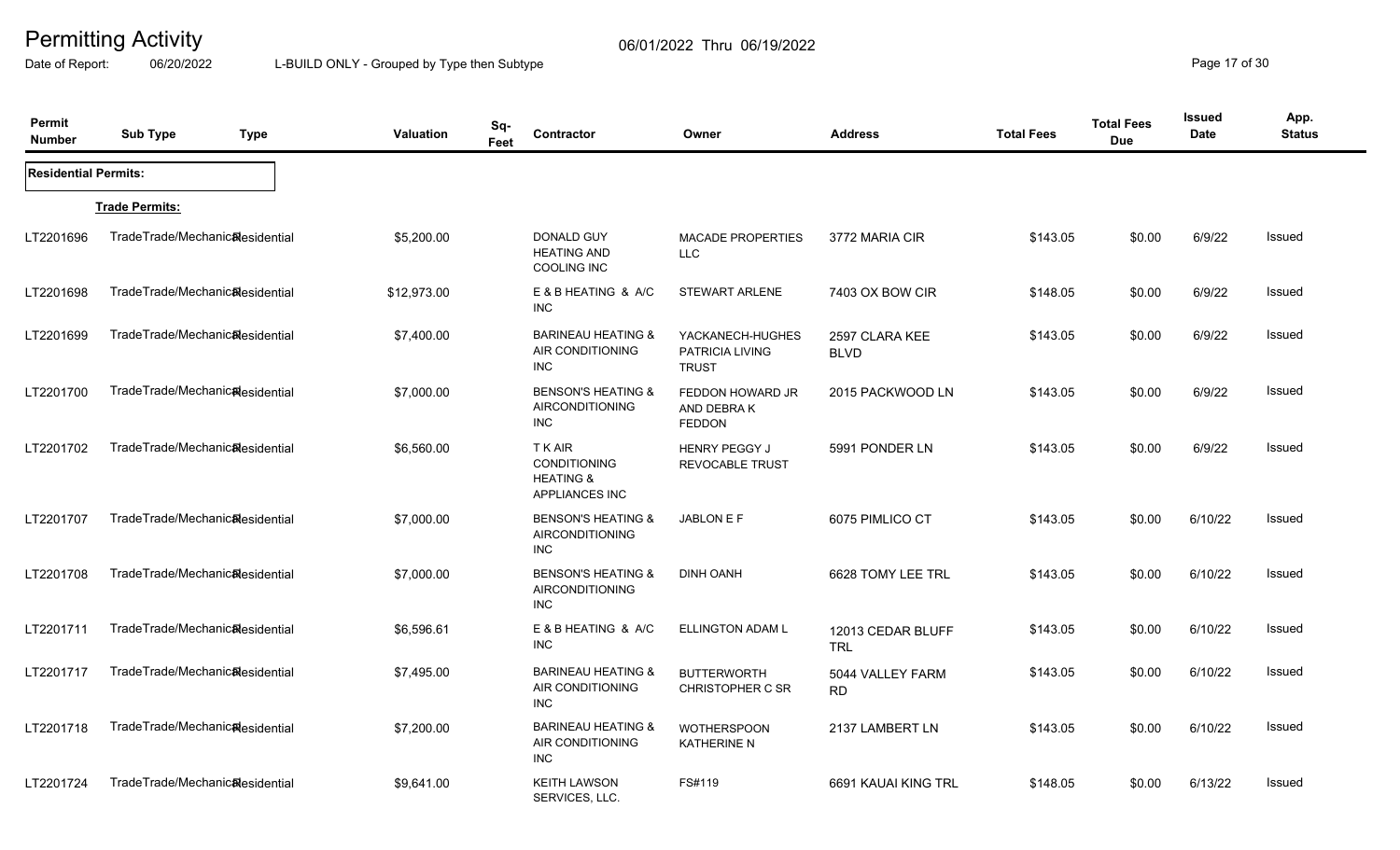Date of Report: 06/20/2022 L-BUILD ONLY - Grouped by Type then Subtype **Page 18** of 30

| Permit<br><b>Number</b>     | <b>Sub Type</b>                              | <b>Type</b> | <b>Valuation</b> | Sq-<br>Feet | Contractor                                                           | Owner                              | <b>Address</b>                  | <b>Total Fees</b> | <b>Total Fees</b><br><b>Due</b> | <b>Issued</b><br>Date | App.<br><b>Status</b> |
|-----------------------------|----------------------------------------------|-------------|------------------|-------------|----------------------------------------------------------------------|------------------------------------|---------------------------------|-------------------|---------------------------------|-----------------------|-----------------------|
| <b>Residential Permits:</b> |                                              |             |                  |             |                                                                      |                                    |                                 |                   |                                 |                       |                       |
|                             | <b>Trade Permits:</b>                        |             |                  |             |                                                                      |                                    |                                 |                   |                                 |                       |                       |
| LT2201725                   | TradeTrade/Mechanic&esidential               |             | \$8,257.00       |             | <b>KEITH LAWSON</b><br>SERVICES, LLC.                                | <b>WILLIAMS WANDA</b>              | 1460 BENT WILLOW<br>DR.         | \$148.05          | \$0.00                          | 6/13/22               | Issued                |
| LT2201726                   | TradeTrade/Mechanic <sub>al</sub> esidential |             | \$22,545.00      |             | <b>KEITH LAWSON</b><br>SERVICES, LLC.                                | MURPHY MICHAEL H                   | 8537 MOORE WOODS<br><b>RD</b>   | \$148.05          | \$0.00                          | 6/13/22               | <b>Issued</b>         |
| LT2201728                   | TradeTrade/Mechanic&esidential               |             | \$7,400.00       |             | <b>BARINEAU HEATING &amp;</b><br>AIR CONDITIONING<br><b>INC</b>      | <b>NORSWORTHY</b><br><b>SHARON</b> | 3792 MATT WING RD               | \$143.05          | \$0.00                          | 6/13/22               | Issued                |
| LT2201729                   | TradeTrade/Mechanic&esidential               |             | \$5,650.00       |             | <b>HARPER REVELL</b><br><b>HEATING AND AIR</b><br>CONDITIONING, INC. | <b>MILES CHERYL</b>                | 6410 FORWARD PASS<br>TRL        | \$143.05          | \$0.00                          | 6/13/22               | Issued                |
| LT2201730                   | TradeTrade/Mechanic&esidential               |             | \$7,350.00       |             | DONALD GUY<br><b>HEATING AND</b><br>COOLING INC                      | <b>WESTER JASON D</b>              | 7822 BROOMSAGE PL               | \$143.05          | \$0.00                          | 6/13/22               | <b>Issued</b>         |
| LT2201731                   | TradeTrade/Mechanic&esidential               |             | \$6,900.00       |             | <b>DONALD GUY</b><br><b>HEATING AND</b><br><b>COOLING INC</b>        | <b>LEGER KRISTIN K</b>             | 5300 BRADFORDVILLE<br><b>RD</b> | \$143.05          | \$0.00                          | 6/13/22               | Issued                |
| LT2201732                   | TradeTrade/Mechanic&esidential               |             | \$7,000.00       |             | <b>BENSON'S HEATING &amp;</b><br>AIRCONDITIONING<br><b>INC</b>       |                                    | 2834 GREEN FOREST<br>LN         | \$143.05          | \$0.00                          | 6/13/22               | Issued                |
| LT2201736                   | TradeTrade/Mechanic&esidential               |             | \$19,062.00      |             | <b>BARINEAU HEATING &amp;</b><br>AIR CONDITIONING<br><b>INC</b>      | <b>HADER BRYCE J</b>               | 7821 MACLEAN RD                 | \$148.05          | \$0.00                          | 6/13/22               | Issued                |
| LT2201738                   | TradeTrade/Mechanic&esidential               |             | \$7,200.00       |             | <b>BARINEAU HEATING &amp;</b><br>AIR CONDITIONING<br><b>INC</b>      | LEE CARRIE BETH                    | 2995 LUTHER HALL RD             | \$143.05          | \$0.00                          | 6/13/22               | Issued                |
| LT2201742                   | TradeTrade/Mechanic&esidential               |             | \$11,422.00      |             | AND SERVICES                                                         | <b>WILLIAMS ALICE J</b>            | 5008 STONELER RD                | \$148.05          | \$0.00                          | 6/14/22               | Issued                |
| LT2201743                   | TradeTrade/Mechanic&esidential               |             | \$9,542.90       |             | AND SERVICES                                                         | <b>HOCH JAMES A</b>                | 3607<br><b>WESTMORELAND DR</b>  | \$148.05          | \$0.00                          | 6/14/22               | Issued                |
| LT2201752                   | TradeTrade/Mechanic <sub>al</sub> esidential |             | \$2,600.00       |             | WECHEATING & A/<br>C INC.                                            | <b>GRANGER BARBARA J</b>           | 5612 HAMPTON HILL<br>CIR        | \$143.05          | \$0.00                          | 6/15/22               | Issued                |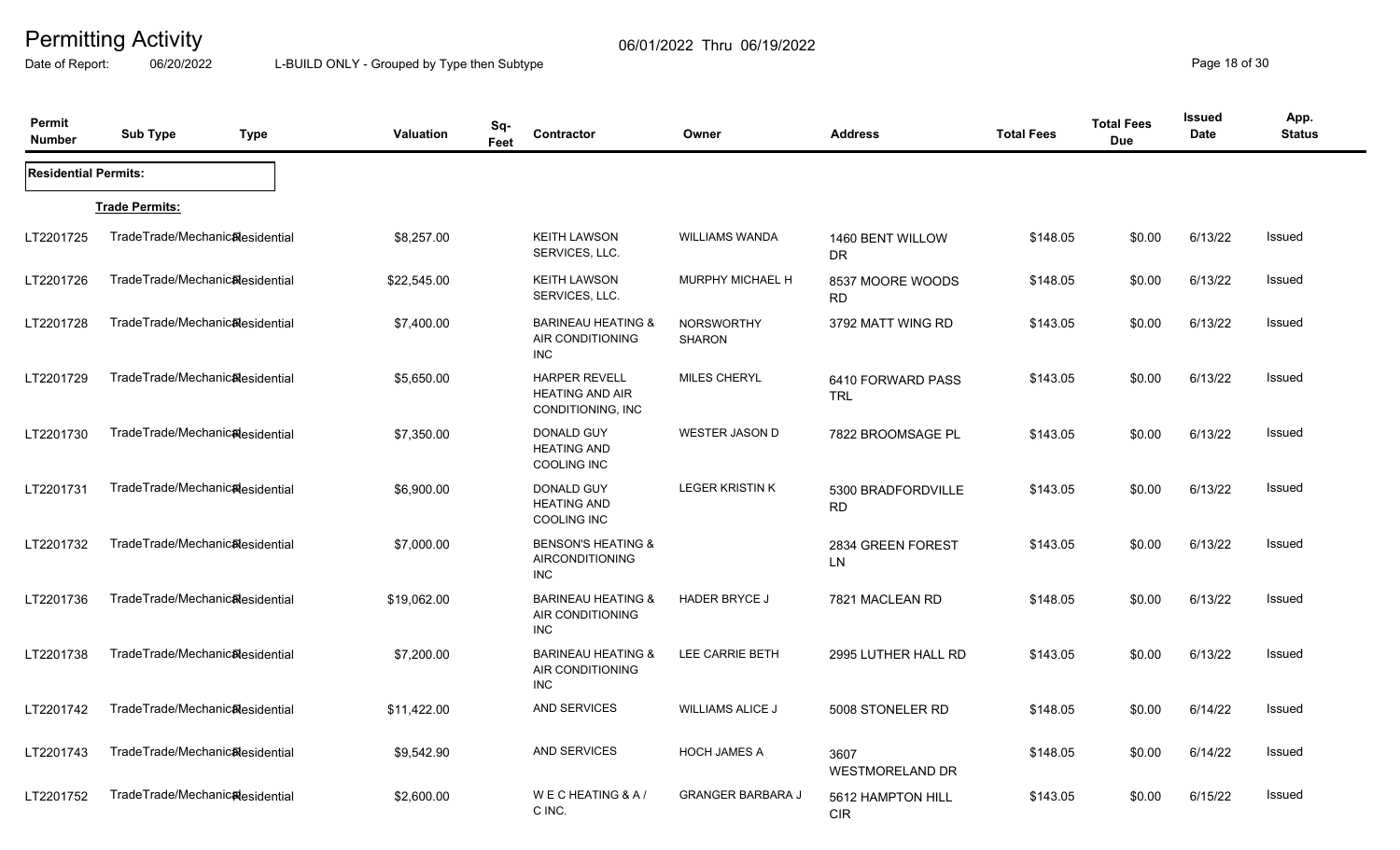Date of Report: 06/20/2022 L-BUILD ONLY - Grouped by Type then Subtype **Page 19** of 30

| Permit<br><b>Number</b>     | <b>Sub Type</b>                              | <b>Type</b> | Sq-<br><b>Valuation</b><br>Feet | Contractor                                                            | Owner                                            | <b>Address</b>                    | <b>Total Fees</b> | <b>Total Fees</b><br><b>Due</b> | <b>Issued</b><br>Date | App.<br><b>Status</b> |
|-----------------------------|----------------------------------------------|-------------|---------------------------------|-----------------------------------------------------------------------|--------------------------------------------------|-----------------------------------|-------------------|---------------------------------|-----------------------|-----------------------|
| <b>Residential Permits:</b> |                                              |             |                                 |                                                                       |                                                  |                                   |                   |                                 |                       |                       |
|                             | <b>Trade Permits:</b>                        |             |                                 |                                                                       |                                                  |                                   |                   |                                 |                       |                       |
| LT2201754                   | TradeTrade/Mechanic&esidential               |             | \$7,200.00                      | <b>BARINEAU HEATING &amp;</b><br>AIR CONDITIONING<br><b>INC</b>       | MITCHELL BRIAN T                                 | 3890 CHAUCER CT                   | \$143.05          | \$0.00                          | 6/15/22               | Issued                |
| LT2201755                   | TradeTrade/Mechanic&esidential               |             | \$7,380.00                      | DONALD GUY<br><b>HEATING AND</b><br><b>COOLING INC</b>                | <b>WILKINS BRENDA C</b>                          | 5588 E ROLLINS PT                 | \$143.05          | \$0.00                          | 6/15/22               | <b>Issued</b>         |
| LT2201758                   | TradeTrade/Mechanic&esidential               |             | \$7,495.00                      | <b>PARKER SERVICES</b><br>INC.                                        | HOWARD LESTER<br><b>EARL</b>                     | 4192 RED OAK DR                   | \$143.05          | \$0.00                          | 6/15/22               | Issued                |
| LT2201761                   | TradeTrade/Mechanic <sub>al</sub> esidential |             | \$7,495.00                      | <b>PARKER SERVICES</b><br>INC.                                        | <b>KRETCHMAN MAGGIE</b>                          | 3070 BELL GROVE DR                | \$143.05          | \$0.00                          | 6/15/22               | Issued                |
| LT2201763                   | TradeTrade/Mechanic&esidential               |             | \$13,800.00                     | <b>KEITH LAWSON</b><br>SERVICES, LLC.                                 | <b>WOODSUM GLENN C</b>                           | 2206 BOURGOGNE DR                 | \$148.05          | \$0.00                          | 6/15/22               | Issued                |
| LT2201764                   | TradeTrade/Mechanic&esidential               |             | \$7,200.00                      | <b>BARINEAU HEATING &amp;</b><br>AIR CONDITIONING<br><b>INC</b>       | <b>MULLEN COLLEEN</b><br><b>DIERDRE</b>          | 4788 CYPRESS<br><b>BROOKE WAY</b> | \$143.05          | \$0.00                          | 6/15/22               | Issued                |
| LT2201774                   | TradeTrade/Mechanic&esidential               |             | \$3,000.00                      | <b>WHALEY HEATING,</b><br>A/C & INSULATION<br>INC.                    | <b>HOUSING TO THE</b><br><b>GLORY OF GOD LLC</b> | 9325 BUCK HAVEN<br><b>TRL</b>     | \$143.05          | \$0.00                          | 6/16/22               | <b>Issued</b>         |
| LT2201776                   | TradeTrade/Mechanic&esidential               |             | \$6,992.00                      | <b>GIDDENS AIR</b><br>CONDITIONING, INC.                              | <b>FAULK C C</b>                                 | 2032 QUEENSWOOD<br><b>DR</b>      | \$143.05          | \$0.00                          | 6/16/22               | Issued                |
| LT2201777                   | TradeTrade/Mechanicalesidential              |             | \$6,279.00                      | <b>GIDDENS AIR</b><br>CONDITIONING, INC.                              | <b>BLOMELEY JEFFREY E</b>                        | 3022 EAGLE POINT<br><b>WAY</b>    | \$143.05          | \$0.00                          | 6/16/22               | Issued                |
| LT2201779                   | TradeTrade/Mechanic&esidential               |             | \$5,000.00                      | <b>KEITH KEY HEATING &amp;</b><br>AIR INC                             | <b>FIGGETT KATRINA</b>                           | 2306 GATES DR                     | \$143.05          | \$0.00                          | 6/16/22               | Issued                |
| LT2201780                   | TradeTrade/Mechanic&esidential               |             | \$2,400.00                      | <b>KEITH KEY HEATING &amp;</b><br>AIR INC                             | <b>FIGGETT KATRINA</b>                           | 2306 GATES DR                     | \$143.05          | \$0.00                          | 6/16/22               | Issued                |
| LT2201783                   | TradeTrade/Mechanicalesidential              |             | \$7,000.00                      | <b>BENSON'S HEATING &amp;</b><br><b>AIRCONDITIONING</b><br><b>INC</b> |                                                  | 3718 BOBBIN BROOK<br><b>CIR</b>   | \$143.05          | \$0.00                          | 6/16/22               | <b>Issued</b>         |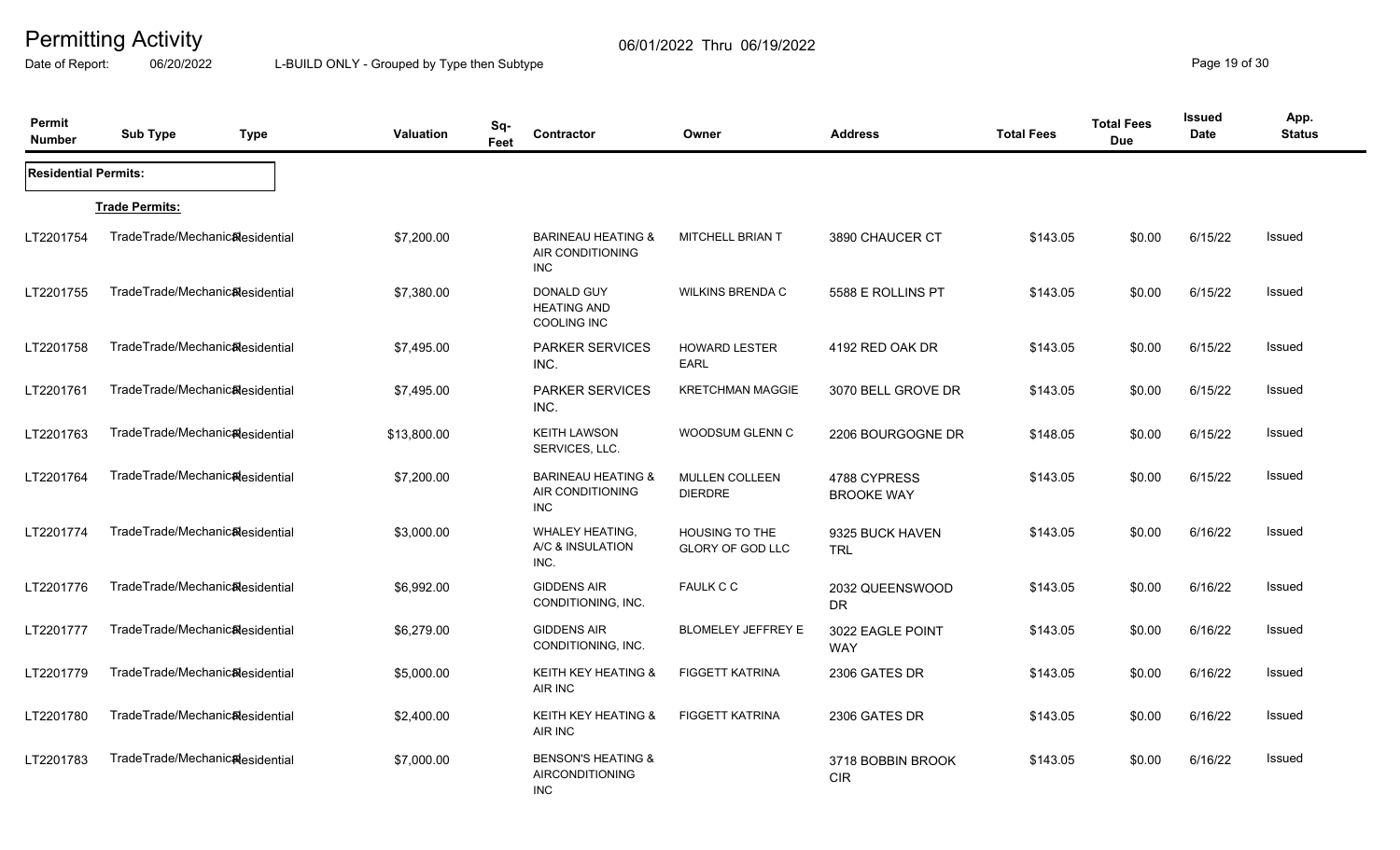Date of Report: 06/20/2022 L-BUILD ONLY - Grouped by Type then Subtype **Page 20** of 30

| Permit<br><b>Number</b>     | <b>Sub Type</b>                 | <b>Type</b> | <b>Valuation</b> | Sq-<br>Feet | <b>Contractor</b>                                                   | Owner                  | <b>Address</b>                    | <b>Total Fees</b> | <b>Total Fees</b><br><b>Due</b> | <b>Issued</b><br><b>Date</b> | App.<br><b>Status</b> |
|-----------------------------|---------------------------------|-------------|------------------|-------------|---------------------------------------------------------------------|------------------------|-----------------------------------|-------------------|---------------------------------|------------------------------|-----------------------|
| <b>Residential Permits:</b> |                                 |             |                  |             |                                                                     |                        |                                   |                   |                                 |                              |                       |
|                             | <b>Trade Permits:</b>           |             |                  |             |                                                                     |                        |                                   |                   |                                 |                              |                       |
| LT2201787                   | TradeTrade/Mechanic&esidential  |             | \$3,700.00       |             | <b>HARPER REVELL</b><br><b>HEATING AND AIR</b><br>CONDITIONING, INC | STRICKLAND TRACY A     | 11242 REGIMENT<br><b>LOOP</b>     | \$143.05          | \$0.00                          | 6/17/22                      | <b>Issued</b>         |
| LT2201788                   | TradeTrade/Mechanic&esidential  |             | \$6,950.00       |             | <b>HARPER REVELL</b><br><b>HEATING AND AIR</b><br>CONDITIONING, INC | ANDERSEN PETER C       | 696 DERBYSHIRE RD                 | \$143.05          | \$0.00                          | 6/17/22                      | Issued                |
| LT2201794                   | TradeTrade/Mechanic&esidential  |             | \$22,730.00      |             | <b>BARINEAU HEATING &amp;</b><br>AIR CONDITIONING<br><b>INC</b>     | <b>DRURY ERIN P</b>    | 7547 BROADVIEW<br><b>FARMS LN</b> | \$148.05          | \$0.00                          | 6/17/22                      | Issued                |
| LT2201795                   | TradeTrade/Mechanic&esidential  |             | \$7,200.00       |             | <b>BARINEAU HEATING &amp;</b><br>AIR CONDITIONING<br><b>INC</b>     | <b>CHOI EUN SANG</b>   | 9075 RIDGEVIEW TRL                | \$143.05          | \$0.00                          | 6/17/22                      | Issued                |
| LT2201592                   | TradeTrade/Plumbing Residential |             | \$200.00         |             | <b>ROBERT MIKE</b><br>SEEDERS PLUMBING,<br>INC.                     | <b>JENKINS G ALLEN</b> | 10431 TRAM RD                     | \$143.05          | \$0.00                          | 6/1/22                       | Issued                |
| LT2201622                   | TradeTrade/Plumbing Residential |             | \$2,000.00       |             | <b>BROWN PLUMBING</b><br>OF TALLAHASSEE,<br>INC.                    | MIKELL ROTAYA L        | 8483 SOUTHERN<br>PARK DR          | \$143.05          | \$0.00                          | 6/2/22                       | Issued                |
| LT2201626                   | TradeTrade/Plumbing Residential |             | \$500.00         |             | <b>ROBERT MIKE</b><br>SEEDERS PLUMBING,<br>INC.                     | <b>JONES DEVORA</b>    | 3617 RHODEN HILL<br><b>WAY</b>    | \$143.05          | \$0.00                          | 6/3/22                       | Issued                |
| LT2201635                   | TradeTrade/Plumbing Residential |             | \$1,500.00       |             | <b>WHITE'S PLUMBING,</b><br><b>INC</b>                              | <b>SANFORD HEIKE</b>   | 256 ROBINHOOD CT                  | \$143.05          | \$0.00                          | 6/3/22                       | Issued                |
| LT2201650                   | TradeTrade/Plumbing Residential |             | \$200.00         |             | <b>ROBERT MIKE</b><br>SEEDERS PLUMBING,<br>INC.                     | MILLER DAWN MARIE      | 1883 VINELAND LN                  | \$143.05          | \$0.00                          | 6/6/22                       | Issued                |
| LT2201658                   | TradeTrade/Plumbing Residential |             | \$1,250.00       |             | DOWDY PLUMBING<br>CORPORATION                                       | DEVOLENTINE B S        | 3921 CALLE DE<br><b>SANTOS RD</b> | \$143.05          | \$0.00                          | 6/6/22                       | Issued                |
| LT2201712                   | TradeTrade/Plumbing Residential |             | \$2,300.00       |             | <b>KEITH MCNEILL</b><br><b>PLUMBING</b><br>CONTRACTOR INC           | DAHL JAMES H           | 502 BOBBIN BROOK<br>LN            | \$143.05          | \$0.00                          | 6/10/22                      | Issued                |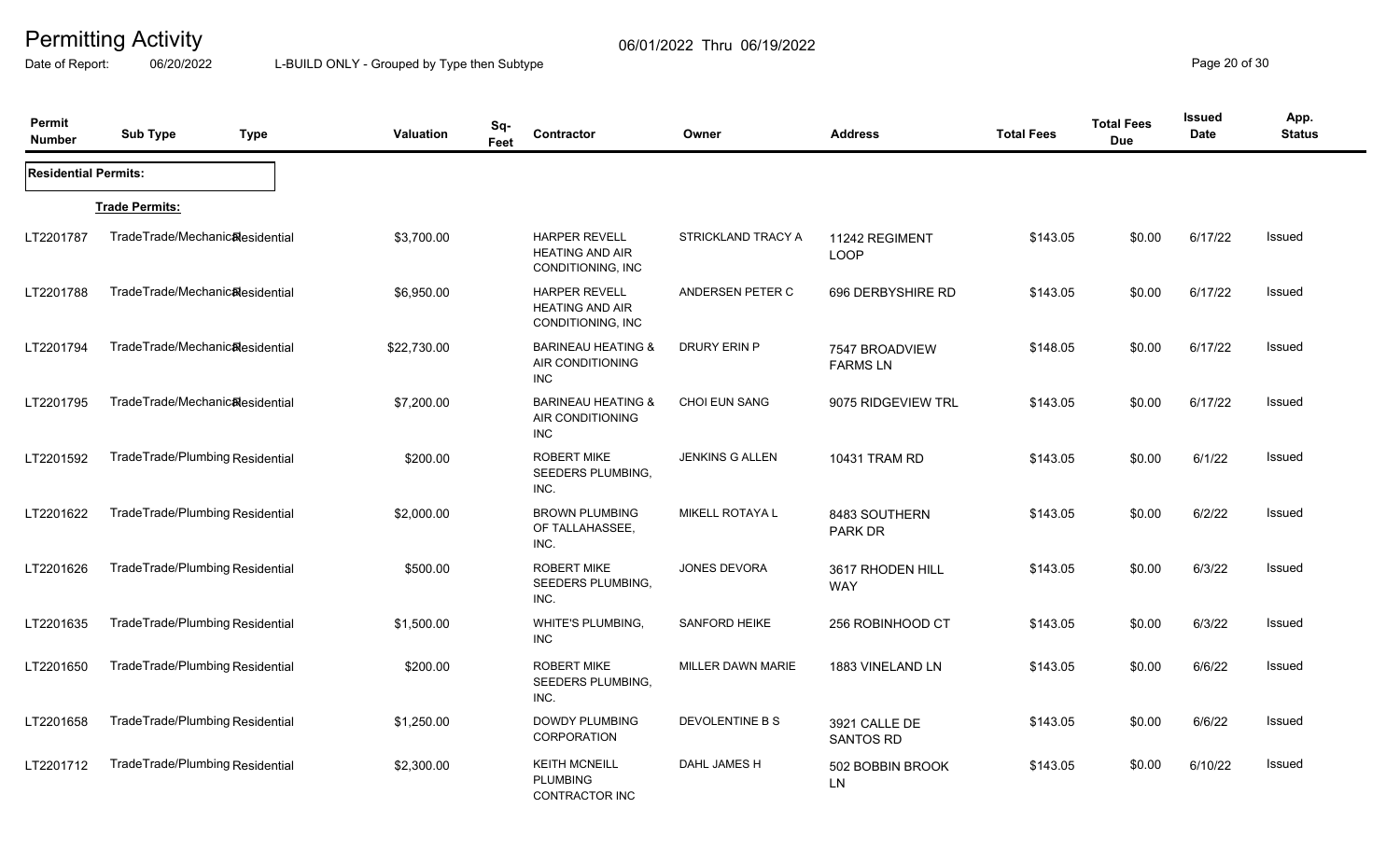Date of Report: 06/20/2022 L-BUILD ONLY - Grouped by Type then Subtype **Page 21** of 30

| Permit<br><b>Number</b>     | <b>Sub Type</b>                 | <b>Type</b> | Valuation   | Sq-<br>Feet | Contractor                                                      | Owner                                    | <b>Address</b>                     | <b>Total Fees</b> | <b>Total Fees</b><br><b>Due</b> | <b>Issued</b><br><b>Date</b> | App.<br><b>Status</b> |
|-----------------------------|---------------------------------|-------------|-------------|-------------|-----------------------------------------------------------------|------------------------------------------|------------------------------------|-------------------|---------------------------------|------------------------------|-----------------------|
| <b>Residential Permits:</b> |                                 |             |             |             |                                                                 |                                          |                                    |                   |                                 |                              |                       |
|                             | <b>Trade Permits:</b>           |             |             |             |                                                                 |                                          |                                    |                   |                                 |                              |                       |
| LT2201753                   | TradeTrade/Plumbing Residential |             | \$1,200.00  |             | AND SERVICES                                                    | <b>MORGAN KENNETH R</b>                  | 1626 WILLIAMS<br><b>LANDING RD</b> | \$143.05          | \$0.00                          | 6/15/22                      | Issued                |
| LT2201771                   | TradeTrade/Plumbing Residential |             | \$750.00    |             | <b>JIM BENNETT'S</b><br>PLUMBING INC                            | <b>REAL ESTATE TLH INC</b>               | 4728 HIBISCUS AVE                  | \$143.05          | \$0.00                          | 6/15/22                      | Issued                |
| LT2201585                   | TradeTrade/Reroof               | Residential | \$5,500.00  |             | <b>GOLDEN GREEN</b><br><b>BUILDERS, LLC</b>                     | YU BO                                    | 1728 COREY WOOD<br><b>CIR</b>      | \$259.72          | \$0.00                          | 6/1/22                       | Issued                |
| LT2201586                   | TradeTrade/Reroof               | Residential | \$19,000.00 | <b>INC</b>  | <b>TADLOCK ROOFING</b>                                          | <b>NOBLE CAROLINE L</b>                  | 10047 COVEY RIDE                   | \$259.72          | \$0.00                          | 6/1/22                       | Issued                |
| LT2201587                   | TradeTrade/Reroof               | Residential | \$7,500.00  | <b>INC</b>  | <b>TADLOCK ROOFING</b>                                          | <b>FREEMAN JON</b><br><b>RUSSELL</b>     | 10427 ROGER HAMLIN<br><b>RD</b>    | \$259.72          | \$0.00                          | 6/1/22                       | <b>Issued</b>         |
| LT2201588                   | TradeTrade/Reroof               | Residential | \$0.00      | AND         | <b>GARRISON DESIGN</b><br><b>CONSTRUCTION INC</b>               | <b>DEMARCO MICHAEL</b><br><b>ANTHONY</b> | 4599 LOUVINIA CT                   | \$259.72          | \$0.00                          | 6/1/22                       | Issued                |
| LT2201589                   | TradeTrade/Reroof               | Residential | \$10,000.00 | <b>INC</b>  | <b>TADLOCK ROOFING</b>                                          | ANDERSON RONNIE<br>JR                    | 6405 CAVALCADE TRL                 | \$259.72          | \$0.00                          | 6/1/22                       | Issued                |
| LT2201590                   | TradeTrade/Reroof               | Residential | \$9,993.53  |             | SOUTHLAND ROWE<br>ROOFING INC                                   | KIRVIN STEPHEN J                         | 3402 ROBINHOOD RD                  | \$259.72          | \$0.00                          | 6/1/22                       | Issued                |
| LT2201600                   | TradeTrade/Reroof               | Residential | \$11,700.00 |             | <b>GUTTERHAWK</b><br>ROOFING & GUTTER<br><b>SPECIALISTS INC</b> | <b>HUGHES NECIE</b>                      | <b>2075 BRIM LN</b>                | \$259.72          | \$0.00                          | 6/1/22                       | Issued                |
| LT2201601                   | TradeTrade/Reroof               | Residential | \$12,500.00 |             | <b>GUTTERHAWK</b><br>ROOFING & GUTTER<br><b>SPECIALISTS INC</b> | ALLEN BRYAN WANE                         | 1646 EAGLES WATCH<br><b>WAY</b>    | \$259.72          | \$0.00                          | 6/1/22                       | Issued                |
| LT2201602                   | TradeTrade/Reroof               | Residential | \$13,710.00 |             | <b>HARTSFIELD</b><br><b>ROOFING &amp;</b><br>CONSTRUCTION LLC   | <b>MENDOZA KATRINA</b>                   | 2674 CHANDALAR LN                  | \$259.72          | \$0.00                          | 6/2/22                       | Issued                |
| LT2201603                   | TradeTrade/Reroof               | Residential | \$11,490.00 |             | <b>HARTSFIELD</b><br><b>ROOFING &amp;</b><br>CONSTRUCTION LLC   | <b>JACKSON JOSHUA</b>                    | 6842 HILL GAIL TRL                 | \$259.72          | \$0.00                          | 6/2/22                       | Issued                |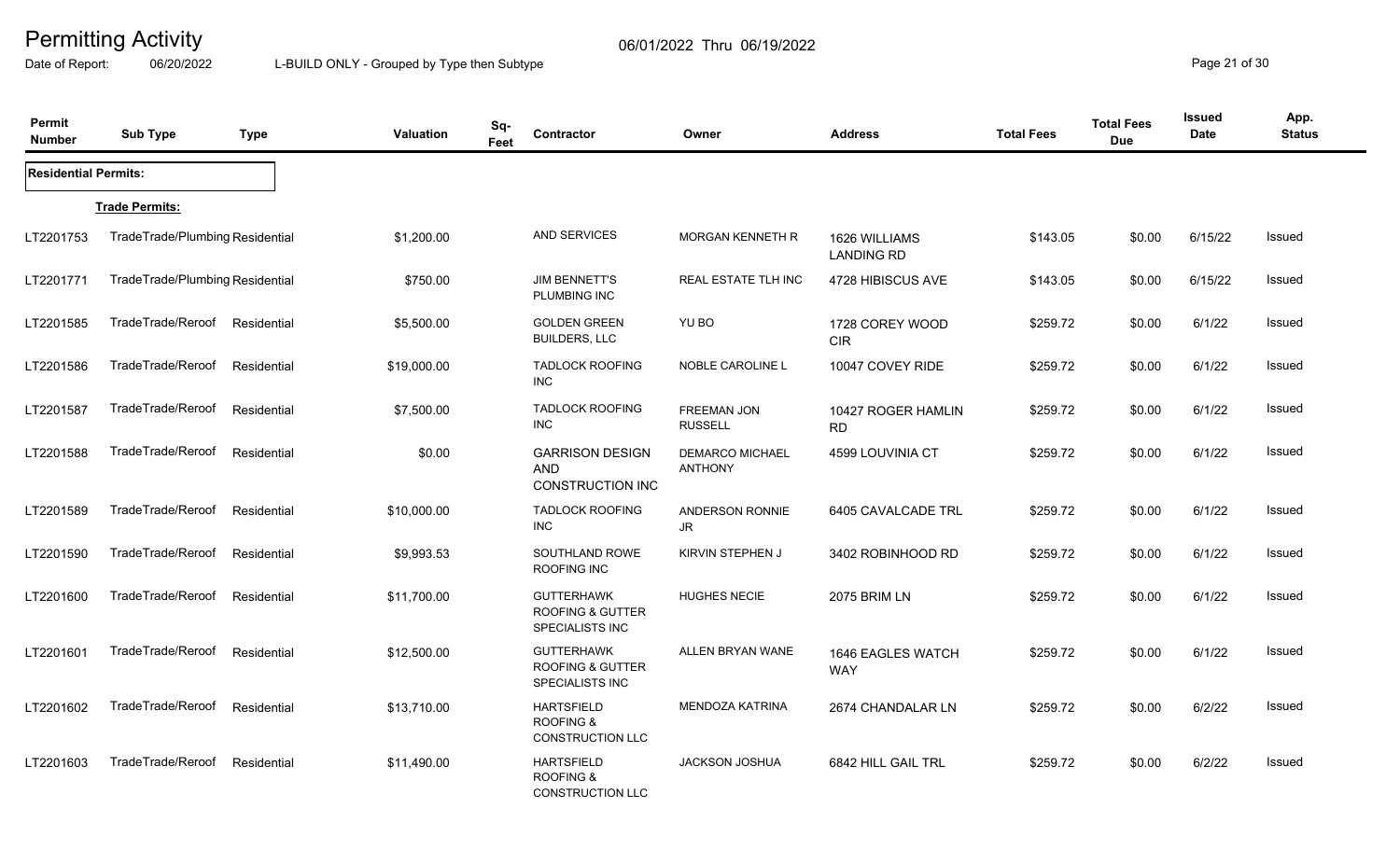Date of Report: 06/20/2022 L-BUILD ONLY - Grouped by Type then Subtype **Page 22** of 30

| Permit<br><b>Number</b>     | <b>Sub Type</b>       | <b>Type</b> | <b>Valuation</b> | Sq-<br>Feet | Contractor                                                           | Owner                                                        | <b>Address</b>           | <b>Total Fees</b> | <b>Total Fees</b><br><b>Due</b> | Issued<br><b>Date</b> | App.<br><b>Status</b>        |
|-----------------------------|-----------------------|-------------|------------------|-------------|----------------------------------------------------------------------|--------------------------------------------------------------|--------------------------|-------------------|---------------------------------|-----------------------|------------------------------|
| <b>Residential Permits:</b> |                       |             |                  |             |                                                                      |                                                              |                          |                   |                                 |                       |                              |
|                             | <b>Trade Permits:</b> |             |                  |             |                                                                      |                                                              |                          |                   |                                 |                       |                              |
| LT2201604                   | TradeTrade/Reroof     | Residential | \$12,500.00      |             | <b>TOTAL QUALITY</b><br>ROOFING, INC                                 | <b>DEMARCO MICHAEL</b><br><b>ANTHONY</b>                     | 4599 LOUVINIA CT         | \$259.72          | \$0.00                          | 6/2/22                | <b>Issued</b>                |
| LT2201606                   | TradeTrade/Reroof     | Residential | \$6,500.00       |             | <b>KEN DAVIS</b><br><b>CONSTRUCTION AND</b><br>ROOFING INC.          | <b>EVANS DEIDRE</b>                                          | 1916 LONGVIEW DR         | \$259.72          | \$0.00                          | 6/2/22                | Certificate of<br>Completion |
| LT2201607                   | TradeTrade/Reroof     | Residential | \$2,500.00       |             | <b>TADLOCK ROOFING</b><br><b>INC</b>                                 | <b>HERRING CURRY A</b>                                       | 6383 BOMBADIL DR         | \$259.72          | \$0.00                          | 6/2/22                | Issued                       |
| LT2201608                   | TradeTrade/Reroof     | Residential | \$16,000.00      |             | APACHEE ROOFING<br>INC.                                              | REED ELIZABETH<br><b>CATHERINE</b>                           | 8652 COACH RD            | \$259.72          | \$0.00                          | 6/2/22                | Certificate of<br>Completion |
| LT2201610                   | TradeTrade/Reroof     | Residential | \$12,500.00      |             | <b>TOTAL QUALITY</b><br>ROOFING, INC                                 | <b>BOULOS HADI M</b>                                         | 3018 GOLDEN EAGLE<br>DR. | \$259.72          | \$0.00                          | 6/2/22                | Issued                       |
| LT2201611                   | TradeTrade/Reroof     | Residential | \$12,000.00      |             | <b>BOB MCKEITHEN &amp;</b><br>SONS INC                               | <b>REIMER KATHARINE M</b><br><b>TRUST DATED</b><br>8/16/2017 | 8743 NWK WAY             | \$259.72          | \$0.00                          | 6/2/22                | <b>Issued</b>                |
| LT2201618                   | TradeTrade/Reroof     | Residential | \$17,500.00      |             | <b>TADLOCK ROOFING</b><br>INC                                        | <b>DWINELL STEVEN</b><br><b>EDWARD LIFE ESTATE</b>           | 1441 COVEY RIDE          | \$259.72          | \$0.00                          | 6/2/22                | Issued                       |
| LT2201619                   | TradeTrade/Reroof     | Residential | \$6,500.00       |             | <b>TADLOCK ROOFING</b><br>INC                                        | <b>CARGLE DANIEL</b>                                         | 1988 HICKORY LN          | \$259.72          | \$0.00                          | 6/2/22                | <b>Issued</b>                |
| LT2201620                   | TradeTrade/Reroof     | Residential | \$4,500.00       |             | <b>TADLOCK ROOFING</b><br><b>INC</b>                                 | <b>JACKSON PHILLIP V</b>                                     | 3164 WHIRLAWAY TRL       | \$259.72          | \$0.00                          | 6/2/22                | <b>Issued</b>                |
| LT2201625                   | TradeTrade/Reroof     | Residential | \$11,850.00      |             | DAVES ROOFING LLC                                                    | ORANGE GROVE<br><b>TRAIL LLC</b>                             | 6811 DONERAIL TRL        | \$259.72          | \$0.00                          | 6/2/22                | Issued                       |
| LT2201627                   | TradeTrade/Reroof     | Residential | \$9,600.00       |             | TALLAHASSEE<br>ROOFING INC                                           | KATIE O. PROPERTIES<br><b>LLC</b>                            | 5676 DOONESBURY<br>WAY   | \$259.72          | \$0.00                          | 6/3/22                | Issued                       |
| LT2201628                   | TradeTrade/Reroof     | Residential | \$11,500.00      |             | TALLAHASSEE<br>ROOFING INC                                           | ALICEA DENISE VEGA                                           | 2008 PACKWOOD LN         | \$259.72          | \$0.00                          | 6/3/22                | <b>Issued</b>                |
| LT2201629                   | TradeTrade/Reroof     | Residential | \$8,955.00       |             | <b>HARTSFIELD</b><br><b>ROOFING &amp;</b><br><b>CONSTRUCTION LLC</b> | <b>HOFFMAN IRENE P</b>                                       | 4938 PIMLICO DR          | \$259.72          | \$0.00                          | 6/3/22                | <b>Issued</b>                |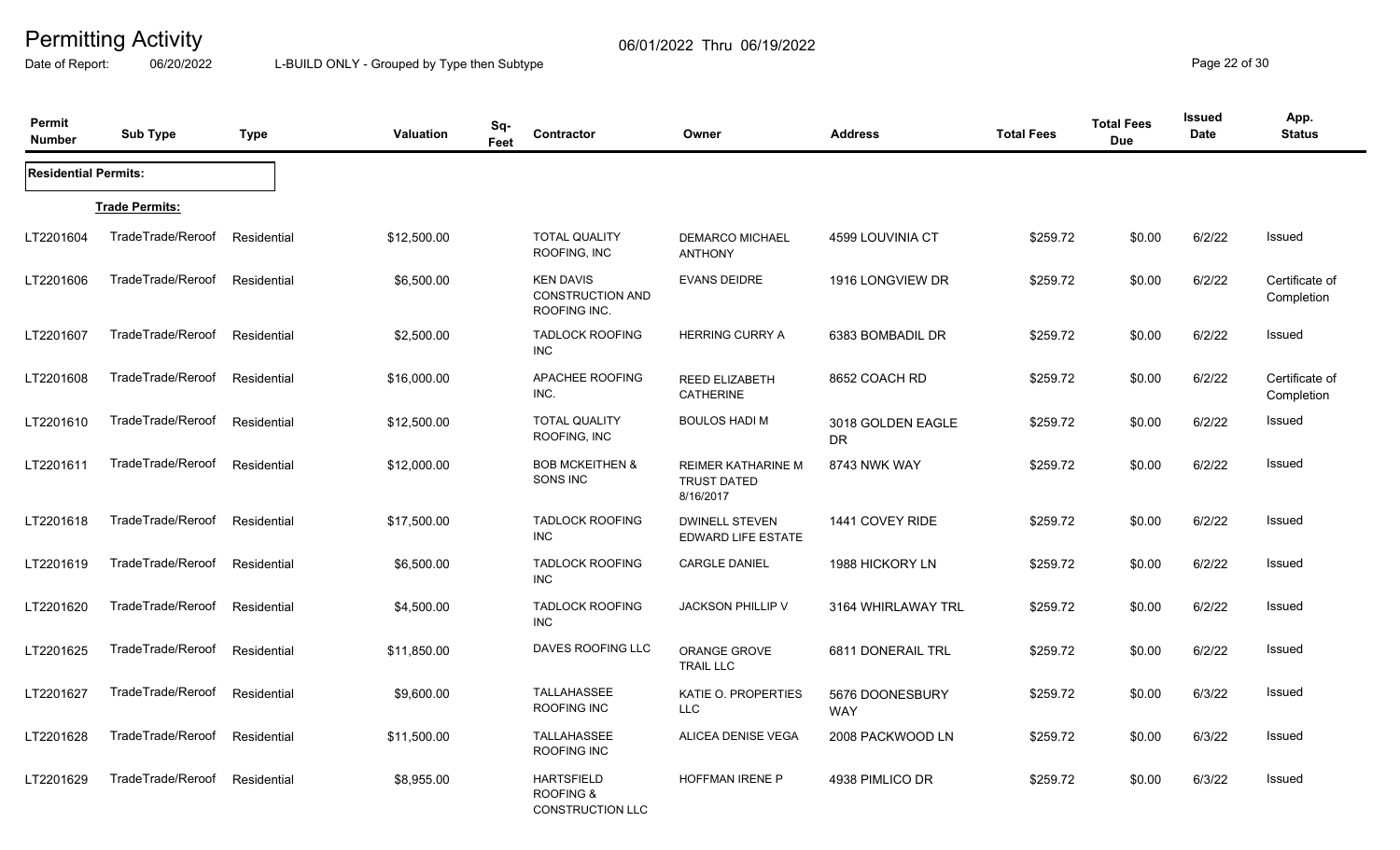Date of Report: 06/20/2022 L-BUILD ONLY - Grouped by Type then Subtype **Page 23** of 30

| Permit<br><b>Number</b>     | <b>Sub Type</b>       | <b>Type</b> | Valuation   | Sq-<br>Feet | Contractor                                           | Owner                                                     | <b>Address</b>                | <b>Total Fees</b> | <b>Total Fees</b><br><b>Due</b> | Issued<br><b>Date</b> | App.<br><b>Status</b>        |
|-----------------------------|-----------------------|-------------|-------------|-------------|------------------------------------------------------|-----------------------------------------------------------|-------------------------------|-------------------|---------------------------------|-----------------------|------------------------------|
| <b>Residential Permits:</b> |                       |             |             |             |                                                      |                                                           |                               |                   |                                 |                       |                              |
|                             | <b>Trade Permits:</b> |             |             |             |                                                      |                                                           |                               |                   |                                 |                       |                              |
| LT2201630                   | TradeTrade/Reroof     | Residential | \$7,635.76  |             | <b>NEW SOUTH</b><br>ROOFING INC                      | JAMES LEWIS III                                           | 1794 DAX CT                   | \$259.72          | \$0.00                          | 6/3/22                | Issued                       |
| LT2201631                   | TradeTrade/Reroof     | Residential | \$8,400.00  |             | <b>BOB MCKEITHEN &amp;</b><br>SONS INC               | <b>BISHOP BENNY</b>                                       | 16812 TALQUIN<br>SPRINGS DR   | \$259.72          | \$0.00                          | 6/3/22                | <b>Issued</b>                |
| LT2201632                   | TradeTrade/Reroof     | Residential | \$6,000.00  |             | QUALITY ROOFING I,<br><b>LLC</b>                     | <b>GRAY PHYLLIS N</b>                                     | 3011 LANG DR                  | \$259.72          | \$0.00                          | 6/3/22                | Issued                       |
| LT2201633                   | TradeTrade/Reroof     | Residential | \$12,500.00 |             | <b>TOTAL QUALITY</b><br>ROOFING, INC                 | <b>NOLEN ANDREW</b>                                       | 9605 DEER VALLEY<br><b>DR</b> | \$259.72          | \$0.00                          | 6/3/22                | Issued                       |
| LT2201641                   | TradeTrade/Reroof     | Residential | \$4,500.00  |             | <b>WRIGHT HOMES LLC</b>                              | FS#119                                                    | 486 TUNG HILL DR              | \$259.72          | \$0.00                          | 6/3/22                | Issued                       |
| LT2201642                   | TradeTrade/Reroof     | Residential | \$8,680.00  |             | <b>MATHEWS AND SONS</b><br><b>INC</b>                | <b>MCCURDY VENTURES</b><br><b>LLC</b>                     | 6548 KINGMAN TRL              | \$259.72          | \$0.00                          | 6/5/22                | Certificate of<br>Completion |
| LT2201643                   | TradeTrade/Reroof     | Residential | \$20,700.00 |             | LLOYD ROOFING<br><b>AND</b><br>CONSTRUCTION,<br>INC  | ASHLEY WILLIAM T II                                       | 6004 PICKWICK RD              | \$259.72          | \$0.00                          | 6/6/22                | Issued                       |
| LT2201645                   | TradeTrade/Reroof     | Residential | \$13,500.00 |             | SMITH ROOFING AND<br>REPAIR INC.                     | DOBAK MELISSA A                                           | 144 ROSEHILL DR               | \$259.72          | \$0.00                          | 6/6/22                | Issued                       |
| LT2201657                   | TradeTrade/Reroof     | Residential | \$9,000.00  |             | LLOYD ROOFING<br><b>AND</b><br>CONSTRUCTION,<br>INC. | <b>BROTHERS</b><br><b>CHRISTINE</b><br><b>CO-GUARDIAN</b> | 11100 TUNG GROVE<br><b>RD</b> | \$259.72          | \$0.00                          | 6/6/22                | <b>Issued</b>                |
| LT2201663                   | TradeTrade/Reroof     | Residential | \$8,505.00  |             | DAVES ROOFING LLC                                    | <b>BUTLER HEATHER C</b>                                   | 3210 WYOMING CT               | \$259.72          | \$0.00                          | 6/6/22                | Issued                       |
| LT2201666                   | TradeTrade/Reroof     | Residential | \$12,300.00 |             | LLOYD ROOFING<br><b>AND</b><br>CONSTRUCTION,<br>INC. | <b>NEWELL CATHERINE</b><br>J                              | 8551 MAHAN DR                 | \$259.72          | \$0.00                          | 6/7/22                | <b>Issued</b>                |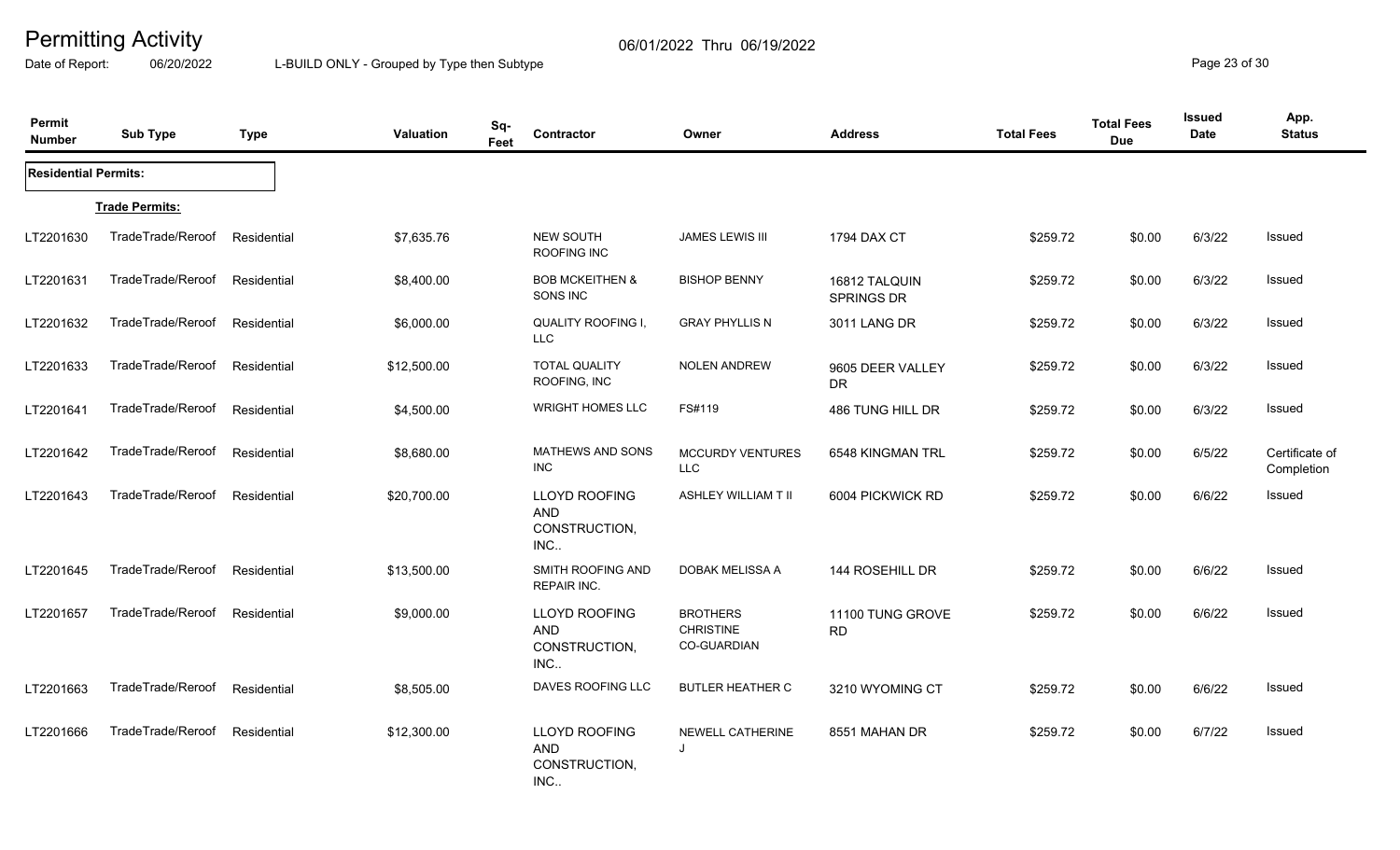Date of Report: 06/20/2022 L-BUILD ONLY - Grouped by Type then Subtype **Page 24** of 30

| Permit<br><b>Number</b>     | <b>Sub Type</b>       | <b>Type</b> | <b>Valuation</b> | Sq-<br>Feet | Contractor                                                             | Owner                                 | <b>Address</b>                          | <b>Total Fees</b> | <b>Total Fees</b><br><b>Due</b> | <b>Issued</b><br>Date | App.<br><b>Status</b> |
|-----------------------------|-----------------------|-------------|------------------|-------------|------------------------------------------------------------------------|---------------------------------------|-----------------------------------------|-------------------|---------------------------------|-----------------------|-----------------------|
| <b>Residential Permits:</b> |                       |             |                  |             |                                                                        |                                       |                                         |                   |                                 |                       |                       |
|                             | <b>Trade Permits:</b> |             |                  |             |                                                                        |                                       |                                         |                   |                                 |                       |                       |
| LT2201667                   | TradeTrade/Reroof     | Residential | \$12,000.00      |             | <b>TSPARK</b><br><b>ENTERPRISES, LLC</b>                               | FELTON AURORA D                       | 8547<br>CONGRESSIONAL DR                | \$259.72          | \$0.00                          | 6/7/22                | Issued                |
| LT2201668                   | TradeTrade/Reroof     | Residential | \$6,600.00       |             | LLOYD ROOFING<br>AND<br>CONSTRUCTION,<br>INC                           | <b>VILA FRANCISCO</b>                 | 1105 BRAFFORTON<br>DR.                  | \$259.72          | \$0.00                          | 6/7/22                | <b>Issued</b>         |
| LT2201669                   | TradeTrade/Reroof     | Residential | \$10,650.00      |             | <b>COMMERCIAL</b><br>ROOFING COMPANY<br>LLC DBA LOGAN<br><b>ROOFIN</b> | <b>THOMAS CHARLES</b><br><b>TYLER</b> | 4516 BELLAROSE                          | \$259.72          | \$0.00                          | 6/7/22                | Issued                |
| LT2201671                   | TradeTrade/Reroof     | Residential | \$14,900.00      |             | <b>STUBBS ROOFING</b><br><b>COMPANY</b>                                | WIRGAU DVID A                         | 2713 DEBUSSY CT                         | \$259.72          | \$0.00                          | 6/7/22                | <b>Issued</b>         |
| LT2201674                   | TradeTrade/Reroof     | Residential | \$23,000.00      |             | PITTMAN ROOFING<br>INC                                                 | PROCTOR MELINDA L                     | 1844 CHARDONNAY<br>PL                   | \$259.72          | \$0.00                          | 6/7/22                | Issued                |
| LT2201676                   | TradeTrade/Reroof     | Residential | \$5,530.00       |             | PRO ROOFING                                                            | <b>HIGHTOWER LINDA L</b>              | 3944 PACES PL                           | \$259.72          | \$0.00                          | 6/8/22                | Issued                |
| LT2201677                   | TradeTrade/Reroof     | Residential | \$7,106.00       |             | APACHEE ROOFING<br>INC.                                                | <b>BLAYNEH KBENESH W</b>              | 3227 SKYVIEW DR                         | \$259.72          | \$0.00                          | 6/8/22                | <b>Issued</b>         |
| LT2201678                   | TradeTrade/Reroof     | Residential | \$10,406.00      |             | PRO ROOFING                                                            | <b>ATTALLA GEORGE</b>                 | 7327 HOLLIS ST                          | \$259.72          | \$0.00                          | 6/8/22                | Issued                |
| LT2201680                   | TradeTrade/Reroof     | Residential | \$2,400.00       |             | PANHANDLE<br><b>BUILDING SERVICES</b><br>INC                           | SORRELLS TONY L                       | 5029 LEAH LN                            | \$254.72          | \$0.00                          | 6/8/22                | <b>Issued</b>         |
| LT2201684                   | TradeTrade/Reroof     | Residential | \$2,400.00       |             | <b>KFR CONSTRUCTION</b><br>SOLUTIONS, LLC                              | <b>CEDAR GROVE</b><br>PARTNERS LLC    | 1007 SHARER CT, Apt<br>$\overline{7}$   | \$254.72          | \$0.00                          | 6/8/22                | Issued                |
| LT2201685                   | TradeTrade/Reroof     | Residential | \$2,400.00       |             | <b>KFR CONSTRUCTION</b><br>SOLUTIONS, LLC                              | <b>CEDAR GROVE</b><br>PARTNERS LLC    | 1007 SHARER CT, Apt<br>8                | \$254.72          | \$0.00                          | 6/8/22                | <b>Issued</b>         |
| LT2201686                   | TradeTrade/Reroof     | Residential | \$2,400.00       |             | <b>KFR CONSTRUCTION</b><br>SOLUTIONS, LLC                              | <b>CEDAR GROVE</b><br>PARTNERS LLC    | 1007 SHARER CT, Apt<br>$\boldsymbol{9}$ | \$254.72          | \$0.00                          | 6/8/22                | <b>Issued</b>         |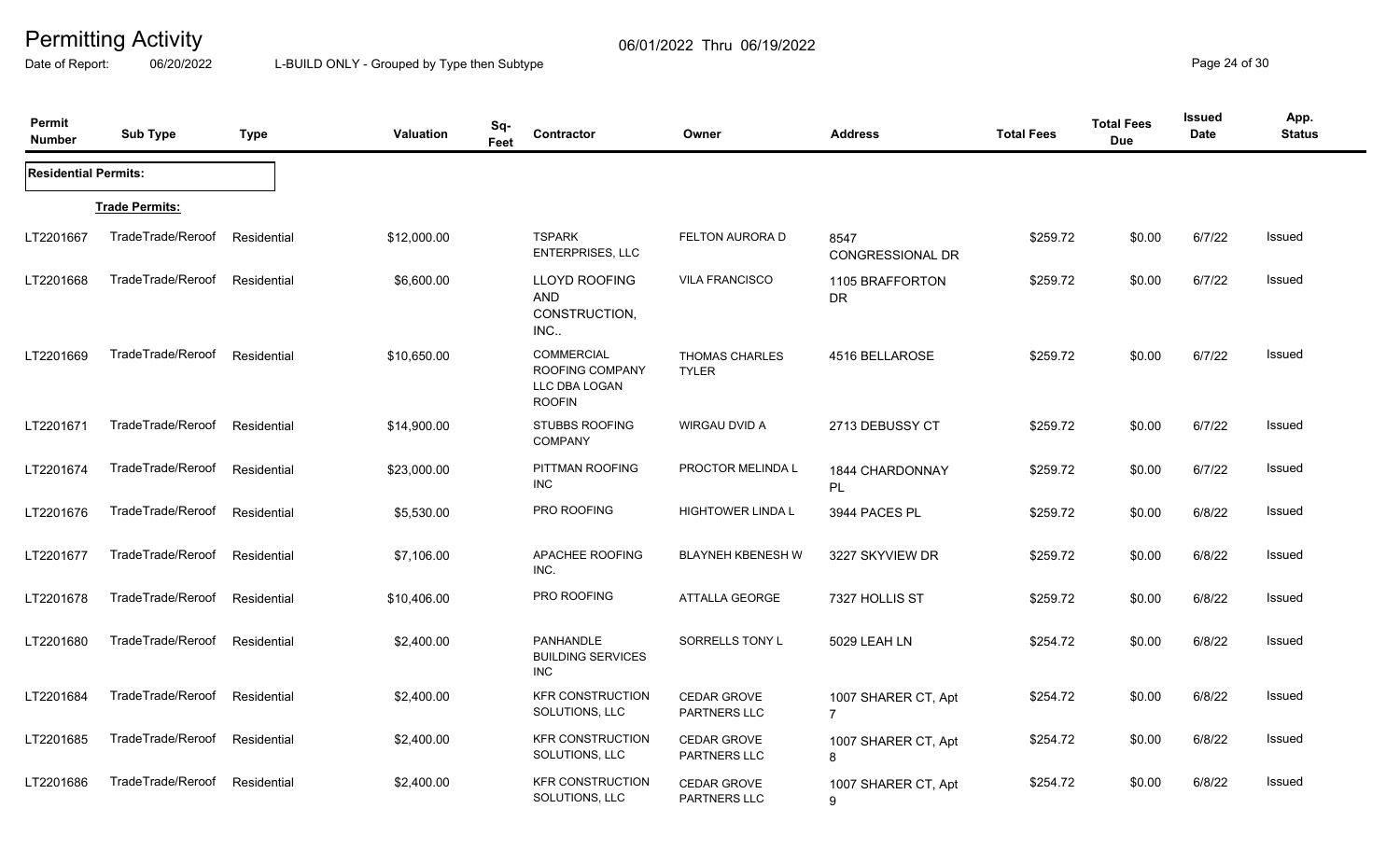Date of Report: 06/20/2022 L-BUILD ONLY - Grouped by Type then Subtype **Page 25** of 30

| Permit<br><b>Number</b>     | <b>Sub Type</b>       | <b>Type</b> | <b>Valuation</b> | Sq-<br>Feet | Contractor                                                           | Owner                                     | <b>Address</b>                           | <b>Total Fees</b> | <b>Total Fees</b><br><b>Due</b> | <b>Issued</b><br>Date | App.<br><b>Status</b> |
|-----------------------------|-----------------------|-------------|------------------|-------------|----------------------------------------------------------------------|-------------------------------------------|------------------------------------------|-------------------|---------------------------------|-----------------------|-----------------------|
| <b>Residential Permits:</b> |                       |             |                  |             |                                                                      |                                           |                                          |                   |                                 |                       |                       |
|                             | <b>Trade Permits:</b> |             |                  |             |                                                                      |                                           |                                          |                   |                                 |                       |                       |
| LT2201688                   | TradeTrade/Reroof     | Residential | \$14,500.00      |             | <b>HARTSFIELD</b><br><b>ROOFING &amp;</b><br><b>CONSTRUCTION LLC</b> | <b>STEWART ARLENE</b>                     | 7403 OX BOW CIR                          | \$259.72          | \$0.00                          | 6/9/22                | Issued                |
| LT2201689                   | TradeTrade/Reroof     | Residential | \$11,025.00      |             | <b>HARTSFIELD</b><br><b>ROOFING &amp;</b><br><b>CONSTRUCTION LLC</b> | <b>GRAHAM LORI A</b>                      | 6427 STONE STREET<br><b>TRL</b>          | \$259.72          | \$0.00                          | 6/9/22                | Issued                |
| LT2201690                   | TradeTrade/Reroof     | Residential | \$11,000.00      |             | <b>TOTAL QUALITY</b><br>ROOFING, INC                                 | <b>GILBERT CATHERINE</b>                  | 6300 WILLIAMS RD                         | \$259.72          | \$0.00                          | 6/9/22                | <b>Issued</b>         |
| LT2201693                   | TradeTrade/Reroof     | Residential | \$13,999.00      |             | ORANGE BLOSSUM<br>ROOFING, LLC                                       | <b>BENTWOOD VILLAGE</b><br><b>LLC</b>     | 3987 BENTWOOD LN                         | \$259.72          | \$0.00                          | 6/9/22                | <b>Issued</b>         |
| LT2201697                   | TradeTrade/Reroof     | Residential | \$30,000.00      |             | PACE HOME<br>SOLUTIONS LLC                                           | PRIETO VICTOR D                           | 4982 BRANDED OAKS<br>CT                  | \$259.72          | \$0.00                          | 6/10/22               | Issued                |
| LT2201703                   | TradeTrade/Reroof     | Residential | \$12,000.00      |             | SMITH ROOFING AND<br><b>REPAIR INC.</b>                              | <b>MAUCH EUNICE A</b>                     | 8288 SHENANDOAH<br>DR                    | \$259.72          | \$0.00                          | 6/9/22                | Issued                |
| LT2201704                   | TradeTrade/Reroof     | Residential | \$2,400.00       |             | <b>KFR CONSTRUCTION</b><br>SOLUTIONS, LLC                            | <b>CEDAR GROVE</b><br>PARTNERS LLC        | 1009 SHARER CT, Apt<br>10                | \$254.72          | \$0.00                          | 6/9/22                | <b>Issued</b>         |
| LT2201705                   | TradeTrade/Reroof     | Residential | \$2,400.00       |             | <b>KFR CONSTRUCTION</b><br>SOLUTIONS, LLC                            | <b>CEDAR GROVE</b><br>PARTNERS LLC        | 1009 SHARER CT, Apt<br>11                | \$254.72          | \$0.00                          | 6/9/22                | <b>Issued</b>         |
| LT2201706                   | TradeTrade/Reroof     | Residential | \$2,400.00       |             | <b>KFR CONSTRUCTION</b><br>SOLUTIONS, LLC                            | <b>CEDAR GROVE</b><br><b>PARTNERS LLC</b> | 1009 SHARER CT, Apt<br>$12 \overline{ }$ | \$254.72          | \$0.00                          | 6/9/22                | <b>Issued</b>         |
| LT2201709                   | TradeTrade/Reroof     | Residential | \$25,000.00      |             | TALLAHASSEE<br>ROOFING INC                                           | <b>BARTON DOUGLAS</b>                     | 9324 CARR LANE<br><b>WAY</b>             | \$259.72          | \$0.00                          | 6/10/22               | <b>Issued</b>         |
| LT2201713                   | TradeTrade/Reroof     | Residential | \$12,200.00      |             | <b>TSPARK</b><br><b>ENTERPRISES, LLC</b>                             | MOORE JOHNNY                              | 2817 GREEN FOREST<br><b>LN</b>           | \$259.72          | \$0.00                          | 6/10/22               | Issued                |
| LT2201714                   | TradeTrade/Reroof     | Residential | \$10,514.19      |             | <b>NEW SOUTH</b><br>ROOFING INC                                      | <b>ROOK LILIA</b>                         | 1861 LOG RIDGE TRL                       | \$259.72          | \$0.00                          | 6/10/22               | <b>Issued</b>         |
| LT2201715                   | TradeTrade/Reroof     | Residential | \$14,400.00      |             | KOCH BROTHERS<br><b>ROOF REPAIR INC</b>                              | <b>CAIN CYNTHIA S</b>                     | 3508 DOE RUN DR                          | \$259.72          | \$0.00                          | 6/10/22               | <b>Issued</b>         |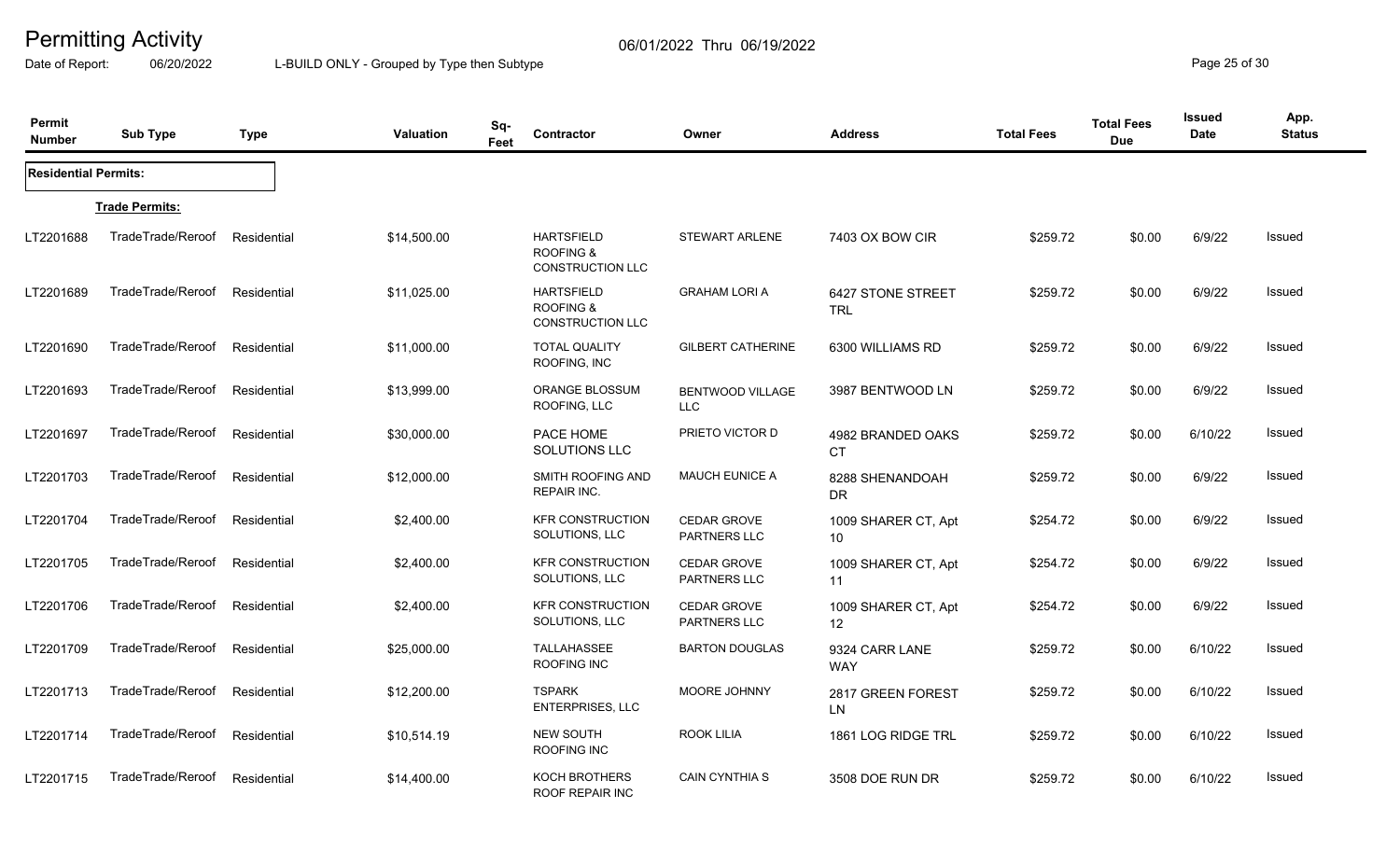Date of Report: 06/20/2022 L-BUILD ONLY - Grouped by Type then Subtype **Page 26** of 30

| Permit<br><b>Number</b>     | <b>Sub Type</b>       | <b>Type</b> | <b>Valuation</b> | Sq-<br>Feet | Contractor                                                      | Owner                                     | <b>Address</b>                    | <b>Total Fees</b> | <b>Total Fees</b><br><b>Due</b> | <b>Issued</b><br>Date | App.<br><b>Status</b> |
|-----------------------------|-----------------------|-------------|------------------|-------------|-----------------------------------------------------------------|-------------------------------------------|-----------------------------------|-------------------|---------------------------------|-----------------------|-----------------------|
| <b>Residential Permits:</b> |                       |             |                  |             |                                                                 |                                           |                                   |                   |                                 |                       |                       |
|                             | <b>Trade Permits:</b> |             |                  |             |                                                                 |                                           |                                   |                   |                                 |                       |                       |
| LT2201720                   | TradeTrade/Reroof     | Residential | \$8,680.00       |             | MATHEWS AND SONS<br><b>INC</b>                                  | <b>BERTONI JEANETTE</b><br><b>MAE</b>     | 1616 CHADWICK WAY                 | \$259.72          | \$0.00                          | 6/12/22               | Issued                |
| LT2201721                   | TradeTrade/Reroof     | Residential | \$13,500.00      |             | SMITH ROOFING AND<br>REPAIR INC.                                | <b>BROUSSARD</b><br><b>BEVERLY R</b>      | 8983 OLD CHEMONIE<br><b>RD</b>    | \$259.72          | \$0.00                          | 6/13/22               | Issued                |
| LT2201722                   | TradeTrade/Reroof     | Residential | \$12,000.00      |             | SMITH ROOFING AND<br>REPAIR INC.                                | <b>STINGLE DANIEL</b><br><b>FREDERICK</b> | 3305 CHEROKEE<br><b>RIDGE TRL</b> | \$259.72          | \$0.00                          | 6/13/22               | Issued                |
| LT2201723                   | TradeTrade/Reroof     | Residential | \$14,500.00      |             | <b>HARTSFIELD</b><br>ROOFING &<br><b>CONSTRUCTION LLC</b>       | <b>DUNLAP DOUGLAS</b><br><b>SCOTT</b>     | 4811 HIGHGROVE RD                 | \$259.72          | \$0.00                          | 6/13/22               | Issued                |
| LT2201733                   | TradeTrade/Reroof     | Residential | \$18,000.00      |             | PITTMAN ROOFING<br><b>INC</b>                                   | KALIRAI KULBINDER<br>SINGH LIFE ESTATE    | 2619 WHARTON CIR                  | \$259.72          | \$0.00                          | 6/13/22               | Issued                |
| LT2201739                   | TradeTrade/Reroof     | Residential | \$2,400.00       |             | <b>KFR CONSTRUCTION</b><br>SOLUTIONS, LLC                       | <b>CEDAR GROVE</b><br>PARTNERS LLC        | 1014 SHARER CT, Apt<br>25         | \$254.72          | \$0.00                          | 6/13/22               | Issued                |
| LT2201740                   | TradeTrade/Reroof     | Residential | \$2,400.00       |             | <b>KFR CONSTRUCTION</b><br>SOLUTIONS, LLC                       | PINYON POINT LLC                          | 1011 SHARER CT, Apt<br>13         | \$254.72          | \$0.00                          | 6/13/22               | Issued                |
| LT2201741                   | TradeTrade/Reroof     | Residential | \$16,950.00      |             | COMMERCIAL<br>ROOFING COMPANY<br>LLC DBA LOGAN<br><b>ROOFIN</b> | FS#119                                    | 1059 EPPING FOREST<br><b>DR</b>   | \$259.72          | \$0.00                          | 6/14/22               | Issued                |
| LT2201744                   | TradeTrade/Reroof     | Residential | \$15,000.00      |             | <b>TADLOCK ROOFING</b><br><b>INC</b>                            | <b>RICHARDS GERALD</b>                    | 120 MERIDIAN HILLS<br><b>RD</b>   | \$259.72          | \$0.00                          | 6/14/22               | Issued                |
| LT2201746                   | TradeTrade/Reroof     | Residential | \$7,200.00       |             | <b>LLOYD ROOFING</b><br><b>AND</b><br>CONSTRUCTION,<br>INC      | <b>ROBERTS JAMES</b><br><b>BRYANT</b>     | 9015 OLD WOODVILLE<br><b>RD</b>   | \$259.72          | \$0.00                          | 6/14/22               | Issued                |
| LT2201749                   | TradeTrade/Reroof     | Residential | \$5,700.00       |             | DAVES ROOFING LLC                                               | <b>KNIGHT DIANA D</b>                     | 3009 LANG DR                      | \$259.72          | \$0.00                          | 6/14/22               | Issued                |
| LT2201750                   | TradeTrade/Reroof     | Residential | \$11,000.00      |             | <b>COASTAL ROOFING</b><br>SOLUTIONS, LLC                        | PONDER IOLA T                             | 2039 REGISTER RD                  | \$259.72          | \$0.00                          | 6/15/22               | Issued                |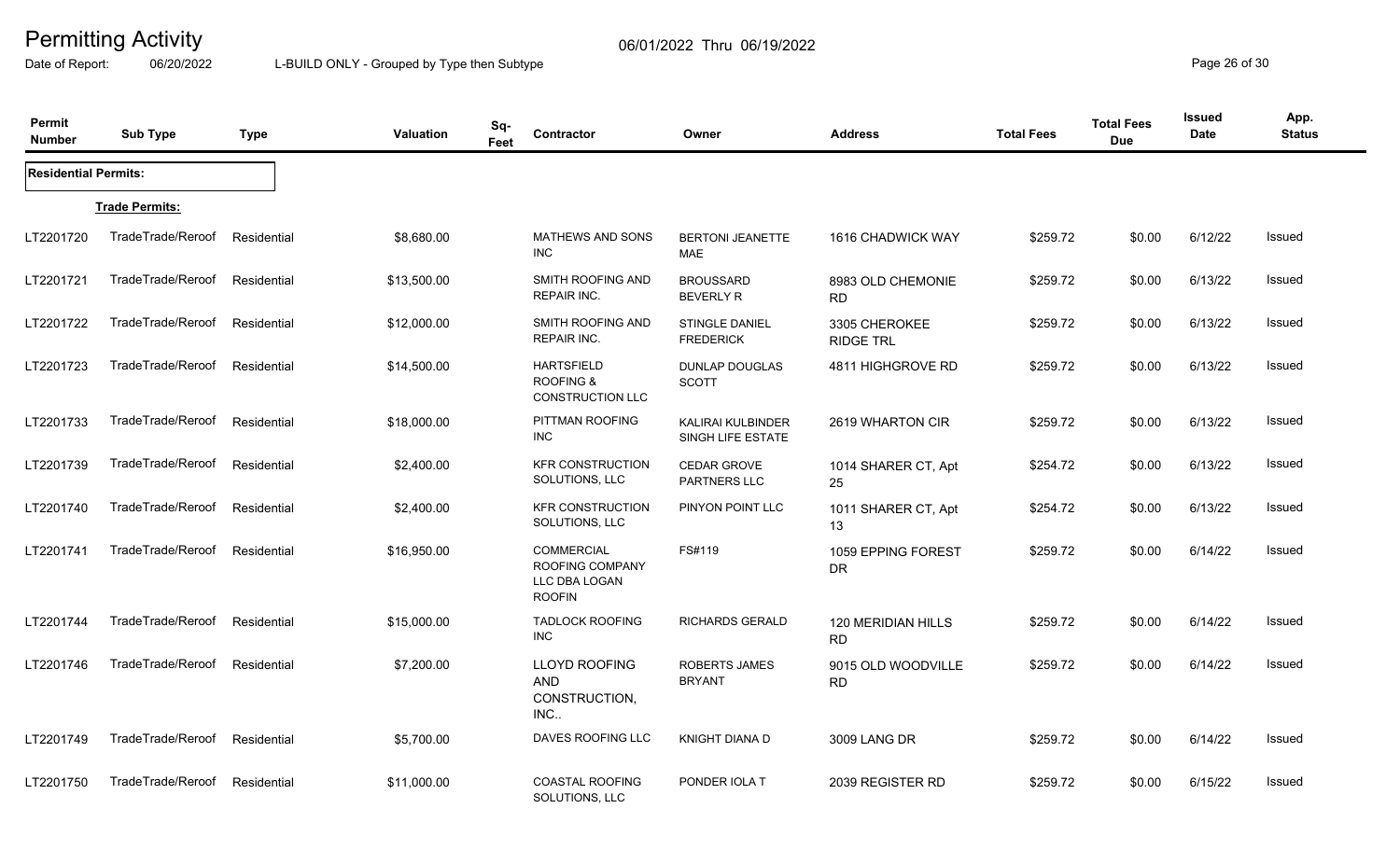Date of Report: 06/20/2022 L-BUILD ONLY - Grouped by Type then Subtype **Page 27** of 30

| Permit<br><b>Number</b>     | <b>Sub Type</b>       | <b>Type</b> | <b>Valuation</b> | Sq-<br>Feet | Contractor                                                           | Owner                                        | <b>Address</b>                 | <b>Total Fees</b> | <b>Total Fees</b><br><b>Due</b> | <b>Issued</b><br>Date | App.<br><b>Status</b> |
|-----------------------------|-----------------------|-------------|------------------|-------------|----------------------------------------------------------------------|----------------------------------------------|--------------------------------|-------------------|---------------------------------|-----------------------|-----------------------|
| <b>Residential Permits:</b> |                       |             |                  |             |                                                                      |                                              |                                |                   |                                 |                       |                       |
|                             | <b>Trade Permits:</b> |             |                  |             |                                                                      |                                              |                                |                   |                                 |                       |                       |
| LT2201757                   | TradeTrade/Reroof     | Residential | \$10,000.00      |             | <b>BOWMAN'S QUALITY</b><br>ROOFING & REPAIR,<br>INC                  | <b>MORRILL JOHN A</b>                        | 827 BRENT DR                   | \$259.72          | \$0.00                          | 6/15/22               | <b>Issued</b>         |
| LT2201759                   | TradeTrade/Reroof     | Residential | \$6,500.00       |             | <b>BOB MCKEITHEN &amp;</b><br>SONS INC                               | <b>CROSS PAMELA</b>                          | 5636 CYPRESS CIR               | \$259.72          | \$0.00                          | 6/15/22               | Issued                |
| LT2201760                   | TradeTrade/Reroof     | Residential | \$12,700.00      |             | <b>TOTAL QUALITY</b><br>ROOFING, INC                                 | HAND AMY LYNN                                | 7878 REYNOLDS CT               | \$259.72          | \$0.00                          | 6/15/22               | Issued                |
| LT2201762                   | TradeTrade/Reroof     | Residential | \$7,000.00       |             | ROYAL ROOFING LLC                                                    | <b>ROBINSON DWAYNE</b><br><b>CHRISTOPHER</b> | 725 BRENT DR                   | \$259.72          | \$0.00                          | 6/15/22               | Issued                |
| LT2201766                   | TradeTrade/Reroof     | Residential | \$6,000.00       |             | <b>TADLOCK ROOFING</b><br><b>INC</b>                                 | <b>BAITY ISRAEL JAMES</b>                    | 2047 HANOVER CT                | \$259.72          | \$0.00                          | 6/15/22               | Issued                |
| LT2201767                   | TradeTrade/Reroof     | Residential | \$20,500.00      |             | <b>TADLOCK ROOFING</b><br><b>INC</b>                                 | MARTIN JAMES D JR                            | 1873 DOVE FIELD RUN            | \$259.72          | \$0.00                          | 6/15/22               | <b>Issued</b>         |
| LT2201768                   | TradeTrade/Reroof     | Residential | \$13,500.00      |             | <b>TADLOCK ROOFING</b><br><b>INC</b>                                 | <b>BONNELL KAREN</b><br><b>DOBSON</b>        | 4009 CAMINO REAL               | \$259.72          | \$0.00                          | 6/15/22               | <b>Issued</b>         |
| LT2201769                   | TradeTrade/Reroof     | Residential | \$17,000.00      |             | <b>TADLOCK ROOFING</b><br>INC                                        | <b>KERNS JONATHON D</b>                      | 10663 REBEL CIR                | \$259.72          | \$0.00                          | 6/15/22               | <b>Issued</b>         |
| LT2201770                   | TradeTrade/Reroof     | Residential | \$8,000.00       |             | DAVES ROOFING LLC                                                    | <b>TREVINO ANTHONY</b>                       | 5916 STONELER RD               | \$259.72          | \$0.00                          | 6/15/22               | Issued                |
| LT2201781                   | TradeTrade/Reroof     | Residential | \$12,700.00      |             | <b>TOTAL QUALITY</b><br>ROOFING, INC                                 | <b>BECKHAM B J</b>                           | 8835 JOMAUREEN<br><b>WAY</b>   | \$259.72          | \$0.00                          | 6/16/22               | Issued                |
| LT2201782                   | TradeTrade/Reroof     | Residential | \$7,920.00       |             | KOCH BROTHERS<br>ROOF REPAIR INC                                     | <b>TOWNSEND CHARLES</b><br>P JR              | 3301 BARROW HILL<br><b>TRL</b> | \$259.72          | \$0.00                          | 6/16/22               | Issued                |
| LT2201784                   | TradeTrade/Reroof     | Residential | \$14,500.00      |             | <b>HARTSFIELD</b><br><b>ROOFING &amp;</b><br><b>CONSTRUCTION LLC</b> |                                              | 9476 BUCK HAVEN<br><b>TRL</b>  | \$259.72          | \$0.00                          | 6/16/22               | Issued                |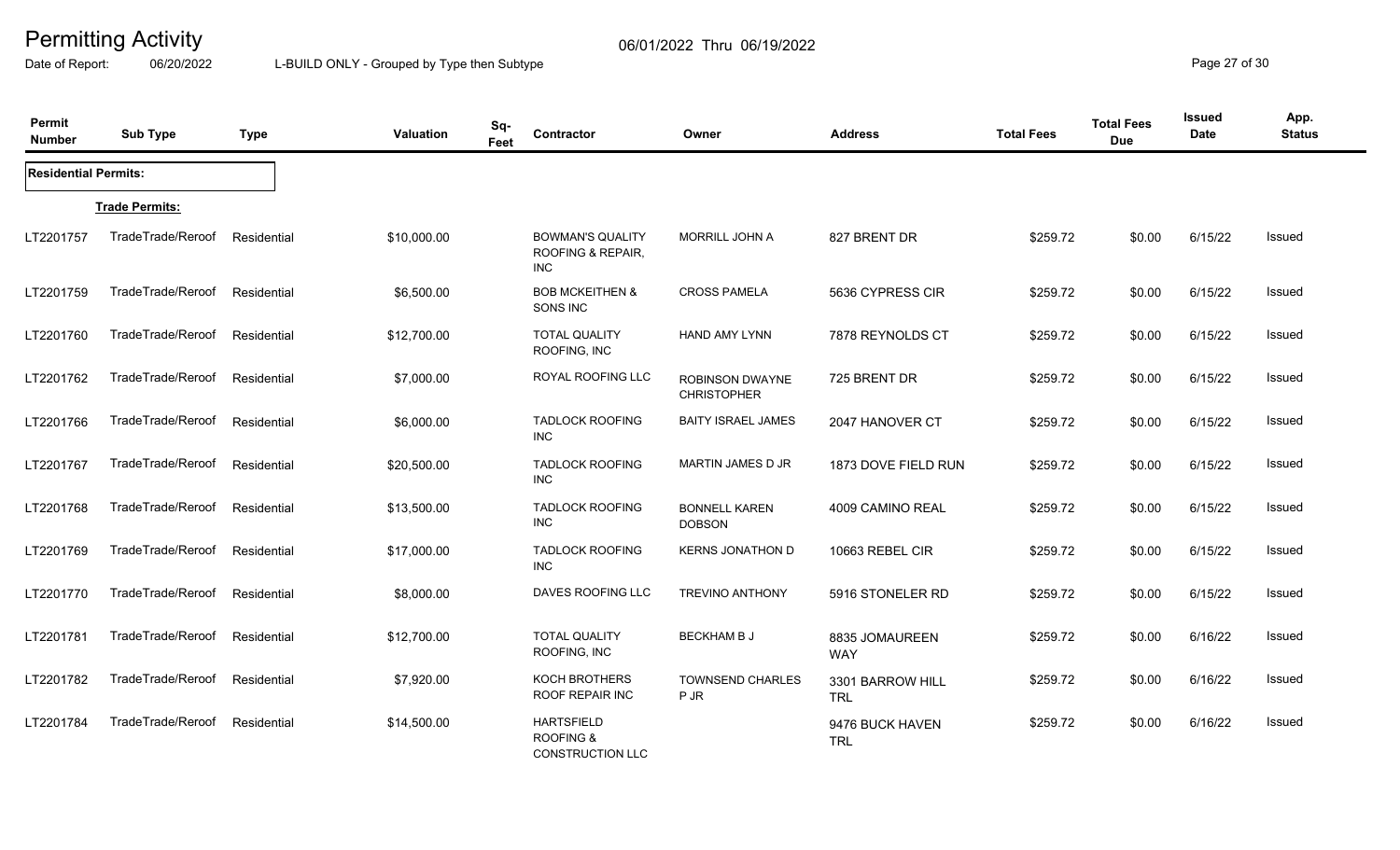Date of Report: 06/20/2022 L-BUILD ONLY - Grouped by Type then Subtype **Page 28** of 30

| Permit<br><b>Number</b>     | <b>Sub Type</b>       | <b>Type</b> | Valuation   | Sq-<br>Feet | Contractor                                                  | Owner<br><b>Address</b>                            |                                 | <b>Total Fees</b> | <b>Total Fees</b><br><b>Due</b> | Issued<br><b>Date</b> | App.<br><b>Status</b> |
|-----------------------------|-----------------------|-------------|-------------|-------------|-------------------------------------------------------------|----------------------------------------------------|---------------------------------|-------------------|---------------------------------|-----------------------|-----------------------|
| <b>Residential Permits:</b> |                       |             |             |             |                                                             |                                                    |                                 |                   |                                 |                       |                       |
|                             | <b>Trade Permits:</b> |             |             |             |                                                             |                                                    |                                 |                   |                                 |                       |                       |
| LT2201785                   | TradeTrade/Reroof     | Residential | \$8,700.00  |             | <b>LLOYD ROOFING</b><br><b>AND</b><br>CONSTRUCTION,<br>INC. | <b>MYERS BRENDA A</b>                              | 4279 PLEASANT DR                | \$259.72          | \$0.00                          | 6/16/22               | Issued                |
| LT2201786                   | TradeTrade/Reroof     | Residential | \$0.00      |             | SMITH ROOFING AND<br><b>REPAIR INC.</b>                     | <b>HUNTER PATRICIA R</b><br><b>REVOCABLE TRUST</b> | 7429 CREEKRIDGE<br><b>CIR</b>   | \$254.72          | \$0.00                          | 6/17/22               | <b>Issued</b>         |
| LT2201790                   | TradeTrade/Reroof     | Residential | \$11,750.00 |             | <b>KOCH BROTHERS</b><br>ROOF REPAIR INC                     | PIERCE MARY F                                      | 5828 HAVEN LN                   | \$259.72          | \$0.00                          | 6/17/22               | <b>Issued</b>         |
| LT2201791                   | TradeTrade/Reroof     | Residential | \$13,870.95 |             | <b>NEW SOUTH</b><br>ROOFING INC                             | <b>GUSTAFSON</b><br><b>MONIQUE</b>                 | 1741 COPPERFIELD<br><b>CIR</b>  | \$259.72          | \$0.00                          | 6/17/22               | Issued                |
| LT2201792                   | TradeTrade/Reroof     | Residential | \$11,000.00 |             | NEW SOUTH<br>ROOFING INC                                    | <b>RAYNE KRISTINE</b>                              | 11682 GRAZING BUCK<br><b>CT</b> | \$259.72          | \$0.00                          | 6/17/22               | Issued                |
| LT2201796                   | TradeTrade/Reroof     | Residential | \$22,196.33 |             | <b>BLACK FOOT</b><br>ROOFING &<br><b>CONSTRUCTION</b>       | <b>BAILEY G LEONARD</b>                            | 10971 TELFORD<br><b>CHASE</b>   | \$259.72          | \$0.00                          | 6/17/22               | Issued                |
| LB2200721                   | TradeTrade/Solar      | Residential | \$47,910.00 | 488         | ADT SOLAR LLC.<br><b>DBA SUNPRO</b><br>SOLAR                | <b>BOHLING CHRISTINE</b>                           | 1584 SILVER LAKE RD             | \$178.94          | \$0.00                          | 6/3/22                | <b>Issued</b>         |
| LB2200847                   | TradeTrade/Solar      | Residential | \$4,500.00  | 78          | ADT SOLAR LLC                                               | <b>PROSSER ANICE R</b>                             | 2225 PROSSER DR                 | \$178.94          | \$0.00                          | 6/2/22                | <b>Issued</b>         |
| LB2200997                   | TradeTrade/Solar      | Residential | \$18,000.00 | 380.52      | <b>MERAKI</b><br><b>INSTALLERS LLC</b>                      | <b>MARKHAM CHRIS D</b>                             | 4244 BEN BLVD                   | \$178.94          | \$0.00                          | 6/6/22                | <b>Issued</b>         |
| LB2200998                   | TradeTrade/Solar      | Residential | \$42,694.12 | 422.8       | SOUTHERN COAST<br>SERVICES, INC                             | <b>URICH KAREN</b>                                 | 4433 BLUE BILL PASS             | \$178.94          | \$0.00                          | 6/1/22                | <b>Issued</b>         |
| LB2201000                   | TradeTrade/Solar      | Residential | \$55,434.00 | 761         | ADT SOLAR LLC                                               | NOLDER KEITH E JR                                  | 2134 MONTEBELLO CT              | \$178.94          | \$0.00                          | 6/2/22                | <b>Issued</b>         |
| LB2201007                   | TradeTrade/Solar      | Residential | \$29,246.00 | 39          | ADT SOLAR LLC                                               | ST PETER HANNAH M                                  | 7937 HIDDEN OAK CT              | \$178.94          | \$0.00                          | 6/2/22                | <b>Issued</b>         |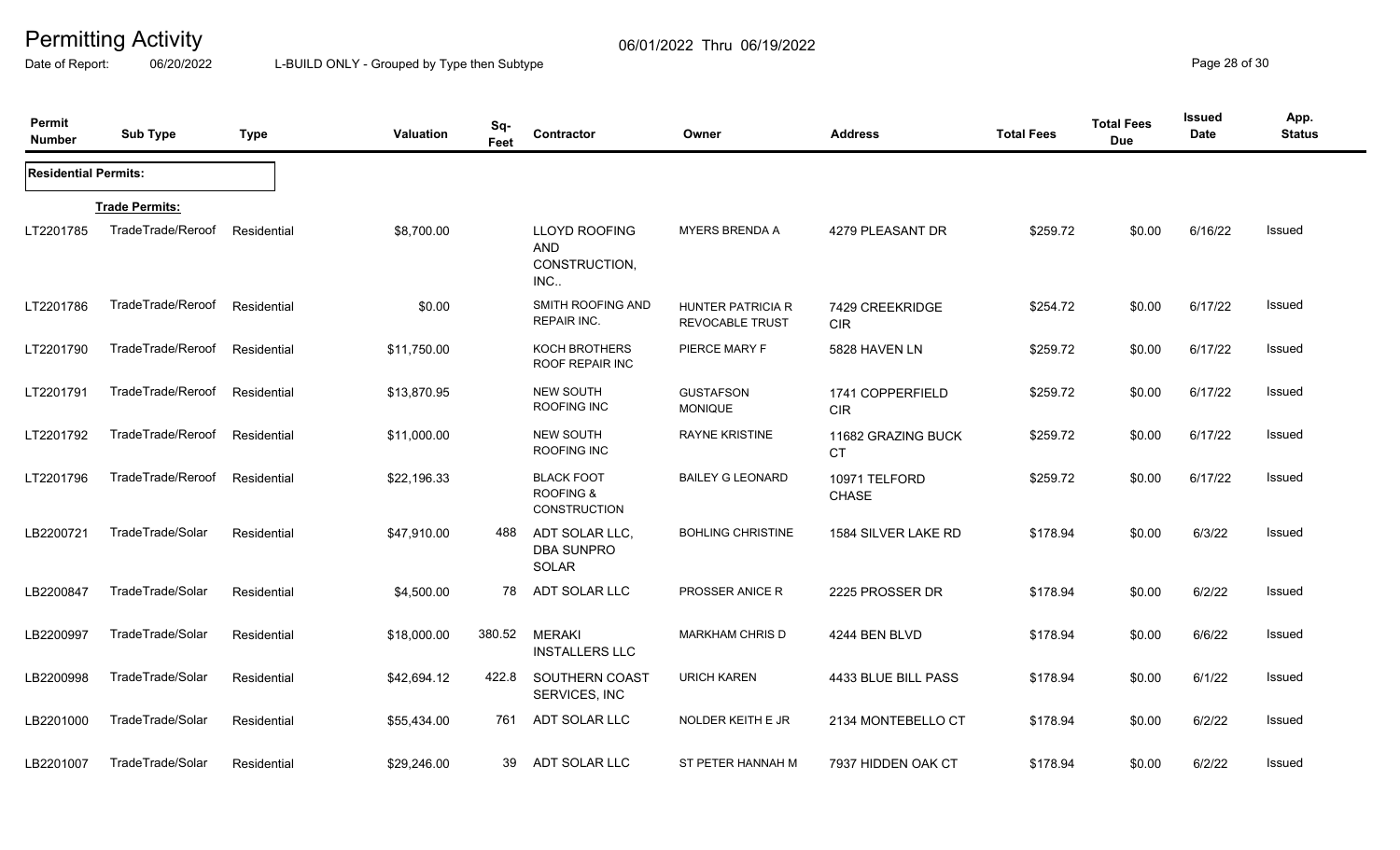Date of Report: 06/20/2022 L-BUILD ONLY - Grouped by Type then Subtype **Page 29 of 30** 

| Permit<br><b>Number</b>     | <b>Sub Type</b>                           | <b>Type</b> | Valuation      | Sq-<br>Feet | Contractor                             | Owner                                 | <b>Address</b>                   | <b>Total Fees</b> | <b>Total Fees</b><br><b>Due</b> | <b>Issued</b><br>Date | App.<br><b>Status</b>        |
|-----------------------------|-------------------------------------------|-------------|----------------|-------------|----------------------------------------|---------------------------------------|----------------------------------|-------------------|---------------------------------|-----------------------|------------------------------|
| <b>Residential Permits:</b> |                                           |             |                |             |                                        |                                       |                                  |                   |                                 |                       |                              |
|                             | <b>Trade Permits:</b>                     |             |                |             |                                        |                                       |                                  |                   |                                 |                       |                              |
| LB2201009                   | TradeTrade/Solar                          | Residential | \$31,850.00    |             | ADT SOLAR LLC                          | <b>BATES MARVA</b><br><b>WILLIAMS</b> | 8701 ANNIE ROSA LN               | \$178.94          | \$0.00                          | 6/10/22               | Issued                       |
| LB2201018                   | TradeTrade/Solar                          | Residential | \$19,000.00    | 373.16      | <b>MERAKI</b><br><b>INSTALLERS LLC</b> | LANGLAIS JOSHUA J                     | 3371 SKYVIEW DR                  | \$178.94          | \$0.00                          | 6/1/22                | <b>Issued</b>                |
| LB2201021                   | TradeTrade/Solar                          | Residential | \$20,000.00    | 373.16      | <b>MERAKI</b><br><b>INSTALLERS LLC</b> | POWELL FLORINDA                       | 6217 JORDANS PASS<br><b>DR</b>   | \$178.94          | \$0.00                          | 6/2/22                | Certificate of<br>Completion |
| LB2201056                   | TradeTrade/Solar                          | Residential | \$25,000.00    | 491         | <b>MERAKI</b><br><b>INSTALLERS LLC</b> | YOUNG BETTY A                         | 3213 GALLANT FOX<br>TRL          | \$194.90          | \$0.00                          | 6/15/22               | <b>Issued</b>                |
| LB2201057                   | TradeTrade/Solar                          | Residential | \$28,000.00    | 549.92      | <b>MERAKI</b><br><b>INSTALLERS LLC</b> | <b>WATSON JASON K</b>                 | 2145 PORTSMOUTH<br><b>CIR</b>    | \$194.90          | \$0.00                          | 6/2/22                | <b>Issued</b>                |
| LB2201076                   | TradeTrade/Solar                          | Residential | \$16,000.00    | 314.24      | <b>MERAKI</b><br><b>INSTALLERS LLC</b> | PLANK LILLIAN D                       | 2114 LONGVIEW DR                 | \$194.90          | \$0.00                          | 6/10/22               | Issued                       |
| LB2201077                   | TradeTrade/Solar                          | Residential | \$39,000.00    | 765.96      | <b>MERAKI</b><br><b>INSTALLERS LLC</b> | <b>COTTON JONI</b>                    | 2962 GERALD DR                   | \$194.90          | \$0.00                          | 6/10/22               | Issued                       |
| LB2201080                   | TradeTrade/Solar                          | Residential | \$29,000.00    | 569.56      | <b>MERAKI</b><br><b>INSTALLERS LLC</b> | HALE CHARITY ANN                      | 407 LOCKSLEY LN                  | \$194.90          | \$0.00                          | 6/10/22               | <b>Issued</b>                |
| LB2201083                   | TradeTrade/Solar                          | Residential | \$47,518.00    |             | ADT SOLAR LLC                          | EIKELAND ERIK B                       | 6710 POMONA CT                   | \$194.90          | \$0.00                          | 6/17/22               | Issued                       |
| LB2201100                   | TradeTrade/Solar                          | Residential | \$22,000.00    | 432.08      | <b>MERAKI</b><br><b>INSTALLERS LLC</b> | <b>SCHERDIN KATHLEEN</b>              | 4617 RIVERS LANDING<br><b>DR</b> | \$194.90          | \$0.00                          | 6/16/22               | <b>Issued</b>                |
| LB2201135                   | TradeTrade/Solar                          | Residential | \$15,000.00    | 294.6       | <b>MERAKI</b><br><b>INSTALLERS LLC</b> | <b>ROBINSON LAMONTIE</b>              | 1624 COREY WOOD<br><b>CIR</b>    | \$194.90          | \$0.00                          | 6/16/22               | <b>Issued</b>                |
|                             | Totals:                                   | 219         | \$2,135,376.61 |             |                                        |                                       |                                  | 43,535.71         | \$0.00                          |                       |                              |
|                             | <b>TOTALS for Residential</b><br>Permits: | 304         | \$9,730,145.64 |             |                                        |                                       |                                  | \$124,053.80      | \$0.00                          |                       |                              |